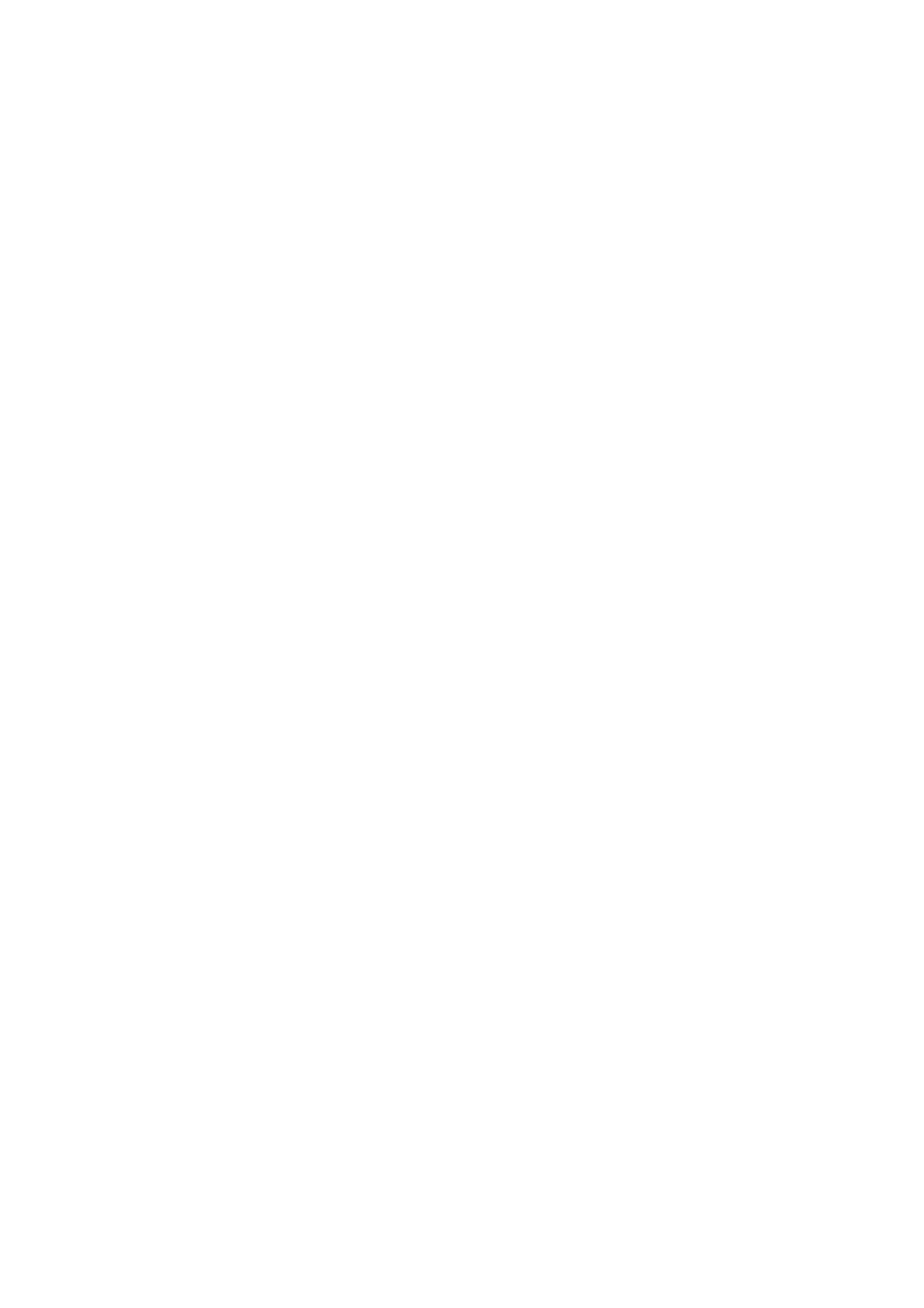

## *Number* 14 *of* 2014

## **PROTECTED DISCLOSURES ACT 2014**

## **CONTENTS**

## [PART 1](#page-6-0)

## P[RELIMINARY](#page-6-4) AND GENERAL

## Section

- 1. [Short title and commencement](#page-6-3)
- 2. [Provision for review](#page-6-2)
- 3. [Interpretation](#page-6-1)
- 4. [Expenses](#page-9-3)

## [PART 2](#page-9-2)

### PROTECTED D[ISCLOSURES](#page-9-1)

- 5. [Protected disclosures](#page-9-0)
- 6. [Disclosure to employer or other responsible person](#page-10-0)
- 7. [Disclosure to prescribed person](#page-11-1)
- 8. [Disclosure to Minister](#page-11-0)
- 9. [Disclosure to legal adviser](#page-12-1)
- 10. [Disclosure in other cases](#page-12-0)

## [PART 3](#page-13-2)

## **P[ROTECTIONS](#page-13-1)**

- 11. [Protection of employees from dismissal for having made protected disclosure](#page-13-0)
- 12. [Other protection of employees from penalisation for having made protected disclosure](#page-14-0)
- 13. [Tort action for suffering detriment because of making protected disclosure](#page-15-0)
- 14. [Immunity from civil liability for making protected disclosure](#page-16-2)
- 15. [Making protected disclosure not to constitute criminal offence](#page-16-1)
- 16. [Protection of identity of maker of protected disclosure](#page-16-0)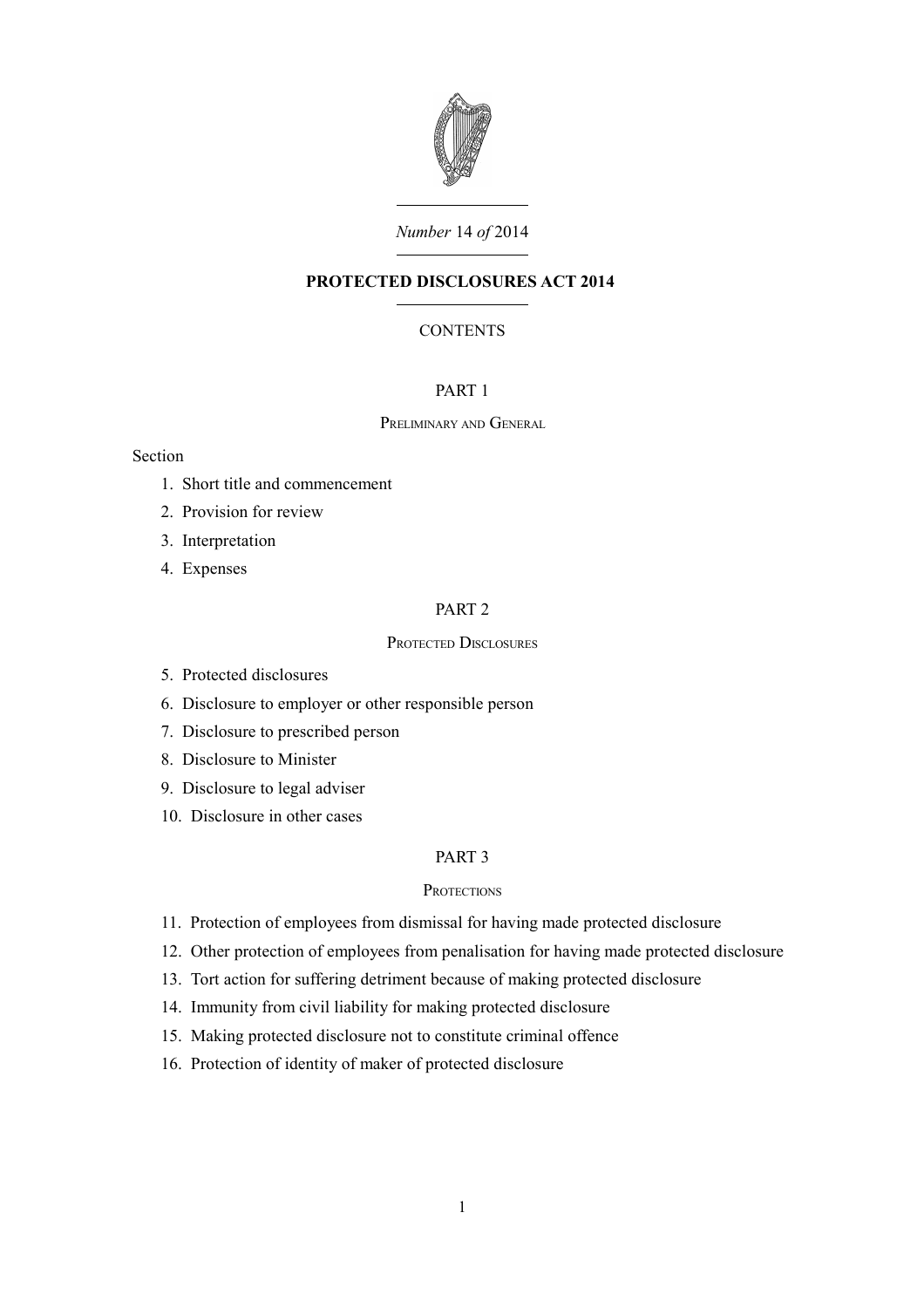## [PART 4](#page-17-2)

#### S[PECIAL](#page-17-1) CASES

- 17. [Law enforcement, etc.](#page-17-0)
- 18. [Security, defence, international relations and intelligence](#page-18-0)
- 19. [Amendments of Garda Síochána Act 2005](#page-19-0)
- 20. [Amendment of Ombudsman \(Defence Forces\) Act 2004](#page-20-0)

## [PART 5](#page-21-5)

### MISCELLANEOUS AND S[UPPLEMENTARY](#page-21-4)

- 21. [Internal procedures for protected disclosures made by workers employed by public](#page-21-3) [bodies](#page-21-3)
- 22. [Annual report](#page-21-2)
- 23. [No contracting-out of protections](#page-21-1)
- 24. [Protection of disclosure provisions in other enactments](#page-21-0)

## [SCHEDULE 1](#page-23-1)

INTERIM RELIEF PENDING D[ETERMINATION](#page-23-0) OF CLAIM FOR UNFAIR DISMISSAL

## [SCHEDULE 2](#page-27-1)

REDRESS FOR C[ONTRAVENTION](#page-27-0) OF SECTION 12(1)

## [SCHEDULE 3](#page-32-1)

D[ISCLOSURES](#page-32-0) RECIPIENT

### [SCHEDULE 4](#page-34-3)

**A[MENDMENTS](#page-34-2)** 

### [PART 1](#page-34-1)

A[MENDMENT](#page-34-0) OF ACTS

## [PART 2](#page-42-1)

AMENDMENT OF STATUTORY I[NSTRUMENT](#page-42-0)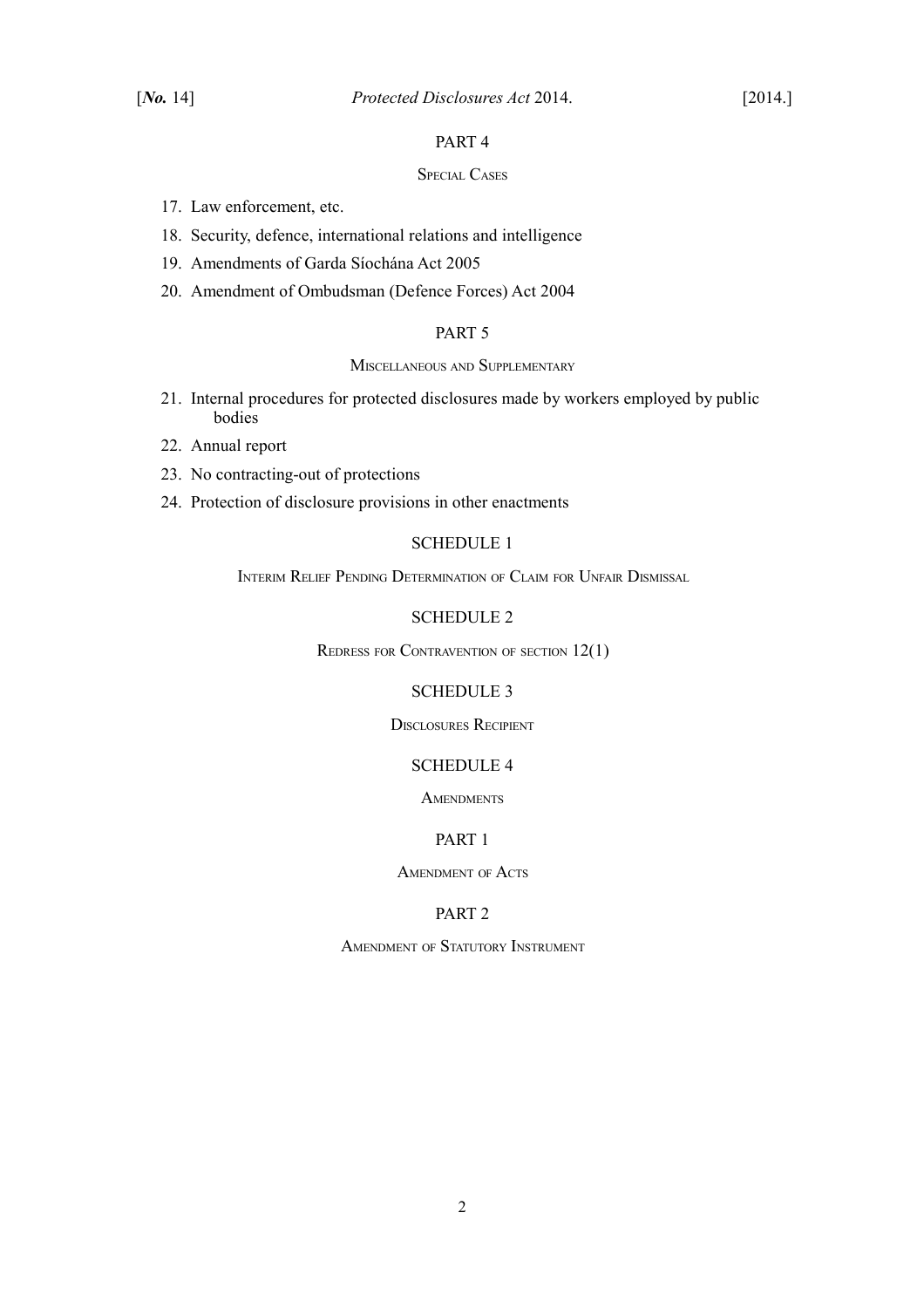#### ACTS REFERRED TO

Bankruptcy Act 1988 (No. 27) Central Bank (Supervision and Enforcement) Act 2013 (No. 26) Charities Act 2009 (No. 6) Chemicals Act 2008 (No. 13) Children Act 2001 (No. 24) Civil Service Regulation Act 1956 (No. 46) Companies Act 1963 (No. 33) Companies Acts Competition Act 2002 (No. 14) Consumer Protection Act 2007 (No. 19) Criminal Justice Act 2011 (No. 22) Debtors (Ireland) Act 1840 (3 & 4 Vict., c.105) Defamation Act 2009 (No. 31) Defence Act 1954 (No. 18) Employment Permits Act 2006 (No. 16) European Parliament Elections Act 1997 (No. 2) Further Education and Training Act 2013 (No. 25) Garda Síochána Act 2005 (No. 20) Health Act 2004 (No. 42) Higher Education Authority Act 1971 (No. 22) Inland Fisheries Act 2010 (No. 10) Local Government Act 2001 (No. 37) Offences Against the State Act 1939 (No. 13) Ombudsman (Defence Forces) Act 2004 (No. 36) Prisons Acts 1826 to 2007 Property Services (Regulation) Act 2011 (No. 40) Protection of Employees (Employers' Insolvency) Act 1984 (No. 21) Protection of Employees (Temporary Agency Work) Act 2012 (No. 13) Protections for Persons Reporting Child Abuse Act 1998 (No. 49) Standards in Public Office Act 2001 (No. 31) Taxes Consolidation Act 1997 (No. 39) Trade Union Act 1941 (No. 22) Trade Union Acts 1871 to 1990 Unfair Dismissals Act 1977 (No. 10) Unfair Dismissals Acts 1977 to 2007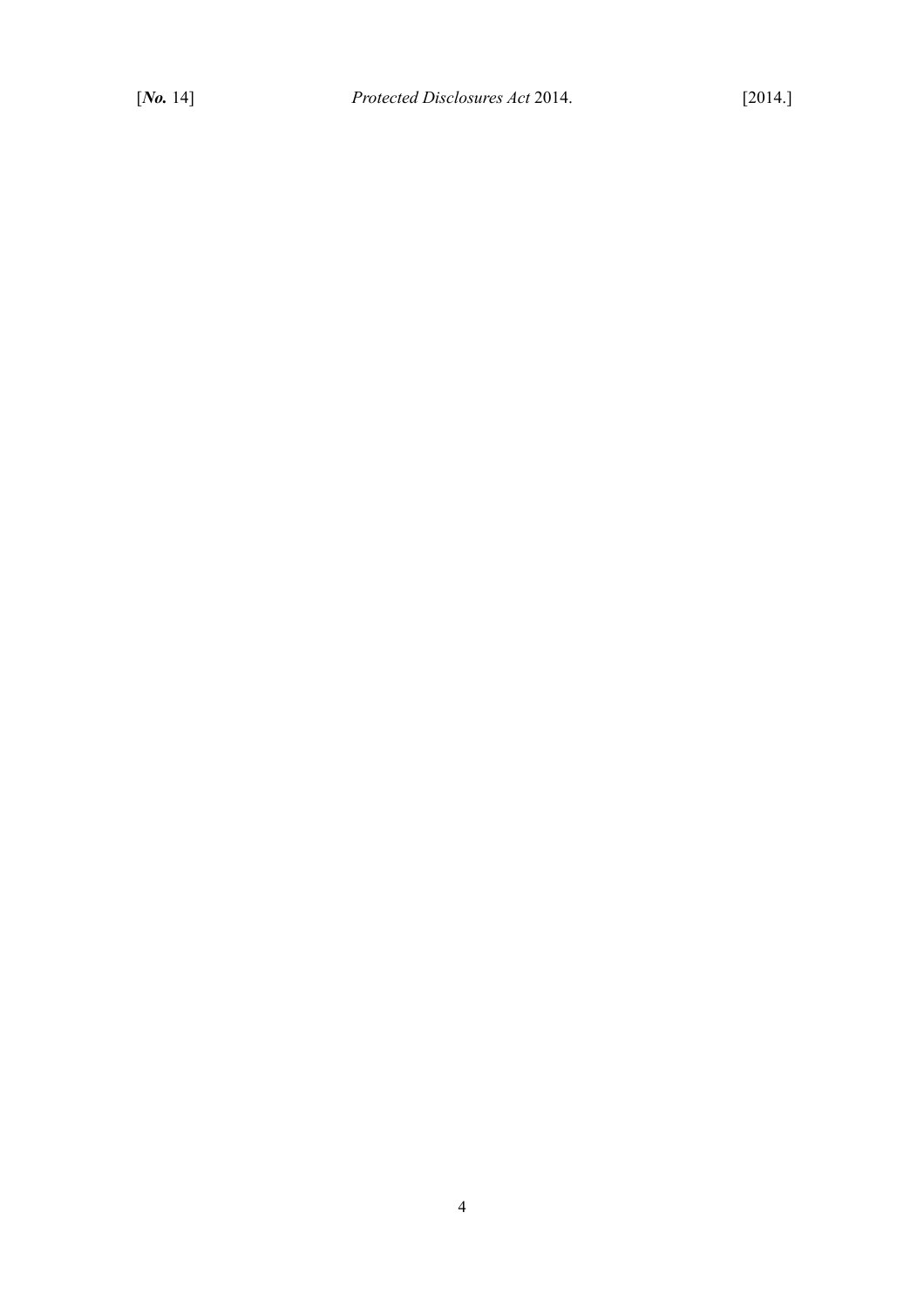

*Number* 14 *of* 2014

## **PROTECTED DISCLOSURES ACT 2014**

An Act to make provision for and in connection with the protection of persons from the taking of action against them in respect of the making of certain disclosures in the public interest and for connected purposes.

[8*th July*, 2014]

## **Be it enacted by the Oireachtas as follows:**

## <span id="page-6-5"></span><span id="page-6-0"></span>PART 1

<span id="page-6-4"></span>PRELIMINARY AND GENERAL

## <span id="page-6-3"></span>**Short title and commencement**

- **1.** (1) This Act may be cited as the Protected Disclosures Act 2014.
	- (2) This Act comes into operation on such day or days as the Minister may appoint by order or orders either generally or with reference to any particular purpose or provision and different days may be so appointed for different purposes or different provisions.

## <span id="page-6-2"></span>**Provision for review**

- **2.** The Minister shall—
	- (a) not later than the end of the period of 3 years beginning on the day on which this Act is passed, commence a review of the operation of this Act, and
	- (b) not more than 12 months after the end of that period, make a report to each House of the Oireachtas of the findings made on the review and of the conclusions drawn from the findings.

## <span id="page-6-1"></span>**Interpretation**

**3.** (1) In this Act—

"contract of employment" means contract of service or apprenticeship, whether express or implied, and (if express) whether oral or in writing;

"disclosure", in a case in which information disclosed is information of which the person receiving the information is already aware, means bringing to the person's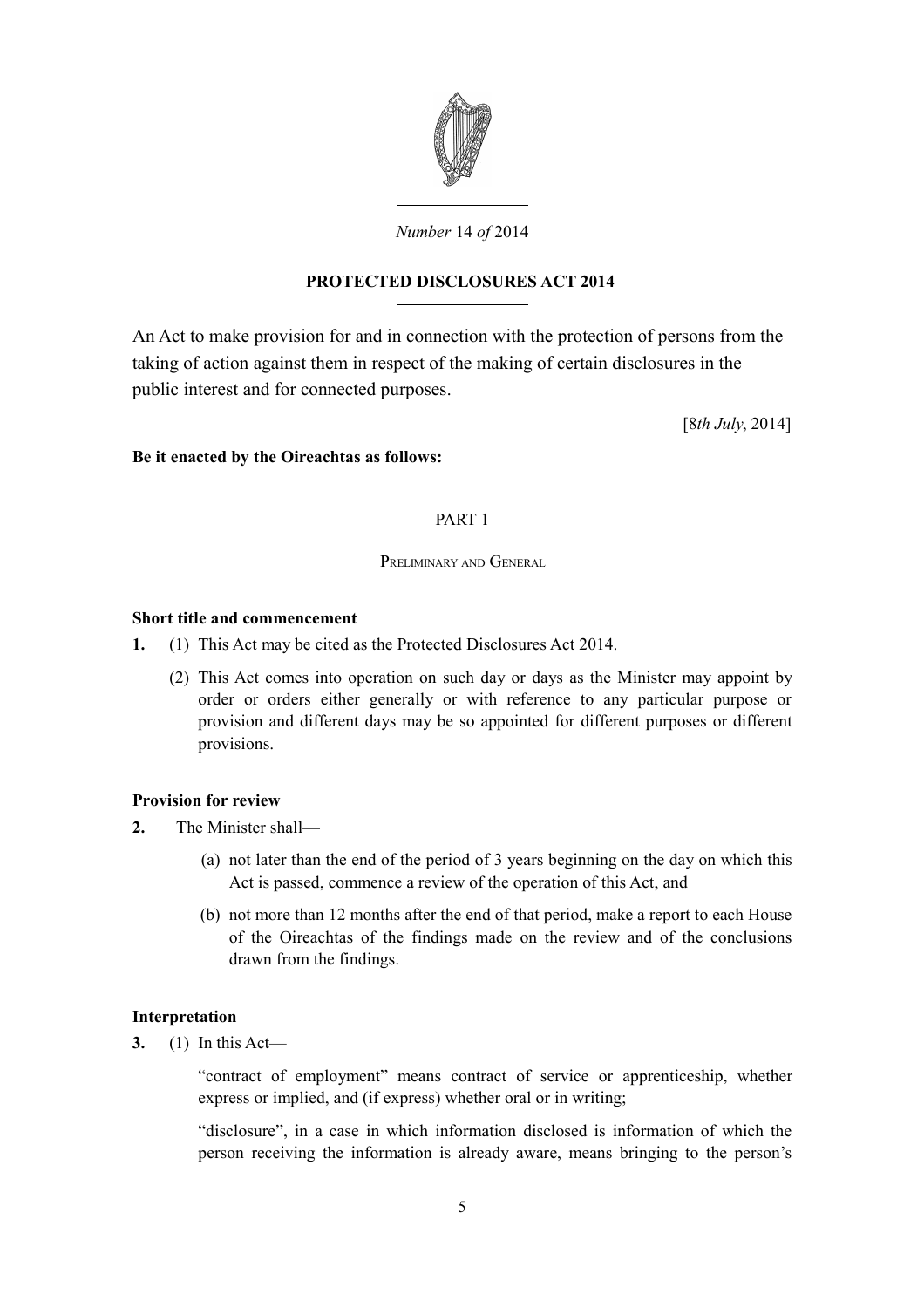attention;

"educational establishment" means any university, college, school or other educational establishment;

"employee" has the meaning given by section 1 of the Unfair Dismissals Act 1977 and includes an individual who is deemed to be an employee by virtue of *subsection [\(2\)](#page-9-5) [\(a\)](#page-9-6)*;

"employer", in relation to a worker, means, subject to *subsection [\(2\)](#page-9-5)[\(c\)](#page-9-4)*—

- (a) in the case of an individual who is a worker by virtue of *paragraph (a)* of the definition of that term, the person with whom the worker entered into, or for whom the worker works or worked under, the contract of employment,
- (b) in the case of an individual who is a worker by virtue of *paragraph (b)* of the definition of that term, the person with whom the worker entered into, or works or worked under, the contract,
- (c) in the case of an individual who is a worker by virtue of *paragraph (c)* of the definition of that term—
	- (i) the person for whom the worker works or worked, or
	- (ii) the person by whom the individual is or was introduced or supplied to do the work,

or

(d) in the case of an individual who is a worker by virtue of *paragraph (d)* of the definition of that term, the person who provides or provided the work experience or training;

"Minister" means the Minister for Public Expenditure and Reform;

"penalisation" means any act or omission that affects a worker to the worker's detriment, and in particular includes—

- (a) suspension, lay-off or dismissal,
- (b) demotion or loss of opportunity for promotion,
- (c) transfer of duties, change of location of place of work, reduction in wages or change in working hours,
- (d) the imposition or administering of any discipline, reprimand or other penalty (including a financial penalty),
- (e) unfair treatment,
- (f) coercion, intimidation or harassment,
- (g) discrimination, disadvantage or unfair treatment,
- (h) injury, damage or loss, and
- (i) threat of reprisal;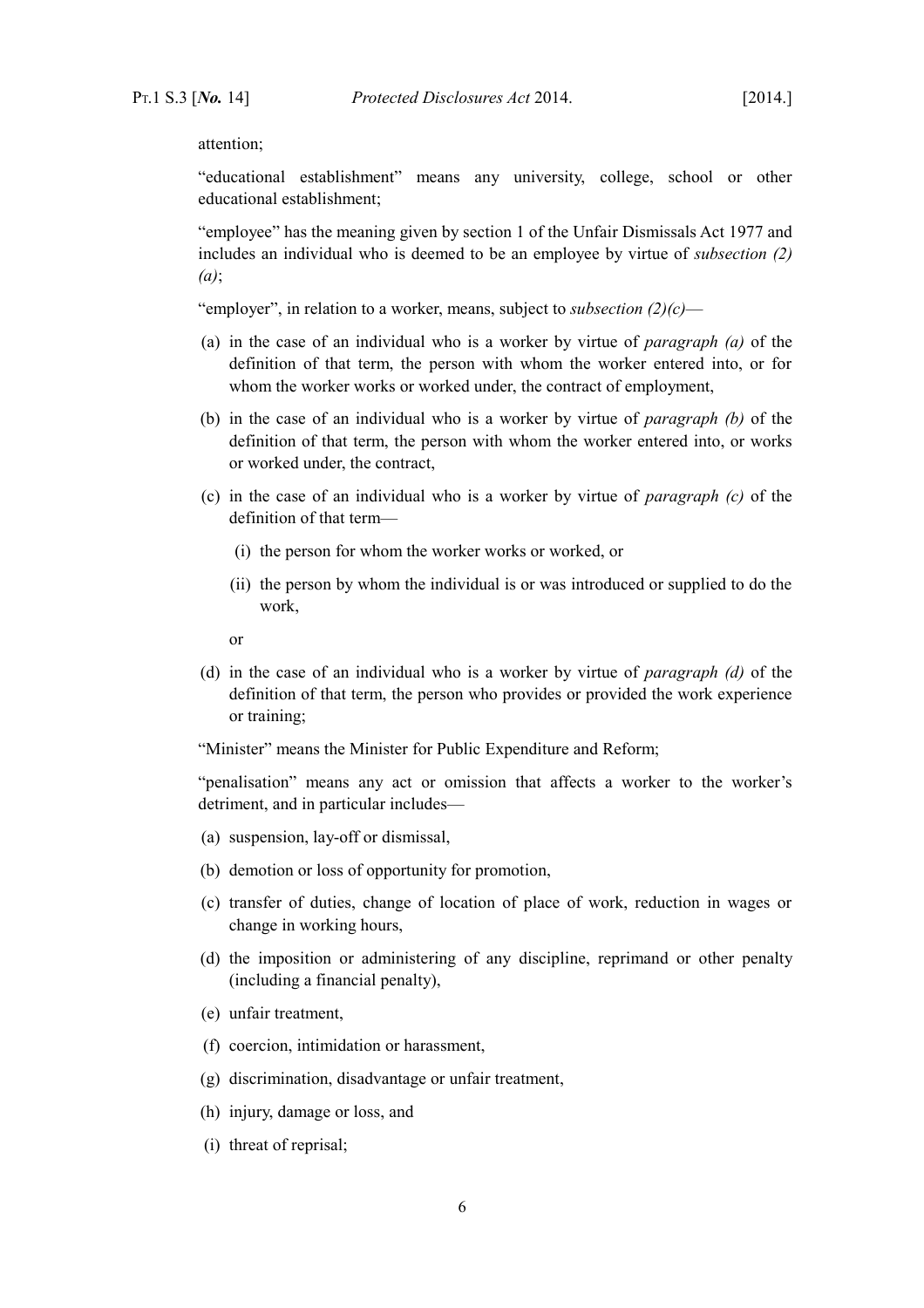"protected disclosure" shall be construed in accordance with *section [5](#page-9-7)*;

"public body" means—

- (a) a Department of State,
- <span id="page-8-1"></span>(b) a local authority within the meaning of the [Local Government Act 2001,](http://www.irishstatutebook.ie/2001/en/act/pub/0037/index.html)
- (c) any other entity established by or under any enactment (other than the Companies Acts), statutory instrument or charter or any scheme administered by a Minister of the Government,
- (d) a company (within the meaning of the Companies Acts) a majority of the shares in which are held by or on behalf of a Minister of the Government,
- <span id="page-8-2"></span>(e) a subsidiary (within the meaning of the Companies Acts) of such a company,
- <span id="page-8-0"></span>(f) an entity established or appointed by the Government or a Minister of the Government,
- (g) any entity (other than one within *paragraph [\(e\)](#page-8-2)*) that is directly or indirectly controlled by an entity within any of *paragraphs [\(b\)](#page-8-1)* to *[\(f\)](#page-8-0)*,
- (h) an entity on which any functions are conferred by or under any enactment (other than the Companies Acts), statutory instrument or charter, or
- (i) an institution of higher education (within the meaning of the Higher Education Authority Act 1971) in receipt of public funding;

"relevant information" shall be construed in accordance with *section [5](#page-9-7)[\(2\)](#page-10-3)*;

"relevant wrongdoing" shall be construed in accordance with *subsections [\(3\)](#page-10-2)* to *[\(5\)](#page-10-1)* of *section [5](#page-9-7)*;

"trade union official" means an official of a trade union licensed under the Trade Union Acts 1871 to 1990;

"worker" means an individual who—

- (a) is an employee,
- (b) entered into or works or worked under any other contract, whether express or implied and (if it is express) whether oral or in writing, whereby the individual undertook to do or perform (whether personally or otherwise) any work or services for another party to the contract for the purposes of that party's business,
- (c) works or worked for a person in circumstances in which—
	- (i) the individual is introduced or supplied to do the work by a third person, and
	- (ii) the terms on which the individual is engaged to do the work are or were in practice substantially determined not by the individual but by the person for whom the individual works or worked, by the third person or by both of them,

or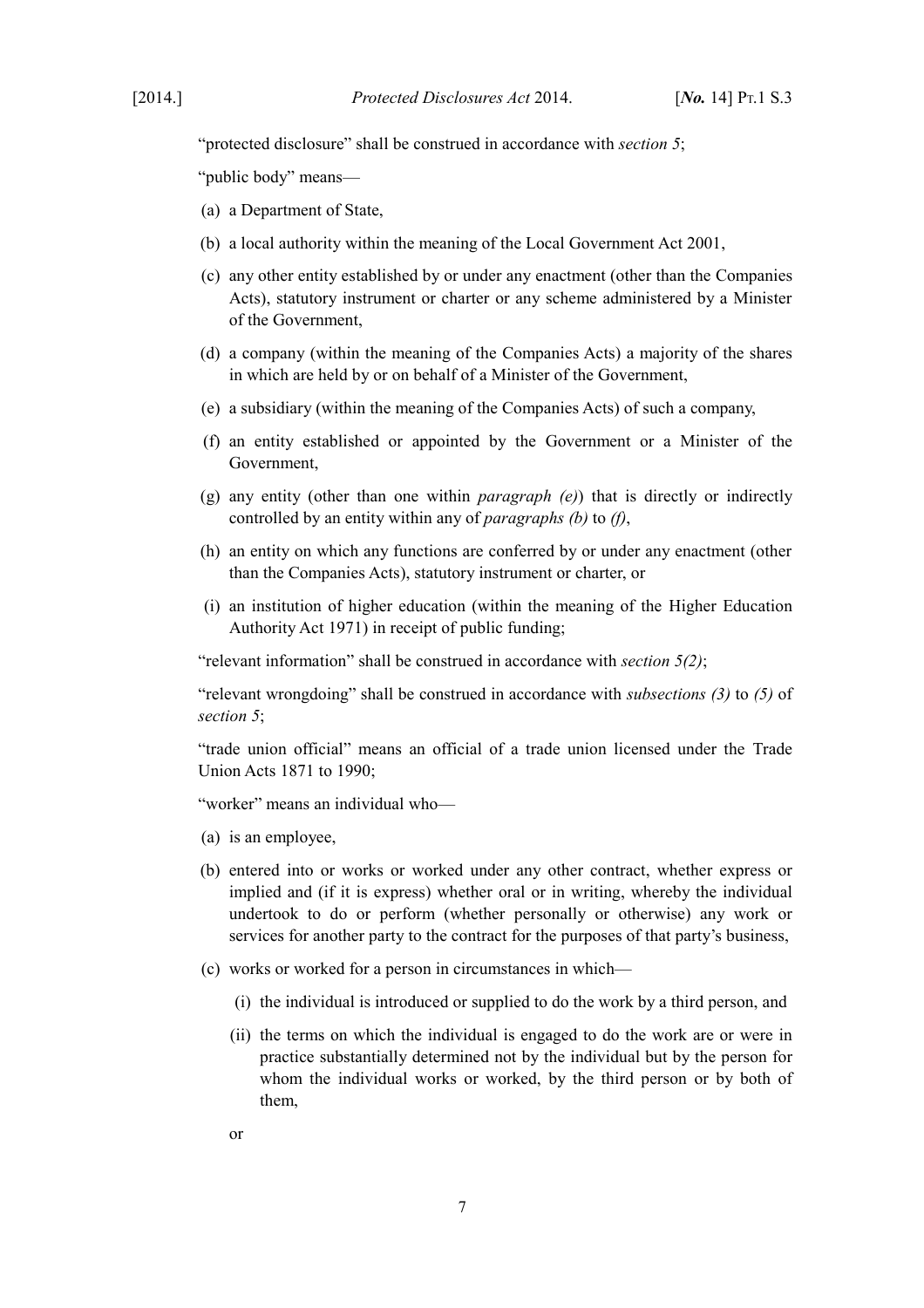- (d) is or was provided with work experience pursuant to a training course or programme or with training for employment (or with both) otherwise than—
	- (i) under a contract of employment, or
	- (ii) by an educational establishment on a course provided by the establishment,

and includes an individual who is deemed to be a worker by virtue of *subsection [\(2\)](#page-9-5) [\(b\)](#page-9-8)* and any reference to a worker being employed or to employment shall be construed accordingly.

- <span id="page-9-6"></span><span id="page-9-5"></span>(2) For the purposes of this Act—
	- (a) an individual who is or was—
		- (i) a member of the Garda Síochána, or
		- (ii) a civil servant (within the meaning of the [Civil Service Regulation Act](http://www.irishstatutebook.ie/1956/en/act/pub/0046/index.html) [1956\)](http://www.irishstatutebook.ie/1956/en/act/pub/0046/index.html),

is deemed to be an employee,

- <span id="page-9-8"></span>(b) an individual who is or was a member of the Permanent Defence Force (within the meaning of the [Defence Act 1954\)](http://www.irishstatutebook.ie/1954/en/act/pub/0018/index.html) or the Reserve Defence Force (within the meaning of that Act) is deemed to be a worker,
- <span id="page-9-4"></span>(c) "employer"—
	- (i) in relation to a member of the Garda Síochána (other than the Commissioner of the Garda Síochána), means the Commissioner of the Garda Síochána;
	- (ii) in relation to a civil servant (within the meaning aforesaid), has the meaning given by section 2A(2) of the [Unfair Dismissals Act 1977;](http://www.irishstatutebook.ie/1977/en/act/pub/0010/index.html)
	- (iii) in relation to a member of the Permanent Defence Force or the Reserve Defence Force (both within the meaning aforesaid), means the Minister for Defence.

#### <span id="page-9-3"></span>**Expenses**

**4.** The expenses incurred by the Minister under this Act shall be paid out of moneys provided by the Oireachtas.

#### <span id="page-9-9"></span><span id="page-9-2"></span>PART 2

#### <span id="page-9-1"></span>PROTECTED DISCLOSURES

#### <span id="page-9-0"></span>**Protected disclosures**

<span id="page-9-7"></span>**5.** (1) For the purposes of this Act "protected disclosure" means, subject to *subsection [\(6\)](#page-10-5)* and *sections [17](#page-17-3)* and *[18](#page-18-1)*, a disclosure of relevant information (whether before or after the date of the passing of this Act) made by a worker in the manner specified in *section [6](#page-10-4)*, *[7](#page-11-3)*, *[8](#page-11-2)*, *[9](#page-12-3)* or *[10](#page-12-2)*.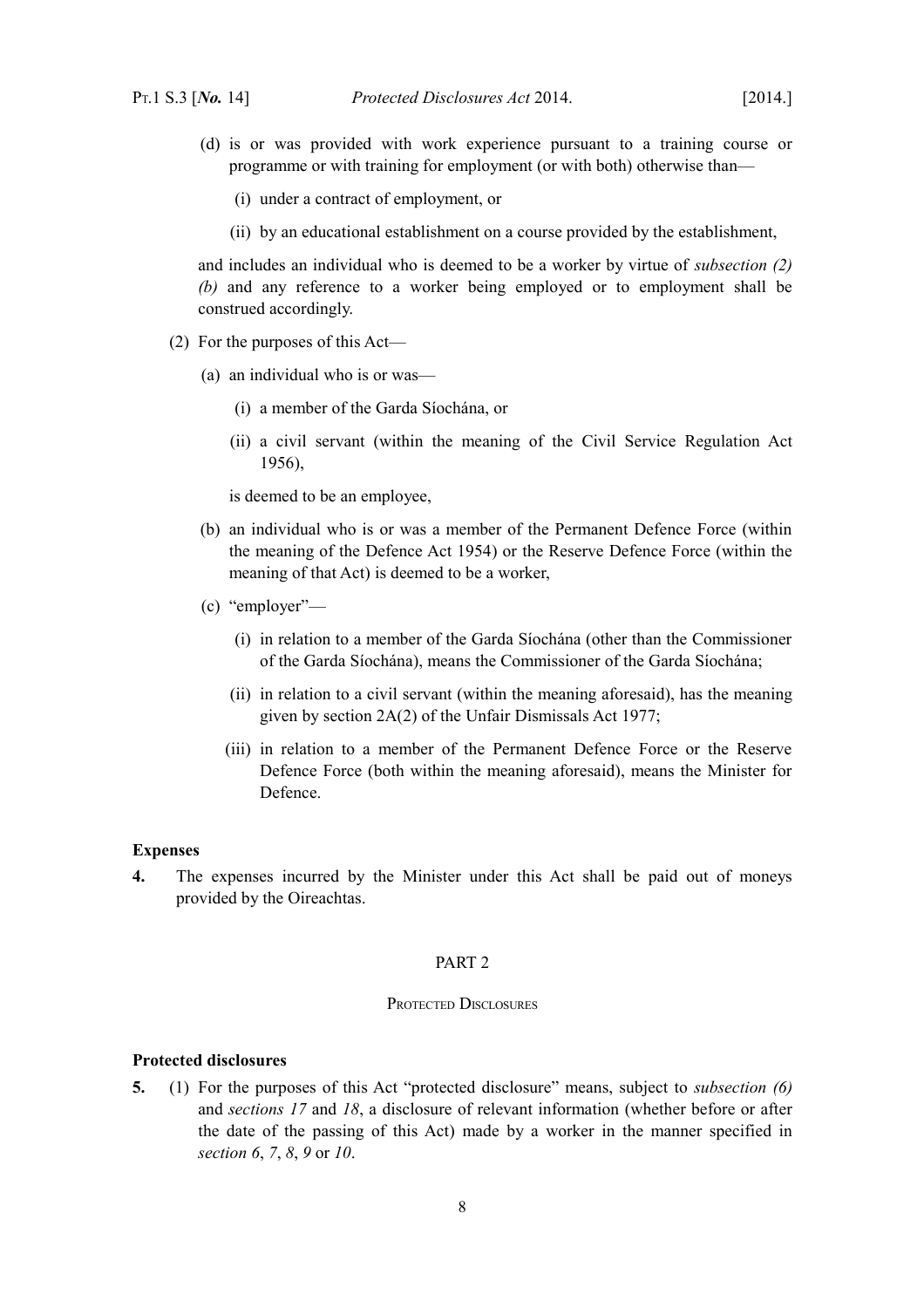- <span id="page-10-3"></span>(2) For the purposes of this Act information is "relevant information" if—
	- (a) in the reasonable belief of the worker, it tends to show one or more relevant wrongdoings, and
	- (b) it came to the attention of the worker in connection with the worker's employment.
- <span id="page-10-2"></span>(3) The following matters are relevant wrongdoings for the purposes of this Act—
	- (a) that an offence has been, is being or is likely to be committed,
	- (b) that a person has failed, is failing or is likely to fail to comply with any legal obligation, other than one arising under the worker's contract of employment or other contract whereby the worker undertakes to do or perform personally any work or services,
	- (c) that a miscarriage of justice has occurred, is occurring or is likely to occur,
	- (d) that the health or safety of any individual has been, is being or is likely to be endangered,
	- (e) that the environment has been, is being or is likely to be damaged,
	- (f) that an unlawful or otherwise improper use of funds or resources of a public body, or of other public money, has occurred, is occurring or is likely to occur,
	- (g) that an act or omission by or on behalf of a public body is oppressive, discriminatory or grossly negligent or constitutes gross mismanagement, or
	- (h) that information tending to show any matter falling within any of the preceding paragraphs has been, is being or is likely to be concealed or destroyed.
- (4) For the purposes of *subsection [\(3\)](#page-10-2)* it is immaterial whether a relevant wrongdoing occurred, occurs or would occur in the State or elsewhere and whether the law applying to it is that of the State or that of any other country or territory.
- <span id="page-10-1"></span>(5) A matter is not a relevant wrongdoing if it is a matter which it is the function of the worker or the worker's employer to detect, investigate or prosecute and does not consist of or involve an act or omission on the part of the employer.
- <span id="page-10-5"></span>(6) A disclosure of information in respect of which a claim to legal professional privilege could be maintained in legal proceedings is not a protected disclosure if it is made by a person to whom the information was disclosed in the course of obtaining legal advice.
- (7) The motivation for making a disclosure is irrelevant to whether or not it is a protected disclosure.
- (8) In proceedings involving an issue as to whether a disclosure is a protected disclosure it shall be presumed, until the contrary is proved, that it is.

#### <span id="page-10-0"></span>**Disclosure to employer or other responsible person**

<span id="page-10-6"></span><span id="page-10-4"></span>**6.** (1) A disclosure is made in the manner specified in this section if the worker makes it—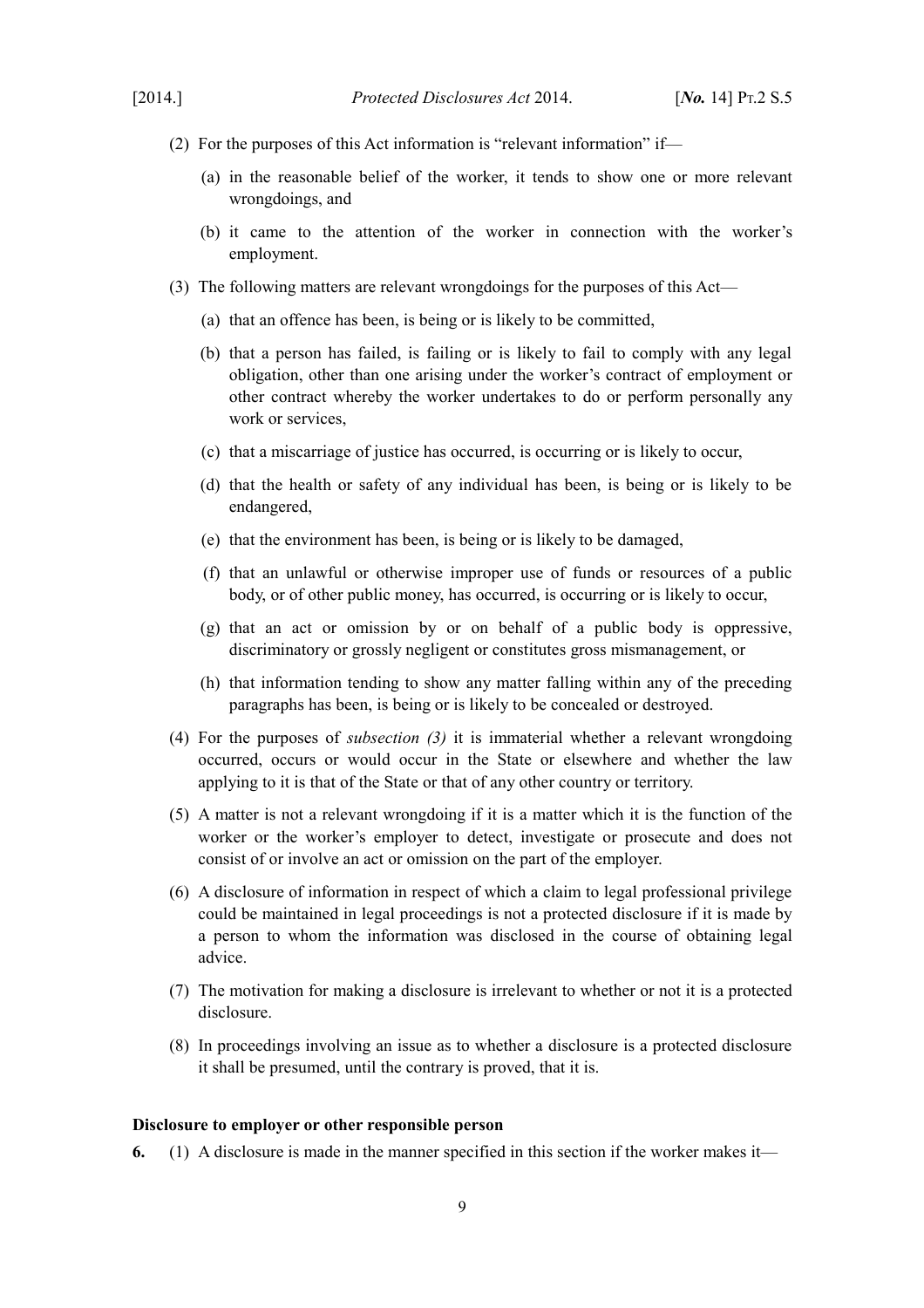- <span id="page-11-7"></span>(a) to the worker's employer, or
- (b) where the worker reasonably believes that the relevant wrongdoing which the disclosure tends to show relates solely or mainly—
	- (i) to the conduct of a person other than the worker's employer, or
	- (ii) to something for which a person other than the worker's employer has legal responsibility,

to that other person.

(2) A worker who, in accordance with a procedure the use of which by the worker is authorised by the worker's employer, makes a disclosure to a person other than the employer is to be treated for the purposes of this Act as making the disclosure to the employer.

#### <span id="page-11-1"></span>**Disclosure to prescribed person**

- <span id="page-11-6"></span><span id="page-11-4"></span><span id="page-11-3"></span>**7.** (1) A disclosure is made in the manner specified in this section if the worker—
	- (a) makes the disclosure to a person prescribed under *subsection [\(2\)](#page-11-4)[\(a\)](#page-11-6)*, and
	- (b) reasonably believes—
		- (i) that the relevant wrongdoing falls within the description of matters in respect of which the person is prescribed under *subsection [\(2\)](#page-11-4)[\(b\)](#page-11-5)*, and
		- (ii) that the information disclosed, and any allegation contained in it, are substantially true.
	- (2) The Minister may by order—
		- (a) prescribe such persons as, by reason of the nature of their responsibilities or functions, appear appropriate to be recipients of disclosures of relevant wrongdoings falling within the description of matters in respect of which they are prescribed, and
		- (b) prescribe in respect of each prescribed person such description of matters as appears appropriate by reason of the nature of the responsibilities or functions of the person.
	- (3) Every order under *subsection [\(2\)](#page-11-4)* shall be laid before each House of the Oireachtas as soon as may be after it is made and, if a resolution annulling the order is passed by either such House within the next 21 days on which that House has sat after the order is laid before it, the order shall be annulled accordingly, but without prejudice to the validity of anything previously done under the order.

### <span id="page-11-5"></span><span id="page-11-0"></span>**Disclosure to Minister**

- <span id="page-11-2"></span>**8.** A disclosure is made in the manner specified in this section if—
	- (a) the worker is or was employed in a public body, and
	- (b) the disclosure is made to a Minister of the Government on whom any function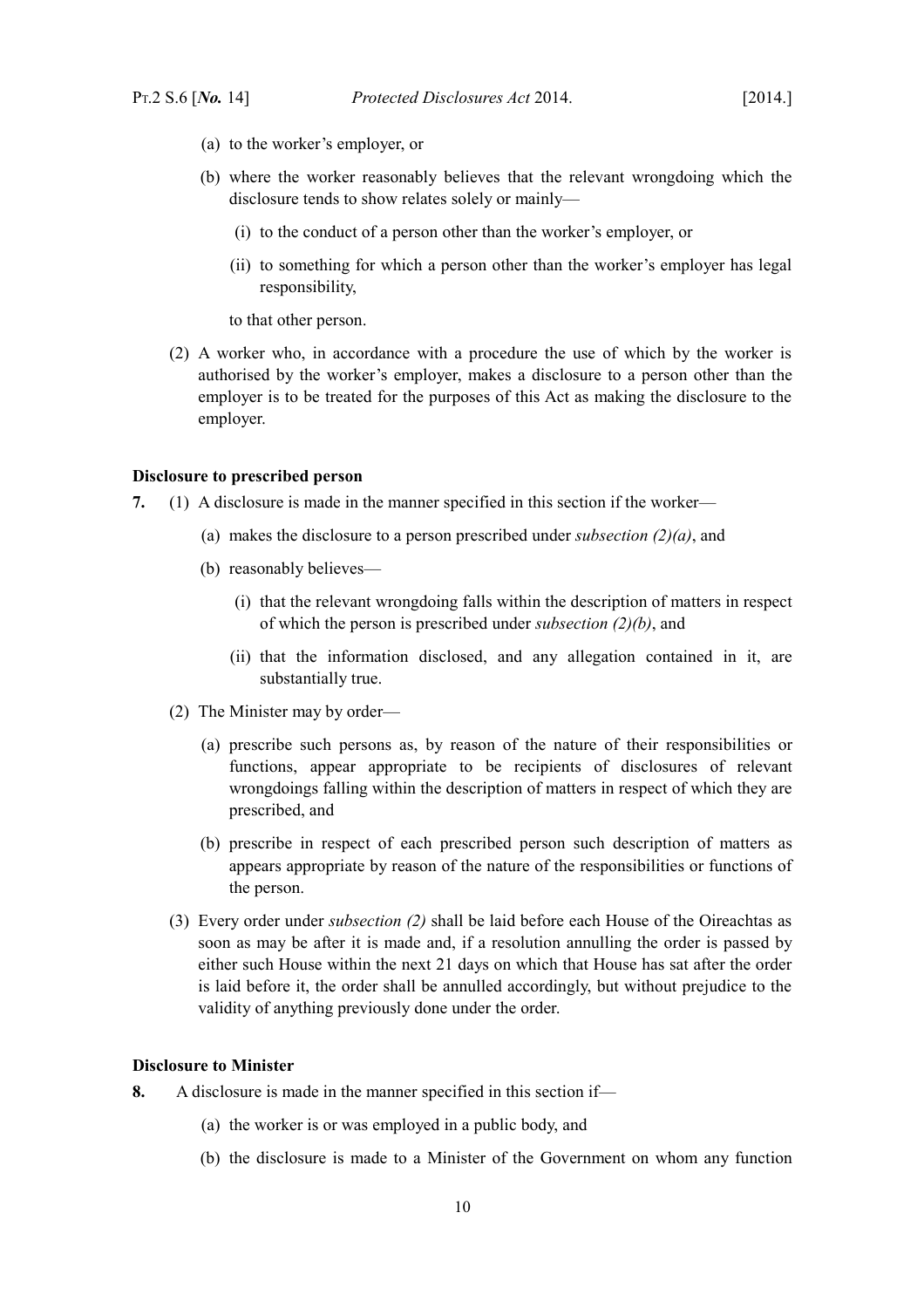relating to the public body is conferred or imposed by or under any enactment.

### <span id="page-12-1"></span>**Disclosure to legal adviser**

<span id="page-12-3"></span>**9.** A disclosure is made in the manner specified in this section if it is made by the worker in the course of obtaining legal advice (including advice relating to the operation of this Act) from a barrister, solicitor, trade union official or official of an excepted body (within the meaning of section 6 of the Trade Union Act 1941).

### <span id="page-12-0"></span>**Disclosure in other cases**

- <span id="page-12-11"></span><span id="page-12-10"></span><span id="page-12-9"></span><span id="page-12-8"></span><span id="page-12-7"></span><span id="page-12-6"></span><span id="page-12-2"></span>**10.** (1) A disclosure is made in the manner specified in this section if it is made otherwise than in the manner specified in *sections [6](#page-10-4)* to *[9](#page-12-3)* and—
	- (a) the worker reasonably believes that the information disclosed, and any allegation contained in it, are substantially true,
	- (b) the disclosure is not made for personal gain,
	- (c) any one or more of the conditions in *subsection [\(2\)](#page-12-7)* is met, and
	- (d) in all the circumstances of the case, it is reasonable for the worker to make the disclosure.
	- (2) The conditions referred to in *subsection [\(1\)](#page-12-9)[\(c\)](#page-12-10)* are—
		- (a) that, at the time the worker makes the disclosure, the worker reasonably believes that the worker will be subjected to penalisation by the worker's employer if the worker makes a disclosure in the manner specified in *section [6](#page-10-4)*, *[7](#page-11-3)* or *[8](#page-11-2)*,
		- (b) that, in a case where no relevant person is prescribed for the purposes of *section [7](#page-11-3)* in relation to the relevant wrongdoing, the worker reasonably believes that it is likely that evidence relating to the relevant wrongdoing will be concealed or destroyed if the worker makes a disclosure in the manner specified in *section [6](#page-10-4)*,
		- (c) that the worker has previously made a disclosure of substantially the same information—
			- (i) in the manner specified in *section [6](#page-10-4)*, or
			- (ii) in the manner specified in *section [7](#page-11-3)* or *[8](#page-11-2)*,

<span id="page-12-12"></span><span id="page-12-5"></span><span id="page-12-4"></span>and

- (d) that the relevant wrongdoing is of an exceptionally serious nature.
- (3) In determining for the purposes of *subsection [\(1\)](#page-12-9)[\(d\)](#page-12-8)* whether it is reasonable for the worker to make the disclosure regard shall be had, in particular, to—
	- (a) the identity of the person to whom the disclosure is made,
	- (b) in a case falling within *subsection [\(2\)](#page-12-7)[\(a\)](#page-12-6)*, *[\(b\)](#page-12-5)* or *[\(c\)](#page-12-4)*, the seriousness of the relevant wrongdoing,
	- (c) in a case falling within *subsection [\(2\)](#page-12-7)[\(a\)](#page-12-6)*, *[\(b\)](#page-12-5)* or *[\(c\)](#page-12-4)*, whether the relevant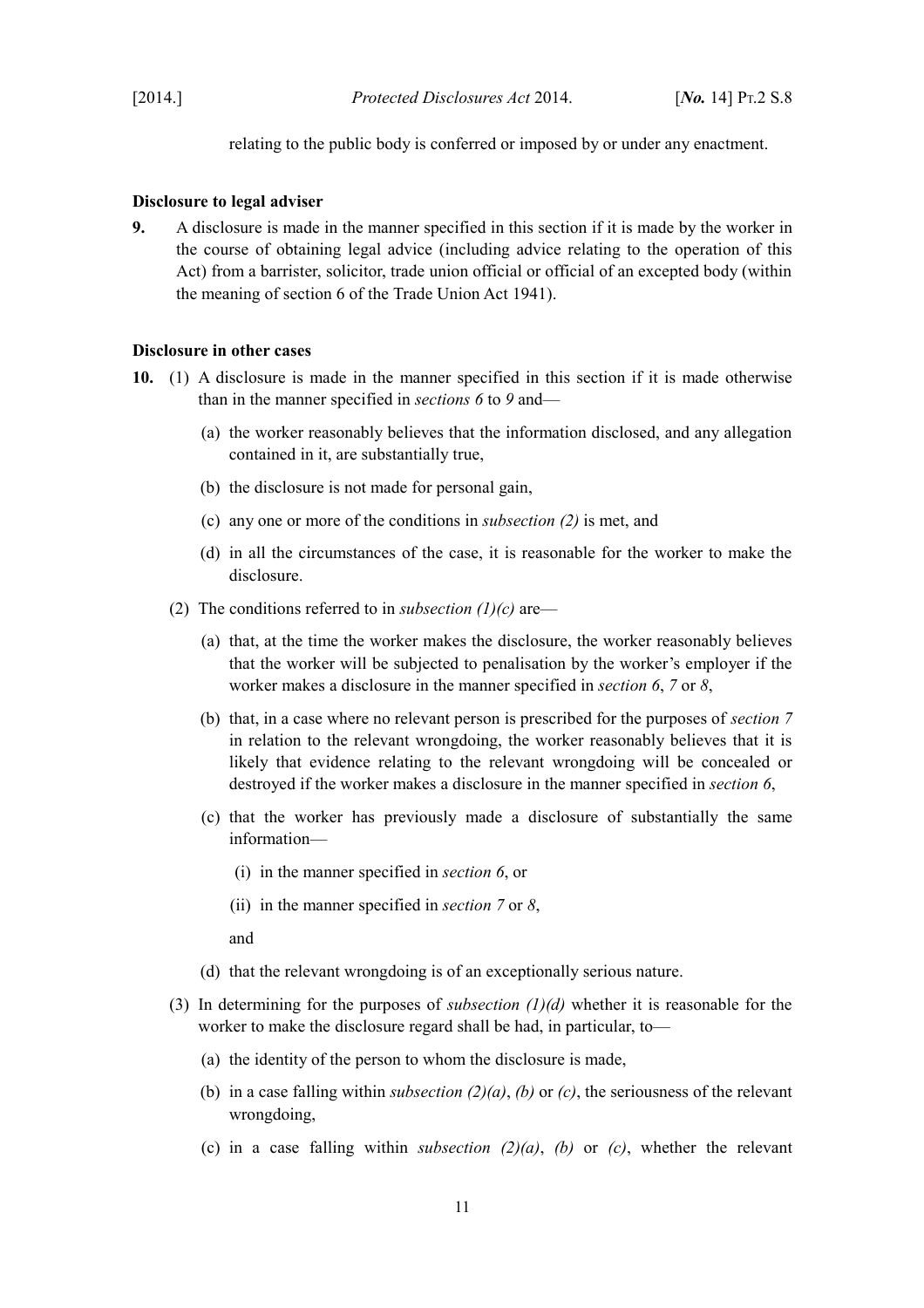wrongdoing is continuing or is likely to occur in the future,

- (d) in a case falling within *subsection [\(2\)](#page-12-7)[\(c\)](#page-12-4)*, any action which the employer of the worker or the person to whom the previous disclosure was made has taken or might reasonably be expected to have taken as a result of the previous disclosure, and
- (e) in a case falling within *subsection*  $(2)(c)(i)$  $(2)(c)(i)$  $(2)(c)(i)$ , whether in making the disclosure to the employer the worker complied with any procedure the use of which by the worker was authorised by the employer.
- (4) For the purposes of this section a subsequent disclosure may be regarded as a disclosure of substantially the same information as that disclosed by a previous disclosure as mentioned in *subsection [\(2\)](#page-12-7)[\(c\)](#page-12-4)* even though the subsequent disclosure extends to information about action taken or not taken by any person as a result of the previous disclosure.
- (5) In *subsection [\(1\)](#page-12-9)[\(b\)](#page-12-11)* "personal gain" excludes any reward payable under or by virtue of any enactment.

### <span id="page-13-2"></span>PART 3

#### <span id="page-13-1"></span>**PROTECTIONS**

#### <span id="page-13-0"></span>**Protection of employees from dismissal for having made protected disclosure**

- <span id="page-13-4"></span><span id="page-13-3"></span>**11.** (1) The [Unfair Dismissals Act 1977](http://www.irishstatutebook.ie/1977/en/act/pub/0010/index.html) is amended—
	- (a) in section 1 by inserting the following definitions:

" 'protected disclosure' has the meaning given by the *Protected Disclosures Act 2014*;

- 'relevant wrongdoing' has the meaning given by the *Protected Disclosures Act 2014*;";
- (b) in section 6 by inserting the following paragraph after paragraph (b) of subsection  $(2)$ :

"(ba) the employee having made a protected disclosure,";

- (c) in section 6 by inserting the following subsection after subsection (2C):
	- "(2D) Sections 3 and 4 do not apply to a case falling within paragraph (ba) of subsection (2) and that paragraph applies to a person who would otherwise be excluded from this Act by any of paragraphs (a) to (c) and (e) to (k) of section  $2(1)$ .";
- (d) in section 7 by inserting the following subsection after subsection (1):
	- "(1A) In relation to a case falling within section  $6(2)(ba)$  the reference in subsection  $(1)(c)(i)$  to 104 weeks has effect as if it were a reference to 260 weeks.";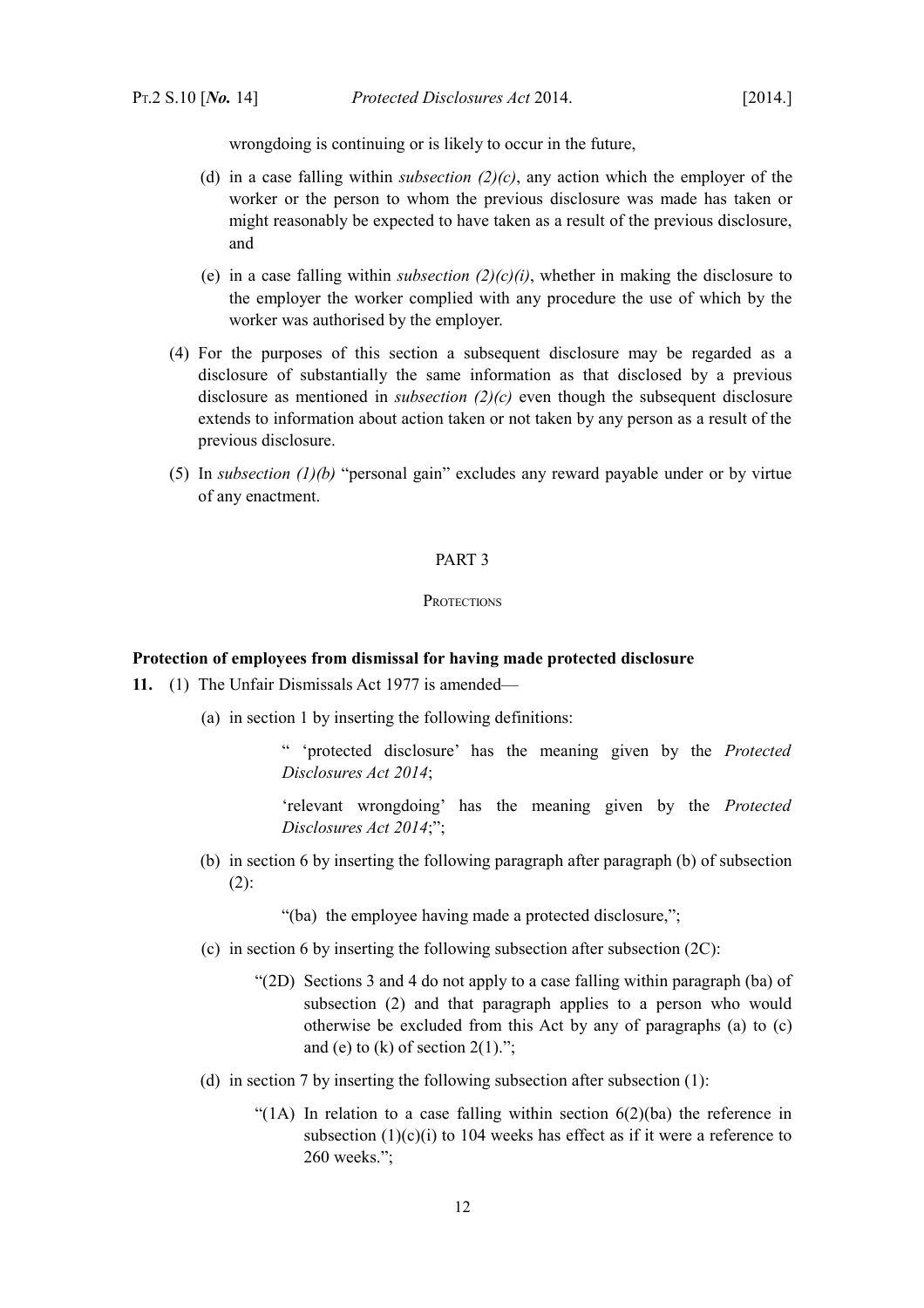and

(e) in section 7 by inserting the following subsection after subsection (2A):

"(2B) Where—

- (a) the dismissal of an employee results wholly or mainly from the employee having made a protected disclosure, and
- (b) the investigation of the relevant wrongdoing concerned was not the sole or main motivation for making the disclosure,

the amount of compensation that is just and equitable may be up to 25 per cent less than the amount that it would otherwise be.".

(2) *Schedule [1](#page-23-2)* contains provisions for interim relief in cases where a claim is brought for redress for a dismissal which is an unfair dismissal by virtue of section  $6(2)(ba)$ (inserted by *subsection [\(1\)](#page-13-3)*) of the [Unfair Dismissals Act 1977.](http://www.irishstatutebook.ie/1977/en/act/pub/0010/index.html)

#### <span id="page-14-0"></span>**Other protection of employees from penalisation for having made protected disclosure**

- <span id="page-14-5"></span><span id="page-14-4"></span><span id="page-14-3"></span><span id="page-14-2"></span><span id="page-14-1"></span>**12.** (1) An employer shall not penalise or threaten penalisation against an employee, or cause or permit any other person to penalise or threaten penalisation against an employee, for having made a protected disclosure.
	- (2) *Subsection [\(1\)](#page-14-2)* does not apply to the dismissal of an employee to whom section 6(2) (ba) of the [Unfair Dismissals Act 1977](http://www.irishstatutebook.ie/1977/en/act/pub/0010/index.html) applies.
	- (3) *Schedule [2](#page-27-2)* shall have effect in relation to an alleged contravention of *subsection [\(1\)](#page-14-2)*.
	- (4) *Subsection [\(3\)](#page-14-1)* does not apply in relation to the penalisation of an employee if the employee is within paragraph (d) of section 2(1) of the [Unfair Dismissals Act 1977.](http://www.irishstatutebook.ie/1977/en/act/pub/0010/index.html)
	- (5) Any person who, on examination authorised under *paragraph [3](#page-29-1)[\(1\)](#page-29-2)* of *Schedule [2](#page-27-2)*, wilfully makes any material statement which the person knows to be false or does not believe to be true commits an offence and is liable on summary conviction to a class A fine or imprisonment for a term not exceeding 12 months or both.
	- (6) A person to whom a notice under *paragraph [3](#page-29-1)[\(2\)](#page-29-0)* of *Schedule [2](#page-27-2)* has been given and who refuses or wilfully neglects to attend in accordance with the notice or who, having so attended, refuses to give evidence or refuses or wilfully fails to produce any document to which the notice relates commits an offence and is liable on summary conviction to a class A fine.
	- (7) A document purporting to be signed by the chairperson or a deputy chairperson of the Labour Court stating that—
		- (a) a person named in the document was, by a notice under *paragraph [3](#page-29-1)[\(2\)](#page-29-0)* of *Schedule [2](#page-27-2)*, required to attend before the Labour Court on a day and at a time and place specified in the document, to give evidence or produce a document, or both, and
		- (b) a sitting of the Labour Court was held on that day and at that time and place, and the person did not attend before the Labour Court pursuant to the notice or,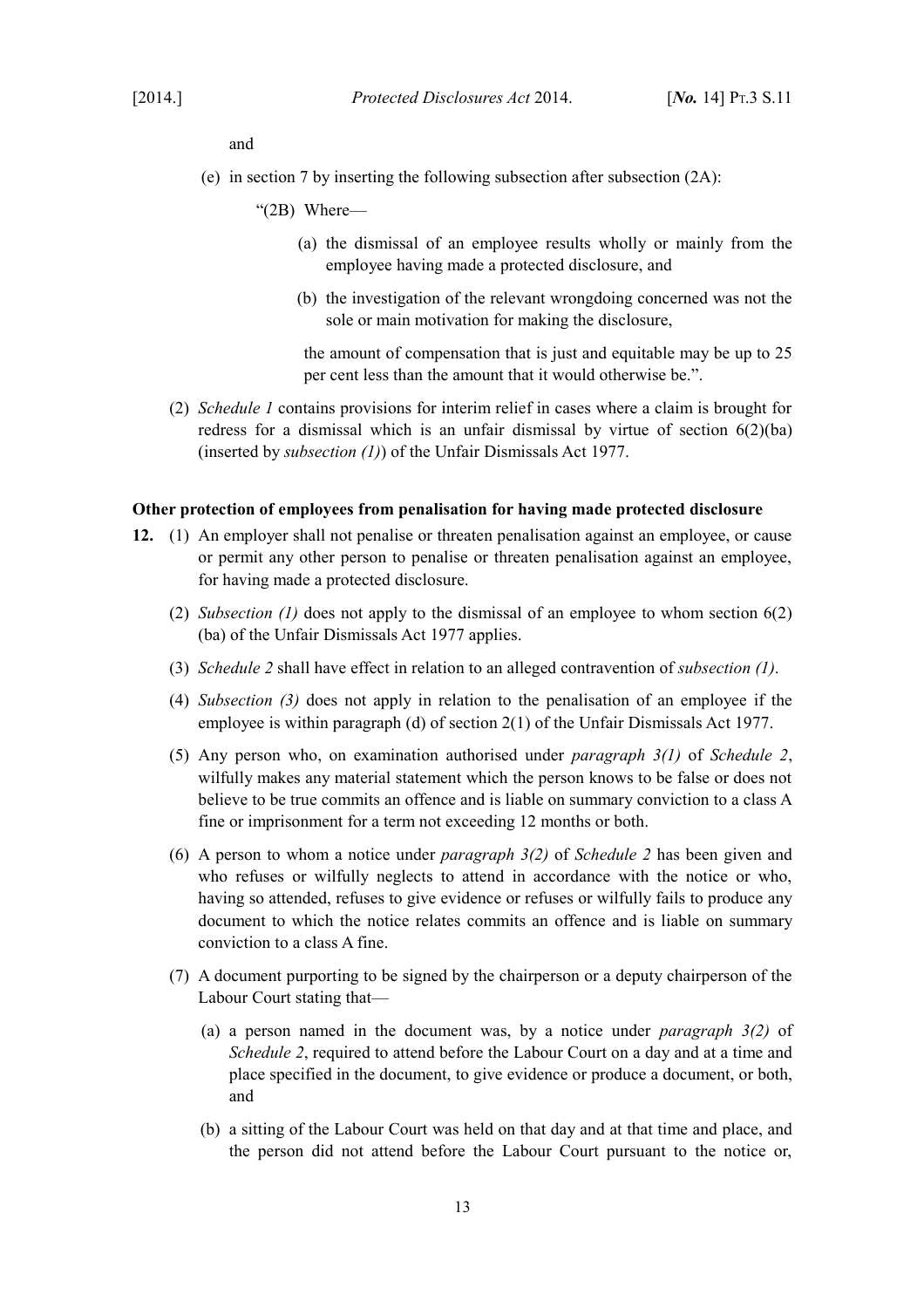having so attended, refused to give evidence or refused or wilfully failed to produce the document,

shall, in a prosecution of the person for an offence under *subsection [\(6\)](#page-14-3)*, be evidence of the matters so stated without further proof unless the contrary is shown.

- (8) Summary proceedings for an offence under *subsection [\(5\)](#page-14-4)* or *[\(6\)](#page-14-3)* may be brought and prosecuted by the Minister for Jobs, Enterprise and Innovation.
- <span id="page-15-2"></span>(9) Where an offence under *subsection [\(5\)](#page-14-4)* or *[\(6\)](#page-14-3)* is committed by a body corporate and it is proved that the offence was committed with the consent or connivance, or was attributable to any wilful neglect, of a person who was a director, manager, secretary or other officer of the body corporate, or a person purporting to act in that capacity, that person, as well as the body corporate, is guilty of an offence and may be proceeded against and punished as if he or she were guilty of the first-mentioned offence.
- (10) Where the affairs of a body corporate are managed by its members, *subsection [\(9\)](#page-15-2)* applies in relation to the acts and defaults of a member in connection with his or her functions of management as if he or she were a director or manager of the body corporate.

#### <span id="page-15-0"></span>**Tort action for suffering detriment because of making protected disclosure**

- <span id="page-15-1"></span>**13.** (1) If a person causes detriment to another person because the other person or a third person made a protected disclosure, the person to whom the detriment is caused has a right of action in tort against the person by whom the detriment is caused.
	- (2) A person may not both—
		- (a) pursue a right of action under *subsection [\(1\)](#page-15-1)* against a person in respect of a matter, and
		- (b) in respect of the same matter make or present against the same person—
			- (i) a claim for redress under the Unfair Dismissals Acts 1977 to 2007,
			- (ii) a complaint under *Schedule [2](#page-27-2)*, or
			- (iii) a complaint under section 114 of the [Defence Act 1954](http://www.irishstatutebook.ie/1954/en/act/pub/0018/index.html) or section 6 of the [Ombudsman \(Defence Forces\) Act 2004.](http://www.irishstatutebook.ie/2004/en/act/pub/0036/index.html)
	- (3) In *subsection [\(1\)](#page-15-1)* "detriment" includes—
		- (a) coercion, intimidation or harassment,
		- (b) discrimination, disadvantage or adverse treatment in relation to employment (or prospective employment),
		- (c) injury, damage or loss, and
		- (d) threat of reprisal.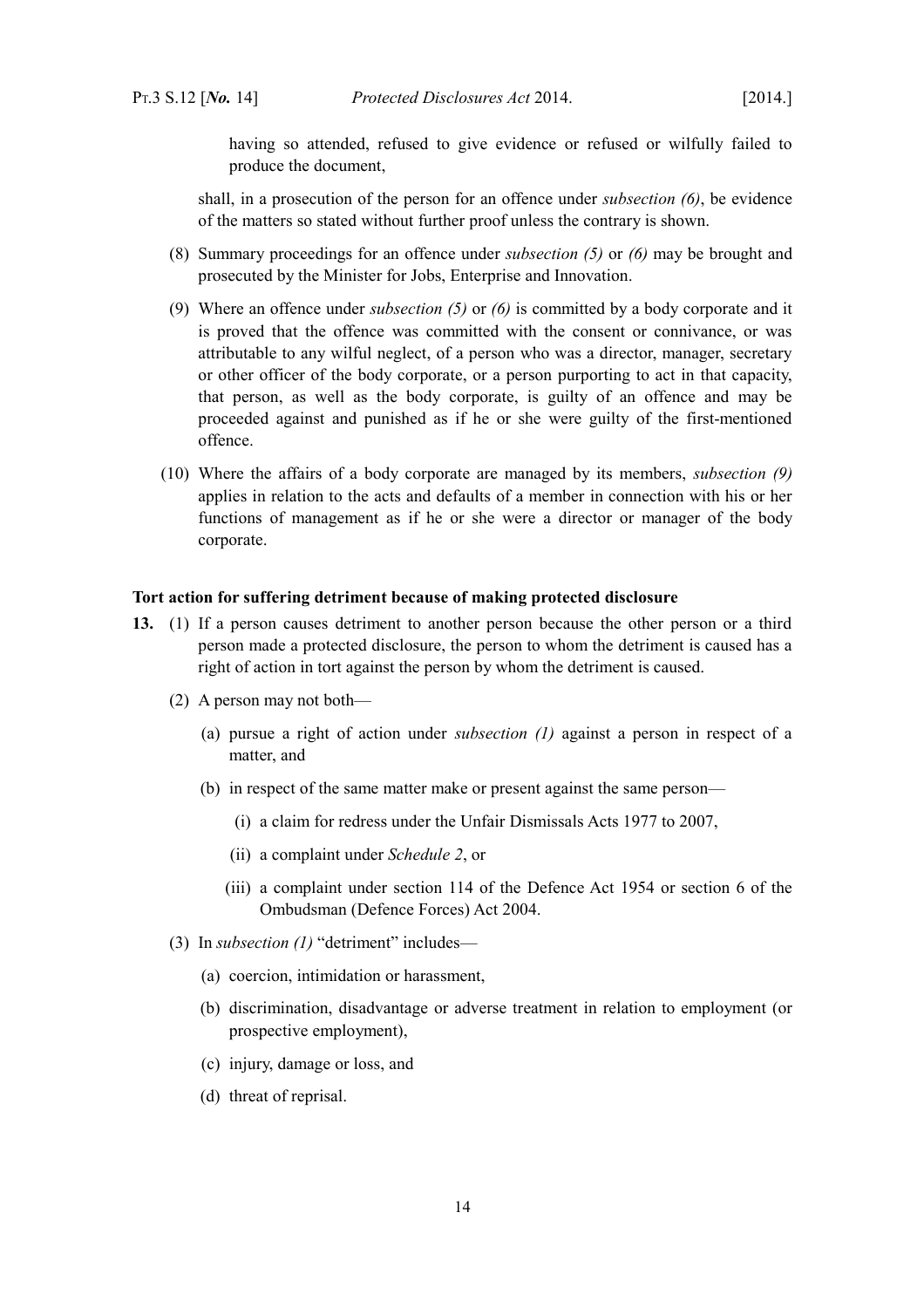### <span id="page-16-2"></span>**Immunity from civil liability for making protected disclosure**

- **14.** (1) No cause of action in civil proceedings, other than a defamation action (within the meaning of the [Defamation Act 2009\)](http://www.irishstatutebook.ie/2009/en/act/pub/0031/index.html), shall lie against a person in respect of the making of a protected disclosure.
	- (2) The [Defamation Act 2009](http://www.irishstatutebook.ie/2009/en/act/pub/0031/index.html) is amended in Part 1 of Schedule 1 by inserting the following paragraph after paragraph 13:
		- "13A. A protected disclosure within the meaning of the *Protected Disclosures Act 2014*.".

### <span id="page-16-1"></span>**Making protected disclosure not to constitute criminal offence**

**15.** In a prosecution of a person for any offence prohibiting or restricting the disclosure of information it is a defence for the person to show that, at the time of the alleged offence, the disclosure was, or was reasonably believed by the person to be, a protected disclosure.

#### <span id="page-16-0"></span>**Protection of identity of maker of protected disclosure**

- <span id="page-16-3"></span>**16.** (1) A person to whom a protected disclosure is made, and any person to whom a protected disclosure is referred in the performance of that person's duties, shall not disclose to another person any information that might identify the person by whom the protected disclosure was made.
	- (2) *Subsection [\(1\)](#page-16-3)* does not apply if—
		- (a) the person to whom the protected disclosure was made or referred shows that he or she took all reasonable steps to avoid so disclosing any such information,
		- (b) the person to whom the protected disclosure was made or referred reasonably believes that the person by whom the protected disclosure was made does not object to the disclosure of any such information,
		- (c) the person to whom the protected disclosure was made or referred reasonably believes that disclosing any such information is necessary for—
			- (i) the effective investigation of the relevant wrongdoing concerned,
			- (ii) the prevention of serious risk to the security of the State, public health, public safety or the environment, or
			- (iii) the prevention of crime or prosecution of a criminal offence,
			- or
		- (d) the disclosure is otherwise necessary in the public interest or is required by law.
	- (3) A failure to comply with *subsection [\(1\)](#page-16-3)* is actionable by the person by whom the protected disclosure was made if that person suffers any loss by reason of the failure to comply.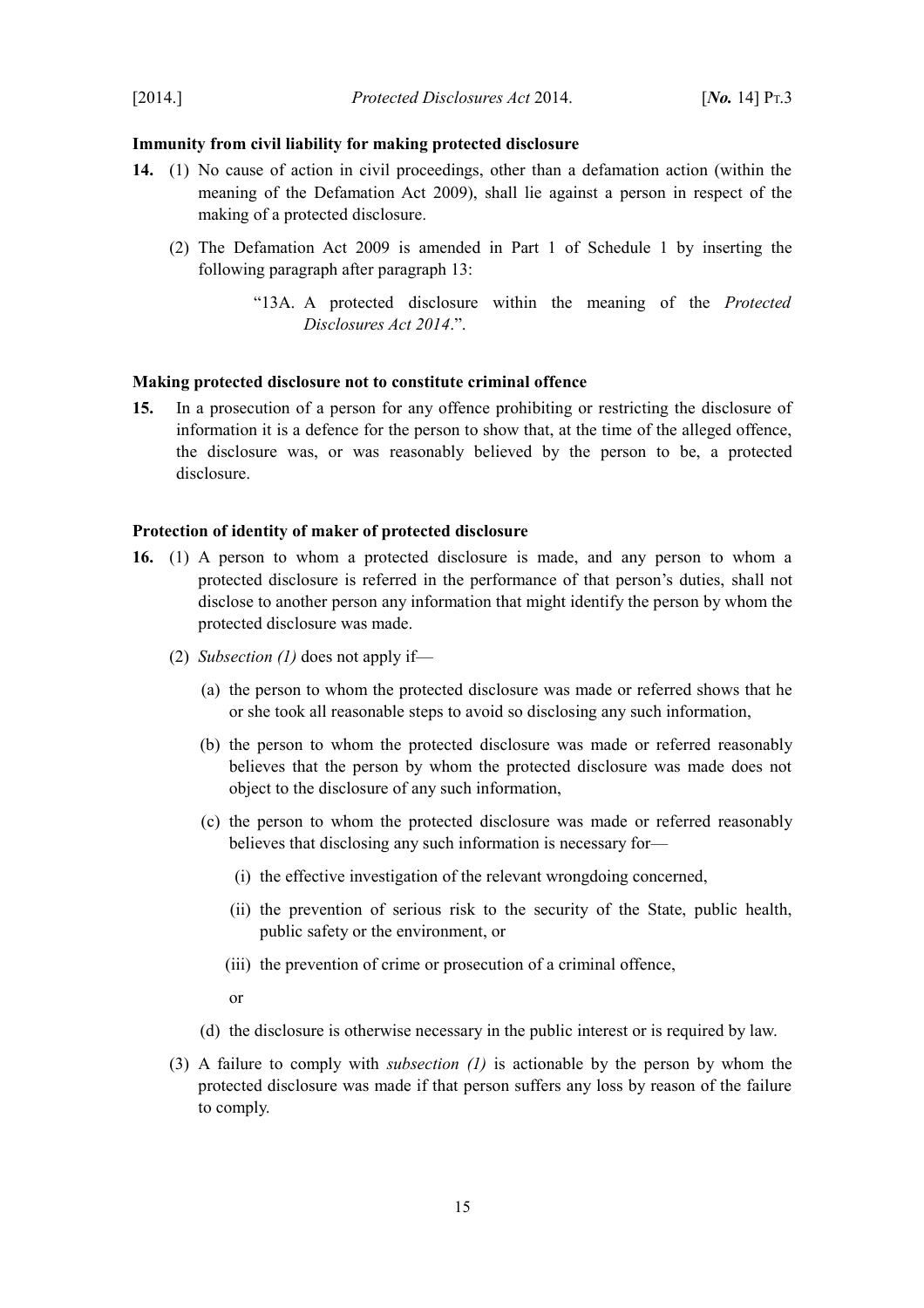### <span id="page-17-2"></span>PART 4

### <span id="page-17-1"></span>SPECIAL CASES

### <span id="page-17-0"></span>**Law enforcement, etc.**

- <span id="page-17-7"></span><span id="page-17-6"></span><span id="page-17-5"></span><span id="page-17-4"></span><span id="page-17-3"></span>**17.** (1) This section applies to a disclosure of relevant information, other than a disclosure of relevant information to which *section [18](#page-18-1)* applies, that might reasonably be expected to facilitate the commission of an offence or to prejudice or impair—
	- (a) the prevention, detection or investigation of offences, the apprehension or prosecution of offenders or the effectiveness of lawful methods, systems, plans or procedures employed for any of those matters,
	- (b) the enforcement or administration of, or compliance with, any law,
	- (c) lawful methods, systems, plans or procedures employed for ensuring the safety of the public or the safety or security of persons or property,
	- (d) the fairness of proceedings before a court or tribunal,
	- (e) the security of a relevant institution, or
	- (f) the security of any system of communications of the Garda Síochána, the Defence Forces or a relevant institution.
	- (2) If a person has been prescribed in relation to the relevant information under *section [7](#page-11-3)*, the disclosure is not a protected disclosure unless—
		- (a) it is made in the manner specified in *section [6](#page-10-4)[\(1\)](#page-10-6)[\(a\)](#page-11-7)*, *[7](#page-11-3)* or *[9](#page-12-3)*, or
		- (b) if it is taxpayer information, it is made in the manner specified in *section [10](#page-12-2)* to the Comptroller and Auditor General, or
		- (c) in any other case, it is made in the manner specified in *section [10](#page-12-2)*, the conditions in *subsection [\(3\)](#page-17-6)* are met and it is made to a member of Dáil Éireann or Seanad Éireann.
	- (3) The conditions referred to in *subsection [\(2\)](#page-17-5)[\(c\)](#page-17-4)* are—
		- (a) that the person by whom the disclosure was made has made a disclosure of substantially the same relevant information in the manner specified in *section [7](#page-11-3)*,
		- (b) that a reasonable period for taking action in relation to that disclosure has passed, and
		- (c) that, having notified the person prescribed under *section [7](#page-11-3)* in relation to the relevant information, the person by whom that disclosure was made reasonably believes that no action has been taken in relation to that disclosure or that any action so taken was inadequate.
	- (4) If no person has been prescribed under *section [7](#page-11-3)* in relation to the relevant information, the disclosure is not a protected disclosure unless—
		- [\(a\)](#page-11-7) it is made in the manner specified in *section*  $6(1)(a)$  $6(1)(a)$  $6(1)(a)$  or [9](#page-12-3), or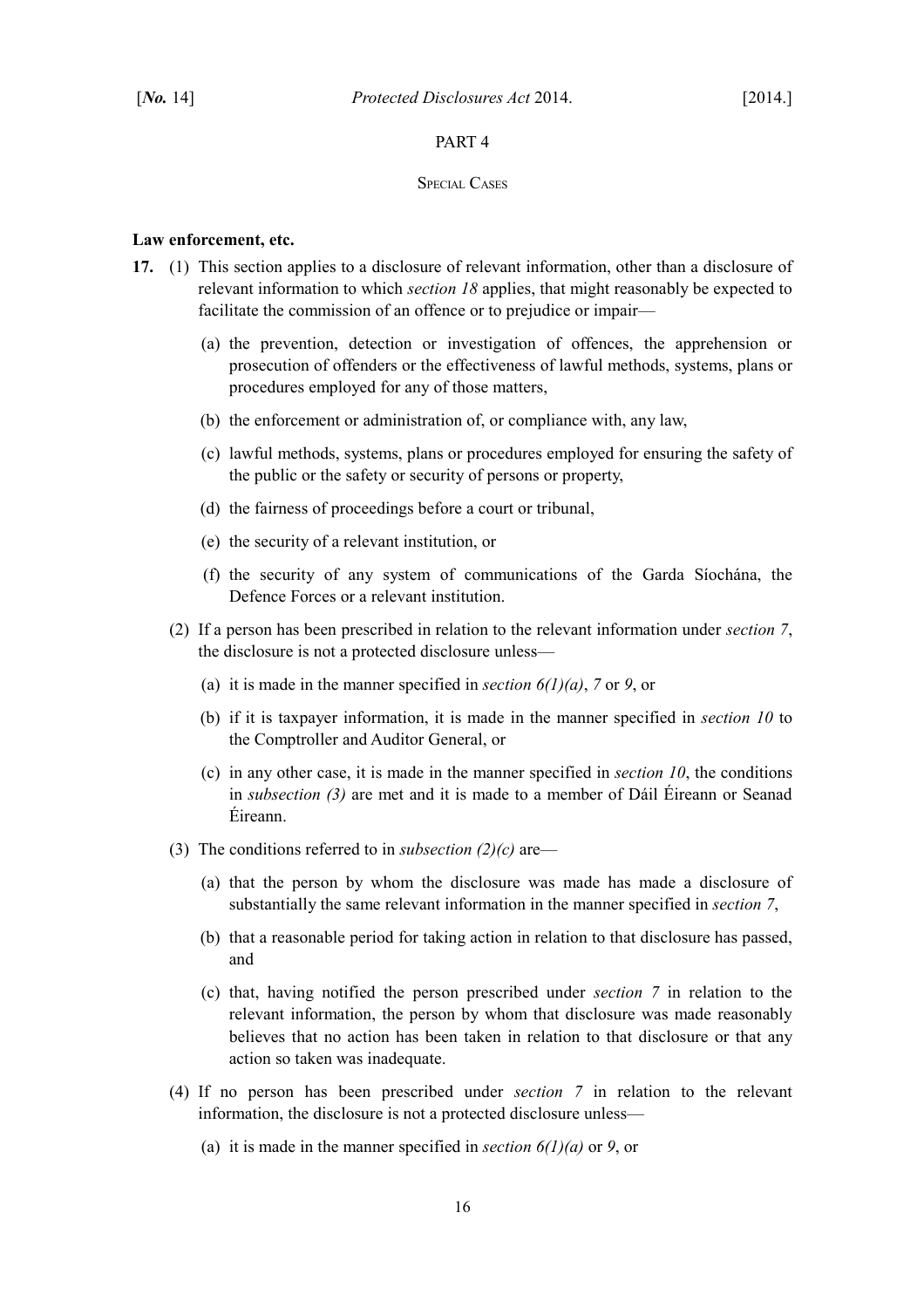- <span id="page-18-2"></span>(b) it is made in the manner specified in *section [10](#page-12-2)*, the condition in *subsection [\(5\)](#page-18-3)* is met and it is made to a member of Dáil Éireann or Seanad Éireann.
- <span id="page-18-3"></span>(5) The condition referred to in *subsection*  $(4)(b)$  $(4)(b)$  is that the disclosure is to the effect that—
	- (a) an investigation undertaken for the purpose of the enforcement of any law, or anything done in the course of such an investigation, or
	- (b) anything done for the purpose of the prevention or detection of any offence, the apprehension of an offender or the prosecution of an offence,

is not authorised by law or contravenes any law.

- (6) Procedures established by Standing Orders of Dáil Éireann or Seanad Éireann may regulate how members of Dáil Éireann or Seanad Éireann are to deal with relevant information disclosed to them under *subsection [\(2\)](#page-17-5)[\(c\)](#page-17-4)* or *[\(4\)](#page-17-7)[\(b\).](#page-18-2)*
- (7) In this section—

"relevant institution" means—

- (a) a place to which the Prisons Acts 1826 to 2007 apply,
- (b) a military prison or detention barrack within the meaning in each case of the [Defence Act 1954,](http://www.irishstatutebook.ie/1954/en/act/pub/0018/index.html)
- (c) St. Patrick's Institution,
- (d) a children detention school within the meaning of section 3 of the [Children Act](http://www.irishstatutebook.ie/2001/en/act/pub/0024/index.html) [2001,](http://www.irishstatutebook.ie/2001/en/act/pub/0024/index.html) or
- (e) a remand centre designated under section 88 of the [Children Act 2001;](http://www.irishstatutebook.ie/2001/en/act/pub/0024/index.html)

"taxpayer information" has the same meaning as in section 851A of the [Taxes](http://www.irishstatutebook.ie/1997/en/act/pub/0039/index.html) [Consolidation Act 1997.](http://www.irishstatutebook.ie/1997/en/act/pub/0039/index.html)

### <span id="page-18-0"></span>**Security, defence, international relations and intelligence**

- <span id="page-18-4"></span><span id="page-18-1"></span>**18.** (1) This section applies to a disclosure of information if it might reasonably be expected—
	- (a) to affect adversely—
		- (i) the security of the State,
		- (ii) the defence of the State, or
		- (iii) the international relations of the State,

or

(b) to reveal, or lead to the revelation of, the identity of a person who has given information in confidence to a public body in relation to the enforcement or administration of the law or any other source of such information given in confidence.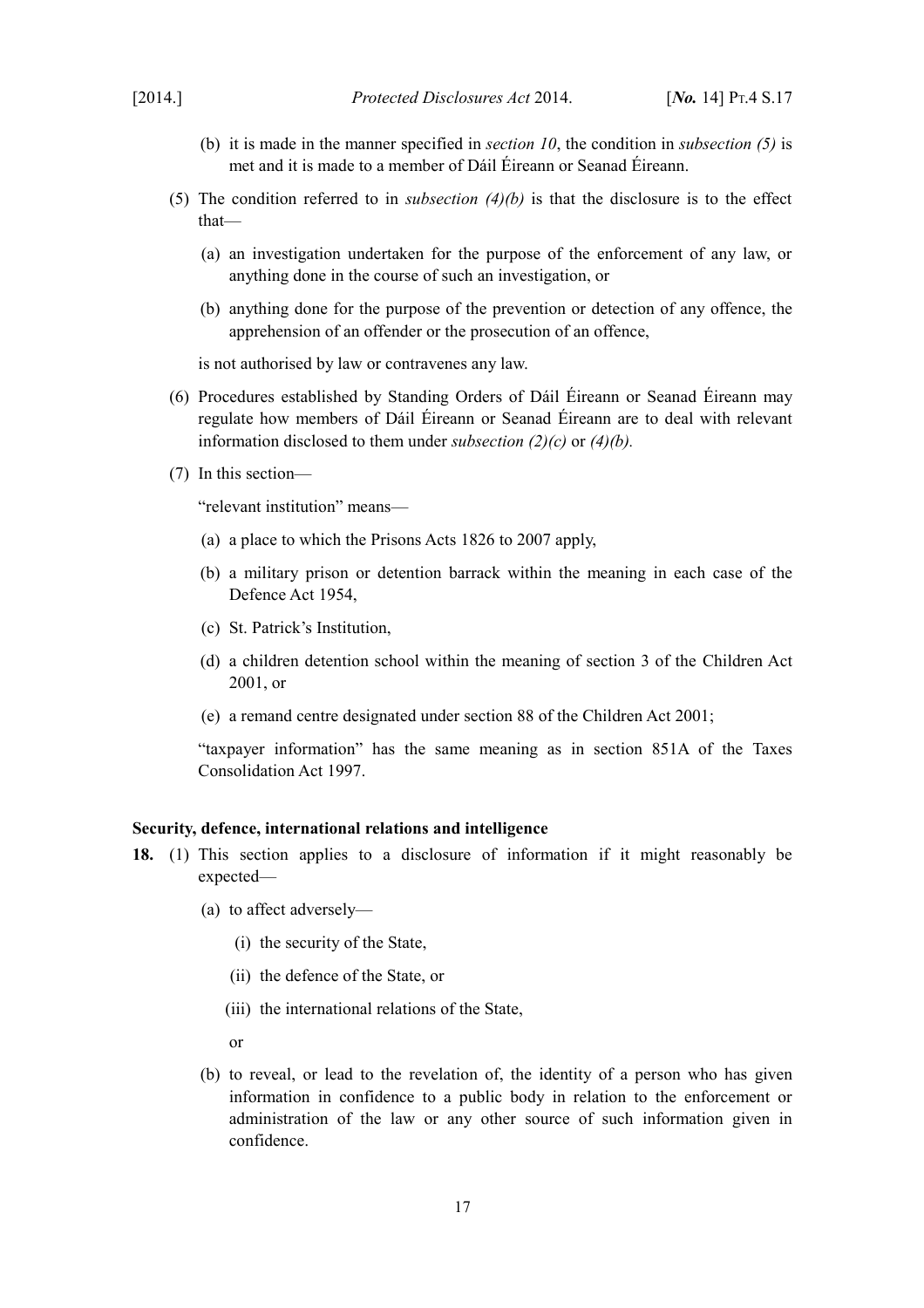- (2) Without prejudice to the generality of *subsection [\(1\)](#page-18-4)* this section applies to a disclosure of information—
	- (a) which was obtained or prepared for the purpose of intelligence in respect of the security or defence of the State,
	- (b) which relates to—
		- (i) the tactics, strategy or operations of the Defence Forces in or outside the State, or
		- (ii) the detection, prevention or suppression of activities calculated or tending to undermine the public order or the authority of the State (which expression has the same meaning as in section 2 of the [Offences Against the State Act](http://www.irishstatutebook.ie/1939/en/act/pub/0013/index.html) [1939\)](http://www.irishstatutebook.ie/1939/en/act/pub/0013/index.html),
	- (c) which consists of a communication between a Minister of the Government and a diplomatic mission or consular post in the State or a communication between the Government or a person acting on behalf of the Government and another government or a person acting on behalf of another government,
	- (d) which consists of a communication between a Minister of the Government and a diplomatic mission or consular post of the State,
	- (e) which was communicated in confidence to any person in or outside the State from any person in or outside the State, relates to a matter referred to in *subsection [\(1\)](#page-18-4)* or to the protection of human rights and was expressed by the latter person to be confidential or to be communicated in confidence,
	- (f) which was communicated in confidence from, to or within an international organisation of states or a subsidiary organ of such an organisation or an institution or body of the European Union or relates to negotiations between the State and such an organisation, organ, institution or body or within or in relation to such an organisation, organ, institution or body, or
	- (g) which is contained in a record of an organisation, organ, institution or body referred to in *paragraph [\(f\)](#page-19-1)* and the disclosure of which is prohibited by the organisation, organ, institution or body.
- <span id="page-19-1"></span>(3) A disclosure of information to which this section applies is not a protected disclosure unless—
	- (a) it is made in the manner specified in *section [6](#page-10-4)[\(1\)](#page-10-6)[\(a\)](#page-11-7)*, *[8](#page-11-2)* or *[9](#page-12-3)*, or
	- (b) it is made in the manner specified in *section [10](#page-12-2)* to the Disclosures Recipient.
- (4) There shall be an office of Disclosures Recipient and *Schedule [3](#page-32-2)* shall have effect in relation to that office.

#### <span id="page-19-0"></span>**Amendments of [Garda Síochána Act 2005](http://www.irishstatutebook.ie/2005/en/act/pub/0020/index.html)**

**19.** (1) The [Garda Síochána Act 2005](http://www.irishstatutebook.ie/2005/en/act/pub/0020/index.html) is amended—

(a) by inserting the following section after section 102: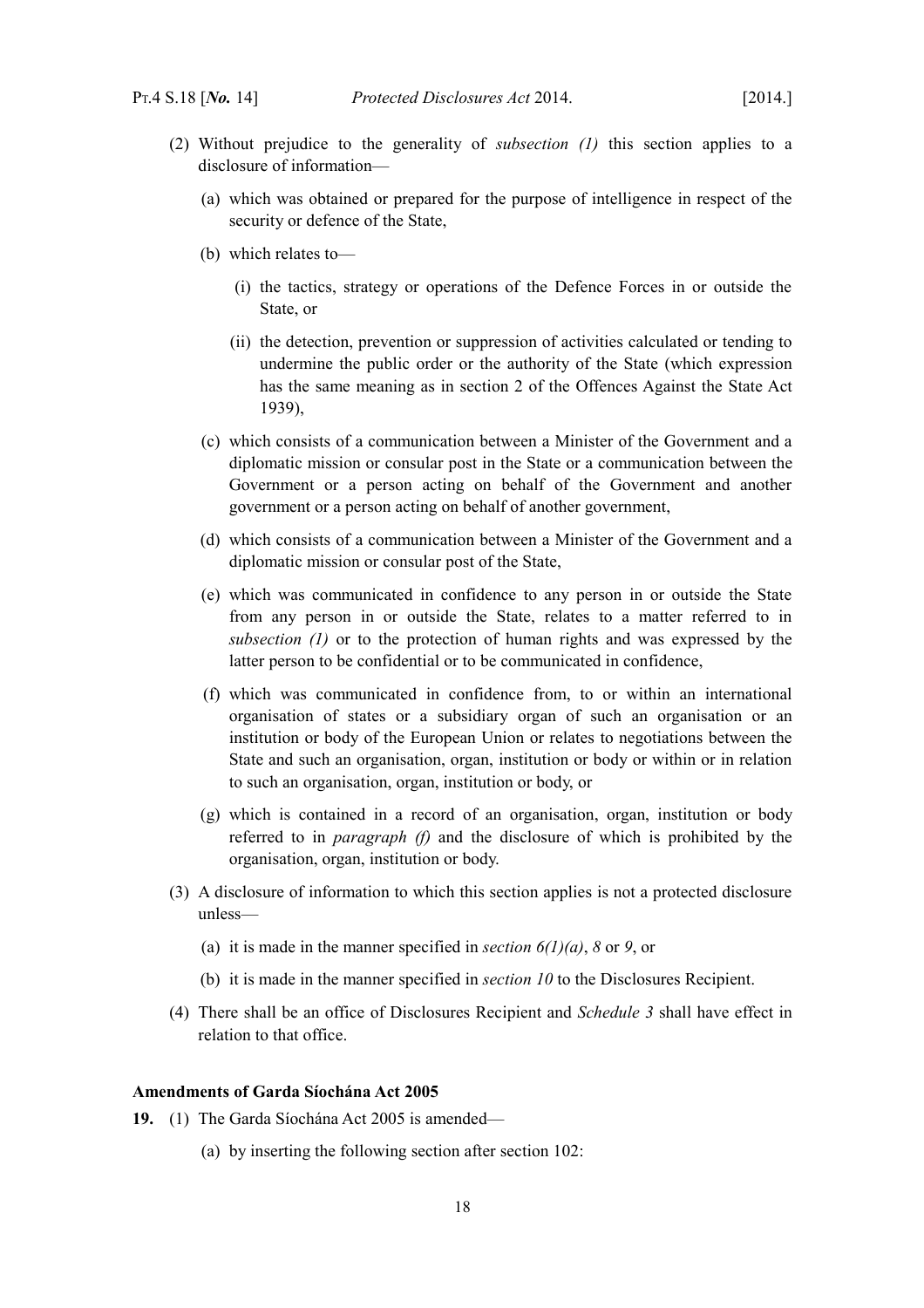### **"Protected disclosures relating to the Garda Síochána**

- **102A.** (1) Where a disclosure relating to the Garda Síochána is disclosed to the Ombudsman Commission as a prescribed person under *section [7](#page-11-3)* of the *Protected Disclosures Act 2014* in respect of disclosures so relating, it may, if it appears to it desirable in the public interest to do so, investigate the disclosure, even if the worker (within the meaning of that Act) making the disclosure is a member of the Garda Síochána.
	- (2) The provisions of this Part relating to investigations and reports apply with the necessary modifications in relation to a relevant wrongdoing to which a disclosure referred to in subsection (1) relates as though it were the subject of a complaint referred to in section 91.",

and

- (b) by repealing section 124.
- (2) The Garda Síochána (Confidential Reporting of Corruption or Malpractice) Regulations 2007 (S.I. No. 168 of 2007) are revoked.

#### <span id="page-20-0"></span>**Amendment of [Ombudsman \(Defence Forces\) Act 2004](http://www.irishstatutebook.ie/2004/en/act/pub/0036/index.html)**

- <span id="page-20-1"></span>**20.** (1) Section 4 of the [Ombudsman \(Defence Forces\) Act 2004](http://www.irishstatutebook.ie/2004/en/act/pub/0036/index.html) is amended by inserting the following subsection after subsection (3):
	- "(3A) If the complaint is that a person has penalised or threatened penalisation (within the meaning of the *Protected Disclosures Act 2014*) against, or caused or permitted any other person to penalise or threaten penalisation against, the complainant for having made a protected disclosure (within the meaning of that Act), the Ombudsman—
		- (a) is not prevented from investigating any action that is the subject of the complaint, and
		- (b) may not decide not to carry out, and may not decide to discontinue, an investigation into any such action,

because no complaint has been made under section 114 of the Act of  $1954$ "

(2) The amendment made by *subsection [\(1\)](#page-20-1)* does not affect any right to complain, under section 114 of the [Defence Act 1954,](http://www.irishstatutebook.ie/1954/en/act/pub/0018/index.html) that a person has penalised or threatened penalisation against, or caused or permitted any other person to penalise or threaten penalisation against, the complainant for having made a protected disclosure or to submit any grievance in relation to such a complaint in accordance with regulations under subsection (4) of the said section 114.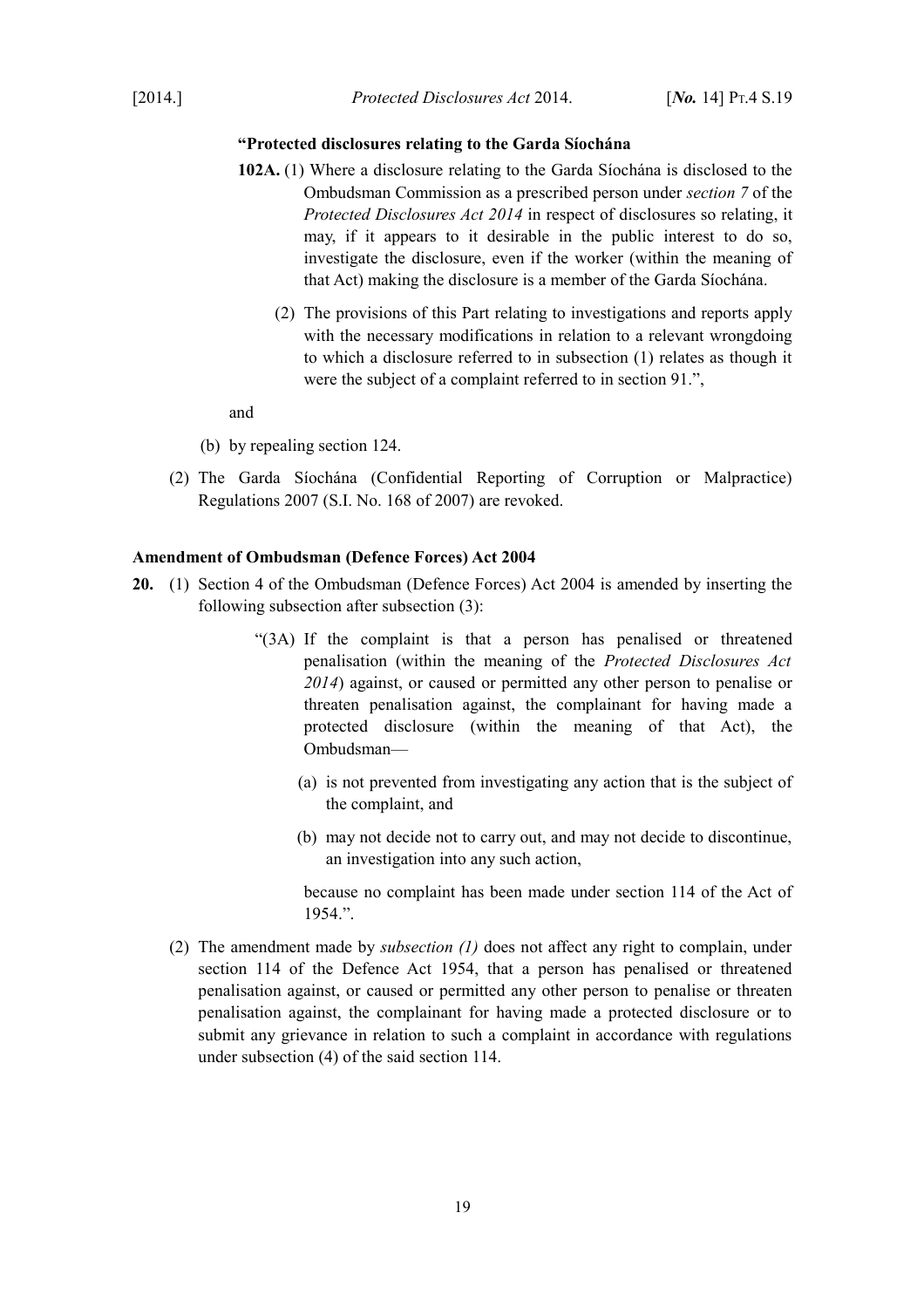### <span id="page-21-5"></span>PART 5

#### <span id="page-21-4"></span>MISCELLANEOUS AND SUPPLEMENTARY

### <span id="page-21-3"></span>**Internal procedures for protected disclosures made by workers employed by public bodies**

- <span id="page-21-7"></span>**21.** (1) Every public body shall establish and maintain procedures for the making of protected disclosures by workers who are or were employed by the public body and for dealing with such disclosures.
	- (2) The public body shall provide to workers employed by the body written information relating to the procedures established and maintained under *subsection [\(1\)](#page-21-7)*.
	- (3) The Minister may issue guidance for the purpose of assisting public bodies in the performance of their functions under *subsection [\(1\)](#page-21-7)* and may from time to time revise or re-issue it.
	- (4) Public bodies shall have regard to any guidance issued under *subsection (3)* in the performance of their functions under *subsection [\(1\)](#page-21-7)*.

### <span id="page-21-2"></span>**Annual report**

- <span id="page-21-6"></span>**22.** (1) Every public body shall prepare and publish not later than 30 June in each year a report in relation to the immediately preceding year in a form which does not enable the identification of the persons involved containing information relating to the matters specified in *subsection [\(2\)](#page-21-6)*.
	- (2) Those matters are—
		- (a) the number of protected disclosures made to the public body,
		- (b) the action (if any) taken in response to those protected disclosures, and
		- (c) such other information relating to those protected disclosures and the action taken as may be requested by the Minister from time to time.

### <span id="page-21-1"></span>**No contracting-out of protections**

- **23.** Any provision in an agreement is void in so far as it purports—
	- (a) to prohibit or restrict the making of protected disclosures,
	- (b) to exclude or limit the operation of any provision of this Act,
	- (c) to preclude a person from bringing any proceedings under or by virtue of this Act, or
	- (d) to preclude a person from bringing proceedings for breach of contract in respect of anything done in consequence of the making of a protected disclosure.

### <span id="page-21-0"></span>**Protection of disclosure provisions in other enactments**

<span id="page-21-9"></span><span id="page-21-8"></span>**24.** (1) The Acts specified in *column (2)* of *Part [1](#page-6-5)* of *Schedule [4](#page-34-4)* are amended to the extent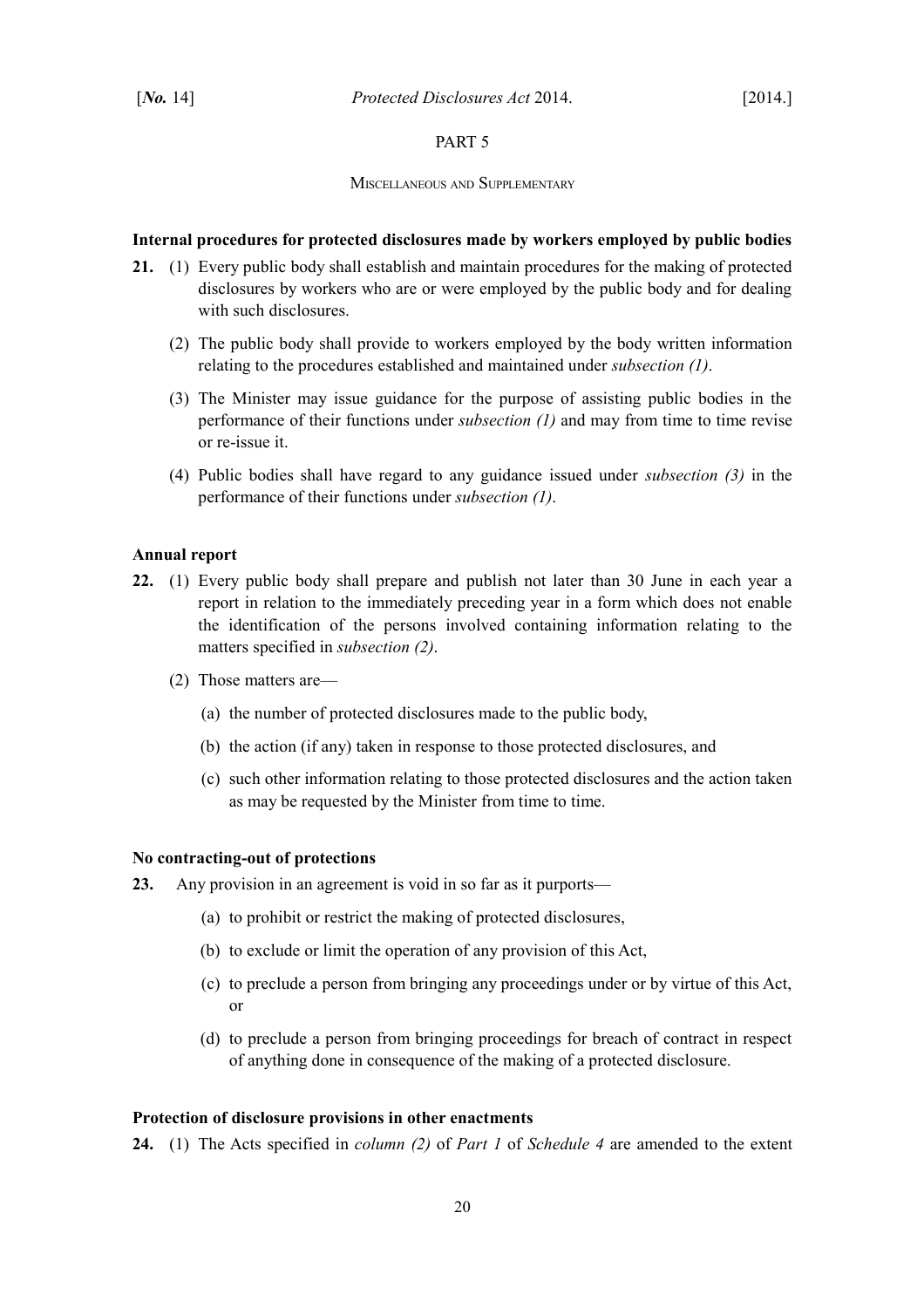specified in *column (4)* of that Schedule.

<span id="page-22-0"></span>(2) The statutory instrument specified in *column (2)* of *Part [2](#page-9-9)* of *Schedule [4](#page-34-4)* is amended to the extent specified in *column (4)* of that Schedule.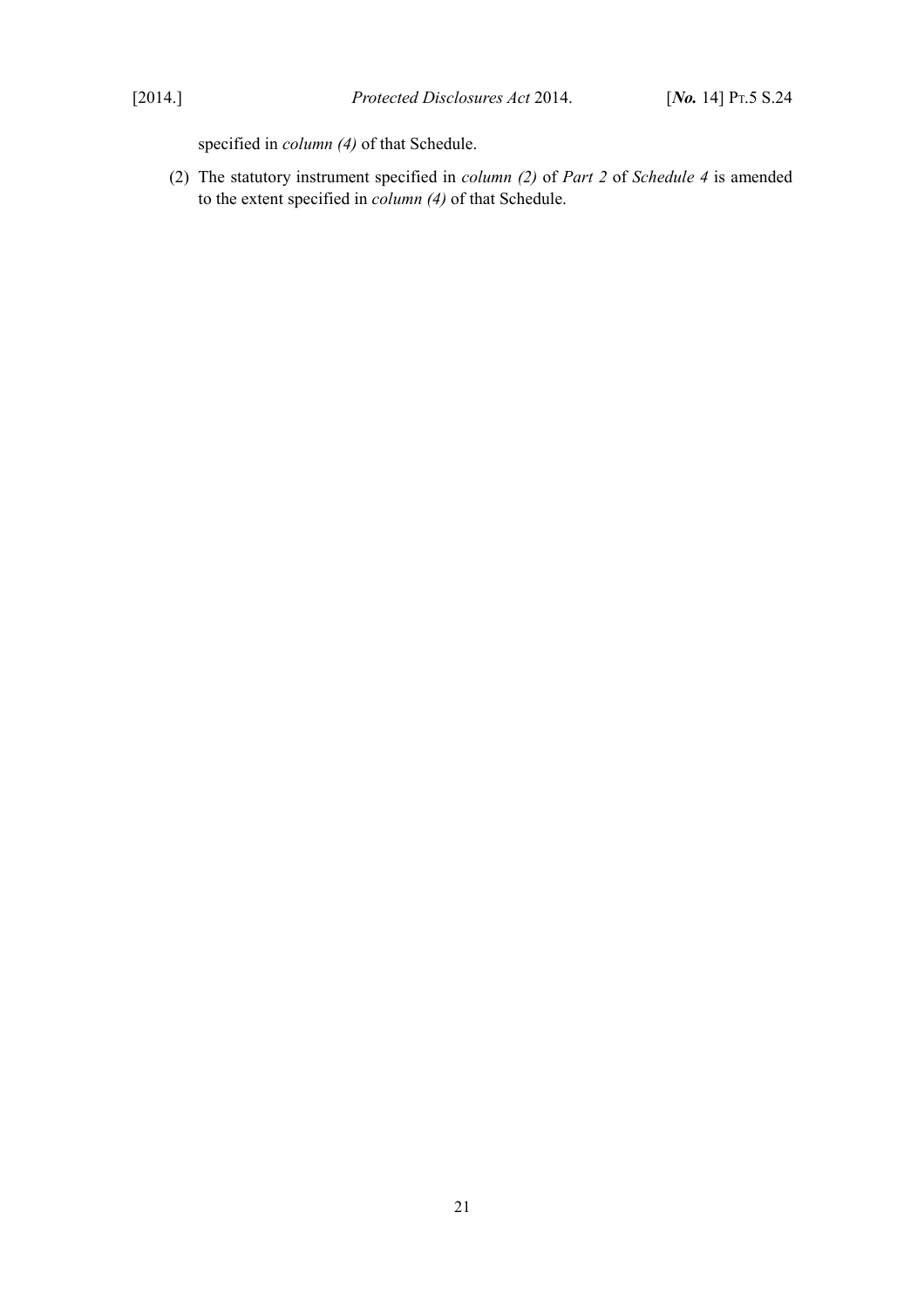#### <span id="page-23-2"></span><span id="page-23-1"></span>SCHEDULE 1

*Section [11.](#page-13-4)*

<span id="page-23-0"></span>INTERIM RELIEF PENDING DETERMINATION OF CLAIM FOR UNFAIR DISMISSAL

*Application for interim relief.*

- <span id="page-23-7"></span>1. (1) An employee who claims to have been dismissed by the employee's employer wholly or mainly for having made a protected disclosure may apply to the Circuit Court for interim relief.
	- (2) The Circuit Court shall not entertain an application for interim relief unless it is presented to the Court before the end of the period of 21 days immediately following the date of dismissal (whether before, on or after that date) or such longer period as the Court may allow.
	- (3) The Court shall determine the application for interim relief as soon as practicable.
	- (4) The employee shall give the employer prior written notice of intention to make the application for interim relief.
	- (5) The Court shall not exercise any power it has of postponing the hearing of an application for interim relief except where it is satisfied that special circumstances exist which justify it in doing so.

<span id="page-23-6"></span>*Procedure on hearing of application and making of order.*

- <span id="page-23-5"></span><span id="page-23-4"></span><span id="page-23-3"></span>2. (1) This paragraph applies where, on hearing an employee's application for interim relief, it appears to the Court that it is likely that there are substantial grounds for contending that dismissal results wholly or mainly from the employee having made a protected disclosure.
	- (2) The Court shall announce its findings and explain to both parties (if present)—
		- (a) what powers the Court may exercise on the application, and
		- (b) in what circumstances it will exercise them.
	- (3) The Court shall ask the employer (if present) whether the employer is willing, pending the determination or settlement of the claim—
		- (a) to reinstate the employee (that is, to treat the employee in all respects as if the employee had not been dismissed), or
		- (b) if not, to re-engage the employee in another position on terms and conditions not less favourable than those which would have been applicable to the employee if the employee had not been dismissed.
	- (4) For the purposes of *subparagraph [\(3\)](#page-23-4)[\(b\)](#page-23-3)* "terms and conditions not less favourable than those which would have been applicable to the employee if the employee had not been dismissed" means, as regards seniority, pension rights and other similar rights, that the period before the dismissal should be regarded as continuous with the employee's employment following the dismissal.
	- (5) If the employer states a willingness to reinstate the employee, the Court shall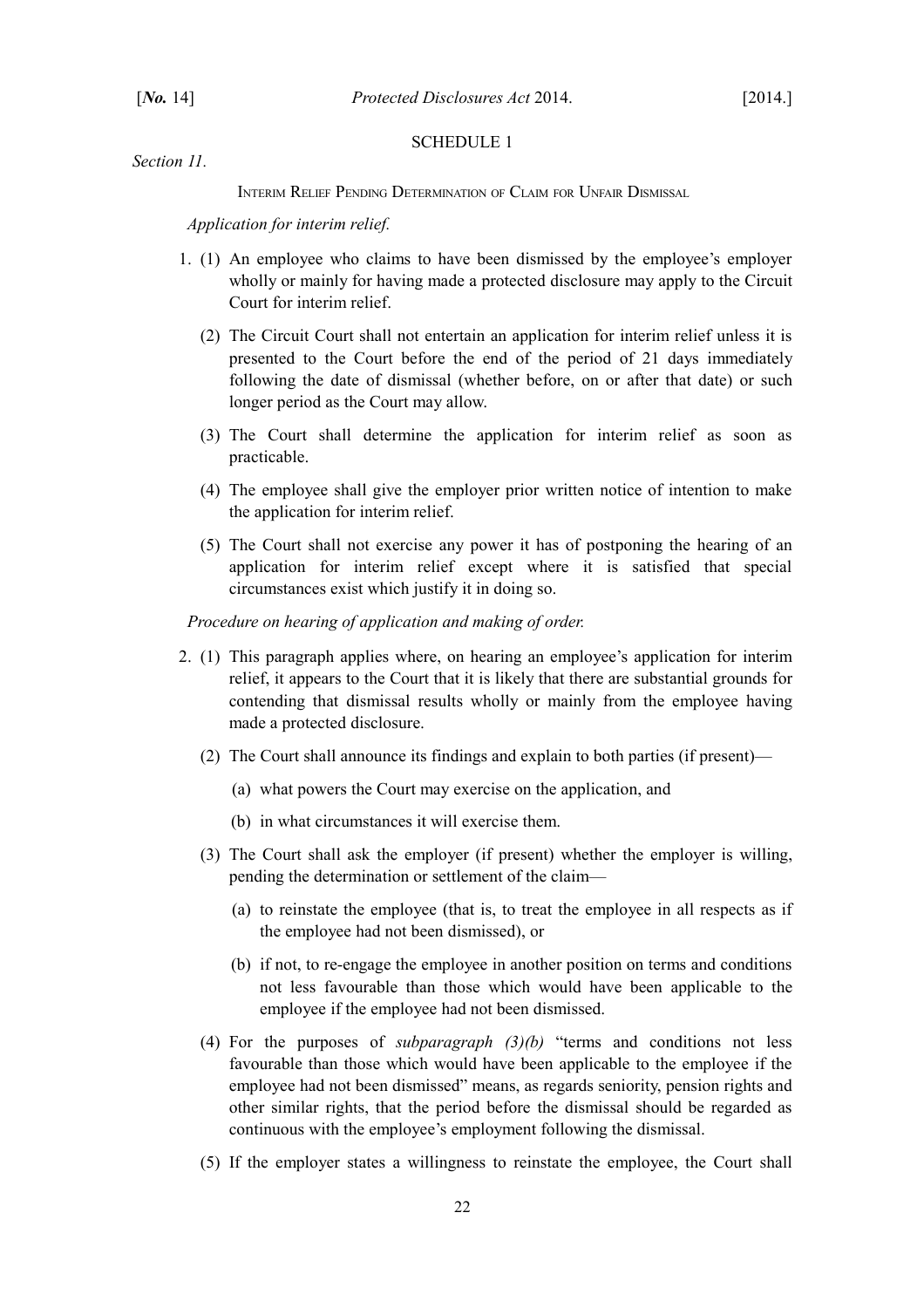make an order to that effect.

- (6) If the employer—
	- (a) states a willingness to re-engage the employee in another position, and
	- (b) specifies the terms and conditions on which the employer is willing to do so,

the Court shall ask the employee whether he or she is willing to accept the position on those terms and conditions.

- (7) If the employee is willing to accept the position on those terms and conditions, the Court shall make an order to that effect.
- (8) If the employee is not willing to accept the position on those terms and conditions—
	- (a) where the Court is of the opinion that the refusal is reasonable, the Court shall make an order for the continuation of the employee's contract of employment, and
	- (b) otherwise, the Court shall make no order.
- (9) If on the hearing of an application for interim relief the employer—
	- (a) fails to attend before the Court, or
	- (b) states an unwillingness either to reinstate or to re-engage the employee as mentioned in *subparagraph [\(3\)](#page-23-4)*,

the Court shall make an order for the continuation of the employee's contract of employment.

*Order for continuation of contract of employment.*

- <span id="page-24-1"></span>3. (1) An order under *paragraph [2](#page-23-5)* for the continuation of an employee's contract of employment is an order that the contract of employment continue in force-
	- (a) for the purposes of pay or any other benefit derived from the employment, seniority, pension rights and other similar matters, and
	- (b) for the purposes of determining for any purpose the period for which the employee has been continuously employed,

from the date of its termination (whether before or after the making of the order) until the determination or settlement of the claim.

- <span id="page-24-0"></span>(2) Where the Court makes such an order it shall specify in the order the amount which is to be paid by the employer to the employee by way of pay in respect of each normal pay period, or part of any such period, falling between the date of dismissal and the determination or settlement of the claim.
- (3) Subject to the following provisions, the amount so specified shall be that which the employee could reasonably have been expected to earn during that period, or part, and shall be paid—
	- (a) in the case of a payment for any such period falling wholly or partly after the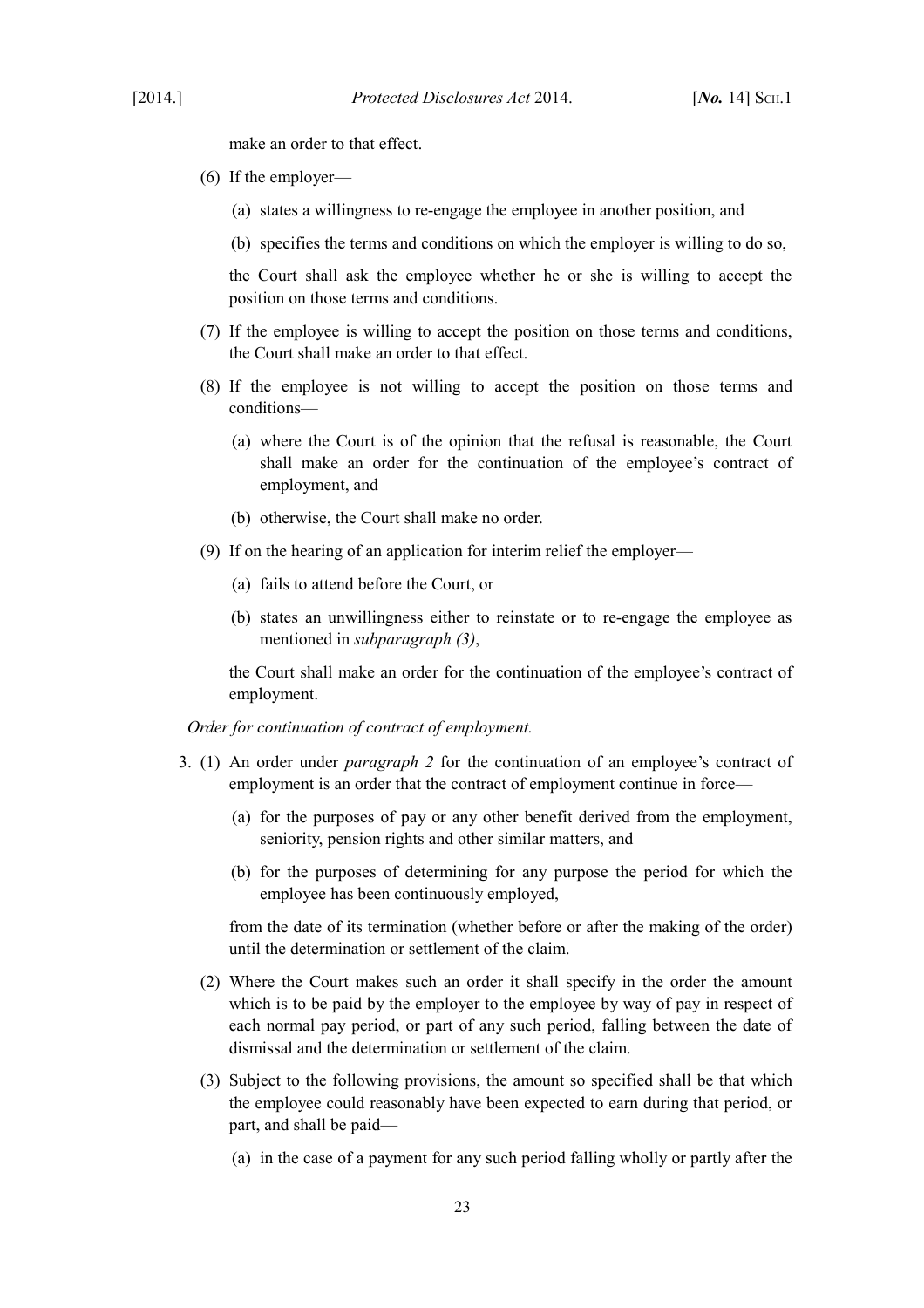making of the order, on the normal pay day for that period, and

- (b) in the case of a payment for any past period, within such time as may be specified in the order.
- (4) If an amount is payable in respect only of part of a normal pay period, the amount shall be calculated by reference to the whole period and reduced proportionately.
- (5) Any payment made to an employee by an employer under his or her contract of employment, or by way of damages for breach of that contract, in respect of a normal pay period, or part of any such period, goes towards discharging the employer's liability in respect of that period under *subparagraph [\(2\)](#page-24-0)*; and, conversely, any payment under that subparagraph in respect of a period goes towards discharging any liability of the employer under, or in respect of breach of, the terms and conditions of employment or contract of employment in respect of that period.
- (6) If an employee, on or after being dismissed, receives a lump sum which, or part of which, is in lieu of wages but is not referable to any normal pay period, the Court shall take the payment into account in determining the amount of pay to be payable in pursuance of any such order.
- (7) For the purposes of this paragraph, the amount which an employee could reasonably have been expected to earn, the employee's normal pay period and the normal pay day for each such period shall be determined as if the employee had not been dismissed.

*Application for variation or revocation of order.*

- 4. (1) At any time between—
	- (a) the making of an order under *paragraph [2](#page-23-5)*, and
	- (b) the determination or settlement of the claim,

the employer or the employee may apply to the Court for the revocation or variation of the order on the ground of a relevant change of circumstances since the making of the order.

(2) *Paragraphs [1](#page-23-7)* and *[2](#page-23-5)* apply in relation to such an application as in relation to an original application for interim relief except that, in the case of an application by the employer, *paragraph [1](#page-23-7)[\(4\)](#page-23-6)* has effect with the substitution of a reference to the employee for the reference to the employer and of a reference to the employer for the reference to the employee.

*Consequence of failure to comply with order.*

- <span id="page-25-1"></span><span id="page-25-0"></span>5. (1) If, on the application of an employee, the Court is satisfied that the employer has not complied with the terms of an order for the reinstatement or re-engagement of the employee under *paragraph [2](#page-23-5)*, the Court shall—
	- (a) make an order for the continuation of the employee's contract of employment, and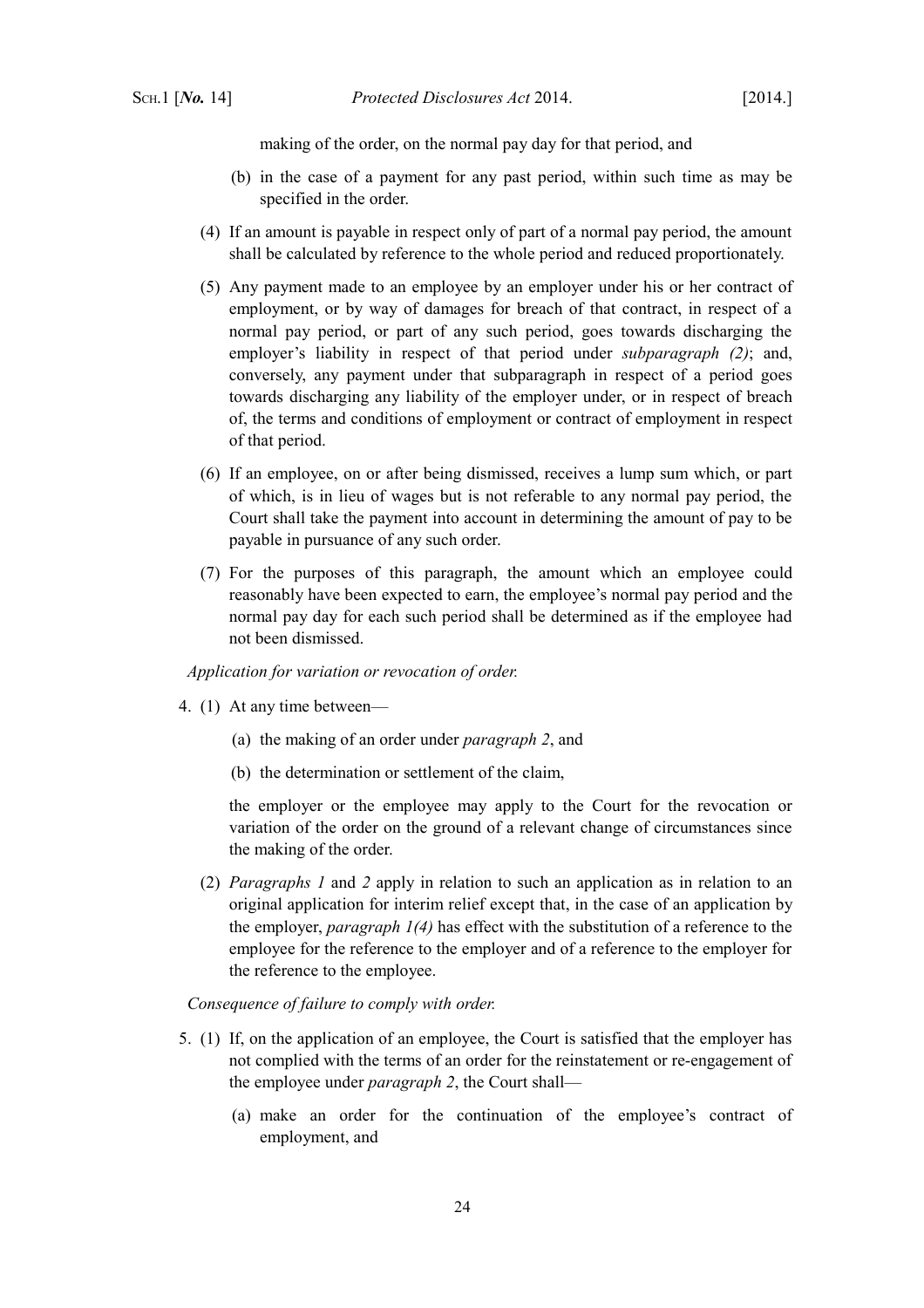- <span id="page-26-2"></span>(b) order the employer to pay compensation to the employee.
- (2) Compensation under *subparagraph [\(1\)](#page-25-1)[\(b\)](#page-26-2)* shall be of such amount as the Court considers just and equitable in all the circumstances having regard—
	- (a) to the infringement of the employee's right to be reinstated or re-engaged in pursuance of the order, and
	- (b) to any loss suffered by the employee in consequence of the non-compliance.
- (3) *Paragraph [3](#page-24-1)* applies to an order under *subparagraph [\(1\)](#page-25-1)[\(a\)](#page-25-0)* as in relation to an order under *paragraph [2](#page-23-5)*.
- (4) If on the application of an employee the Court is satisfied that the employer has not complied with the terms of an order under *subparagraph [\(1\)](#page-25-1)[\(a\)](#page-25-0)* for the continuation of the employee's contract of employment *subparagraph [\(5\)](#page-26-0)* or *[\(6\)](#page-26-1)* applies.
- <span id="page-26-0"></span>(5) Where the non-compliance consists of a failure to pay an amount by way of pay specified in the order, the Court shall determine the amount owed by the employer on the date of the determination.
- <span id="page-26-1"></span>(6) In any other case, the Court shall order the employer to pay the employee such compensation as the Court considers just and equitable in all the circumstances having regard to any loss suffered by the employee in consequence of the noncompliance.
- (7) Any sum awarded to the employee on the determination of the claim that he or she has been unfairly dismissed shall be specified separately from any amount determined under *subparagraph [\(5\)](#page-26-0)*.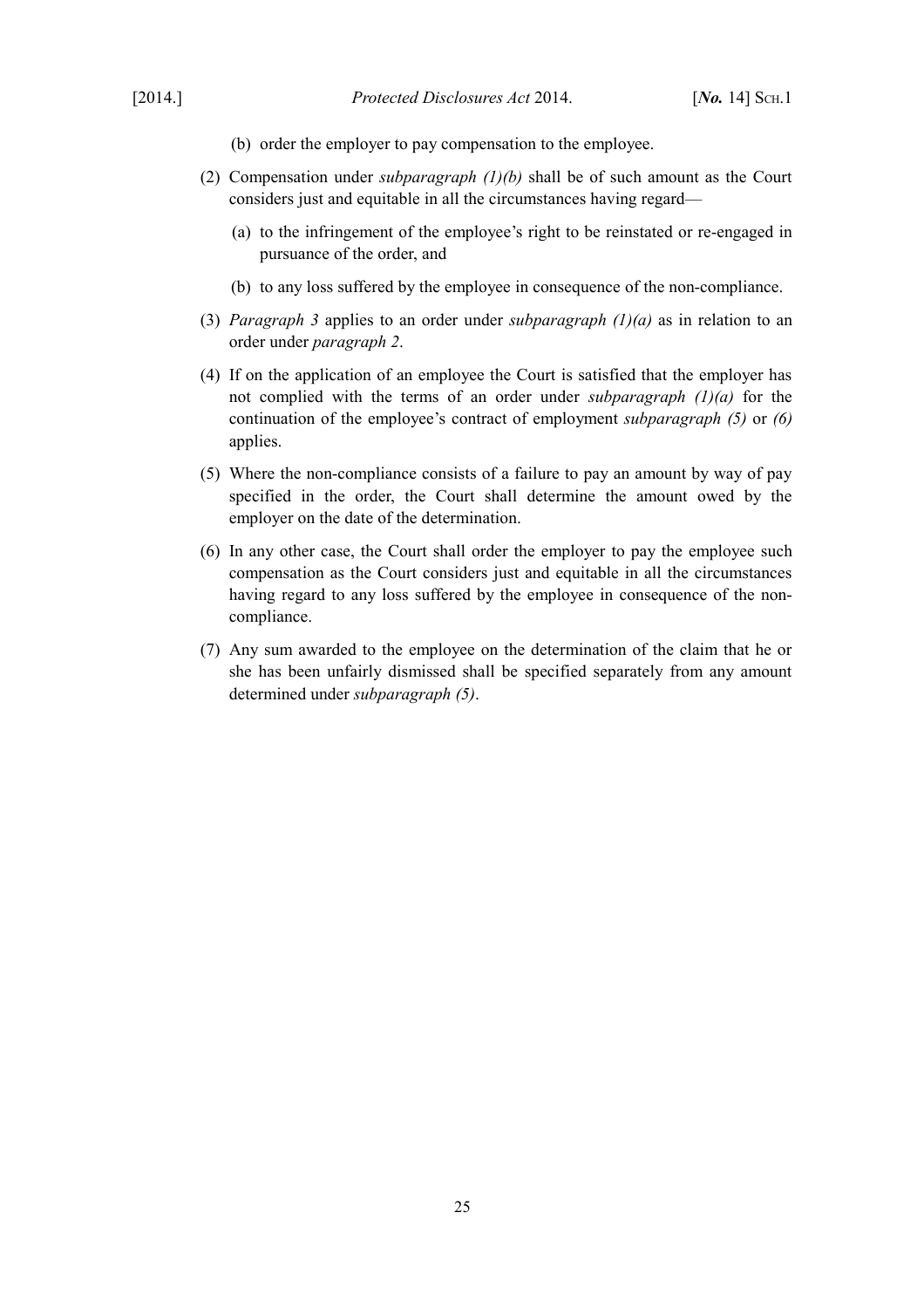#### <span id="page-27-2"></span><span id="page-27-1"></span>SCHEDULE 2

*Section [12.](#page-14-5)*

<span id="page-27-0"></span>REDRESS FOR CONTRAVENTION OF *SECTION [12](#page-14-5)[\(1\)](#page-14-2)*

*Complaints to rights commissioner.*

- <span id="page-27-8"></span><span id="page-27-7"></span>1. (1) Where an employee has made a protected disclosure—
	- (a) the employee (or, in the case of an employee who has not reached the age of 18 years, the employee's parent or guardian with the consent of the employee), or
	- (b) with the consent of the employee, any trade union of which the employee is a member,

may present a complaint to a rights commissioner that the employee's employer has contravened *section [12](#page-14-5)[\(1\)](#page-14-2)* in relation to the employee.

- <span id="page-27-6"></span>(2) Where a complaint under *subparagraph [\(1\)](#page-27-7)* is made, the rights commissioner shall—
	- (a) give the parties an opportunity to be heard by the commissioner and to present to the commissioner any evidence relevant to the complaint,
	- (b) give a decision in writing in relation to it, and
	- (c) communicate the decision to the parties.
- <span id="page-27-10"></span><span id="page-27-5"></span><span id="page-27-4"></span><span id="page-27-3"></span>(3) A decision of a rights commissioner under *subparagraph [\(2\)](#page-27-6)* shall do one or more of the following:
	- (a) declare that the complaint was or was not well founded;
	- (b) require the employer to take a specified course of action;
	- (c) require the employer to pay compensation of such amount (if any) as is just and equitable having regard to all the circumstances, but not exceeding 260 weeks remuneration in respect of the employee's employment calculated in accordance with regulations under section 17 of the [Unfair Dismissals Act](http://www.irishstatutebook.ie/1977/en/act/pub/0010/index.html) [1977.](http://www.irishstatutebook.ie/1977/en/act/pub/0010/index.html)
- (4) In determining the amount of compensation that is just and equitable in a case in which the investigation of the relevant wrongdoing concerned was not the sole or main motivation for making the disclosure, the amount that would be just and equitable may be up to 25 per cent less than it would otherwise be.
- (5) The references in *clauses [\(b\)](#page-27-5)* and *[\(c\)](#page-27-4)* of *subparagraph [\(3\)](#page-27-3)* to the employer shall be construed, in a case where ownership of the business of the employer changes after the contravention to which the complaint relates occurred, as references to the person who, by virtue of the change, becomes entitled to such ownership.
- <span id="page-27-9"></span>(6) Subject to *subparagraphs [\(7\)](#page-28-1)* and *[\(8\)](#page-28-0)*, a rights commissioner shall not entertain a complaint under this paragraph if it is presented after the end of the period of 6 months beginning on the date of the contravention to which the complaint relates.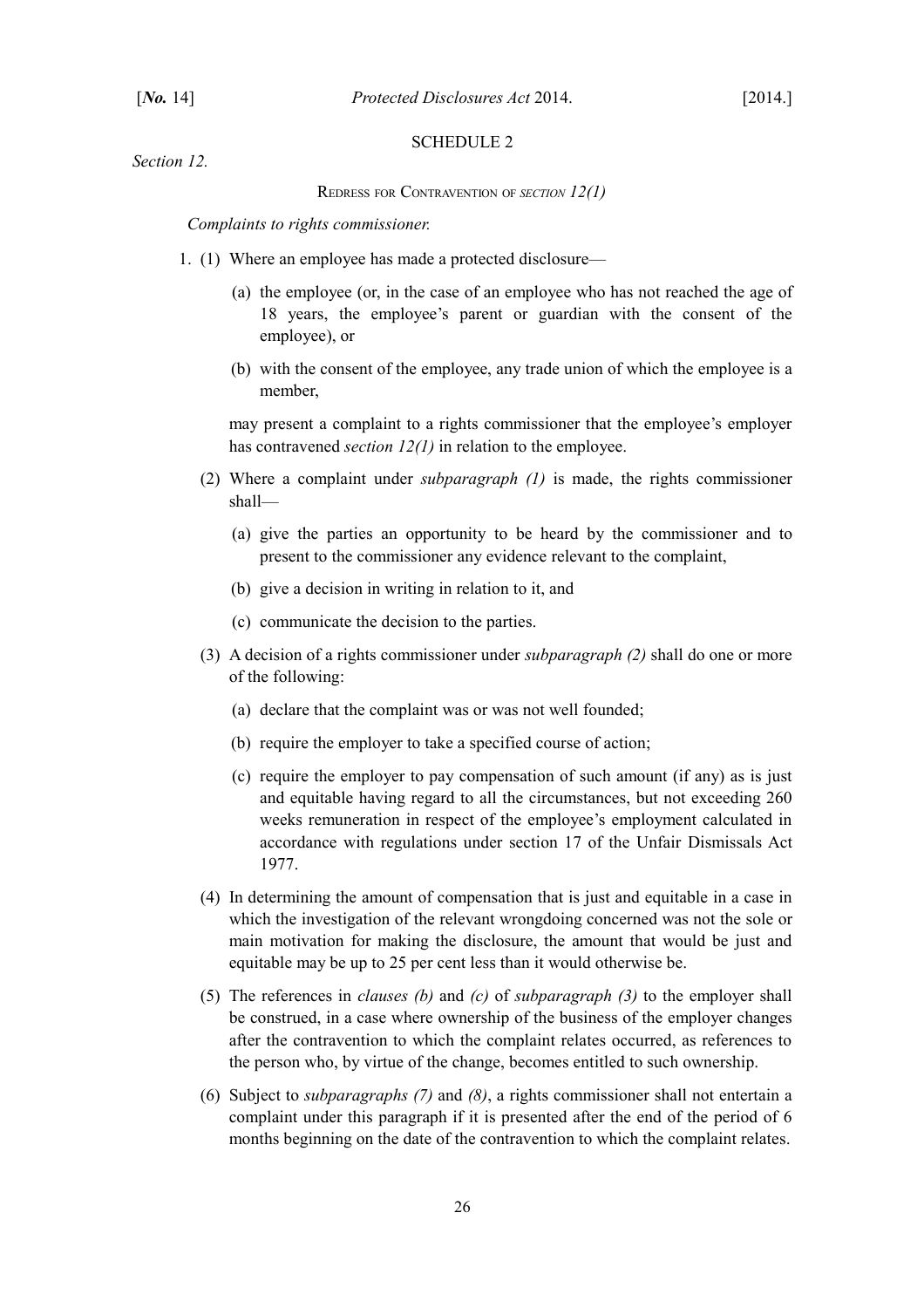- <span id="page-28-1"></span>(7) Notwithstanding *subparagraph [\(6\)](#page-27-9)*, a rights commissioner may entertain a complaint under this paragraph presented after the end of the period referred to in *subparagraph [\(6\)](#page-27-9)*, but not later than 6 months after the end of that period, if satisfied that the failure to present the complaint within that period was due to exceptional circumstances.
- <span id="page-28-0"></span>(8) Where a delay by an employee in presenting a complaint under this paragraph is due to any misrepresentation by the employer, *subparagraph [\(6\)](#page-27-9)* shall be construed as if the reference to the date of the contravention were a reference to the date on which the misrepresentation came to the employee's notice.
- <span id="page-28-4"></span>(9) A complaint shall be presented by giving notice of it in writing to a rights commissioner and the notice shall contain such particulars and be in such form as may be specified from time to time by the Minister for Jobs, Enterprise and Innovation.
- (10) A copy of a notice under *subparagraph [\(9\)](#page-28-4)* shall be given to the other party concerned by the rights commissioner.
- (11) Proceedings under this paragraph before a rights commissioner shall be conducted otherwise than in public.
- (12) A rights commissioner shall furnish the Labour Court with a copy of each decision given by the commissioner under *subparagraph [\(2\)](#page-27-6)*.

*Appeal from decision of rights commissioner.*

- <span id="page-28-7"></span><span id="page-28-6"></span><span id="page-28-5"></span><span id="page-28-3"></span><span id="page-28-2"></span>2. (1) A party concerned may appeal to the Labour Court from a decision of a rights commissioner under *paragraph [1](#page-27-8)[\(2\)](#page-27-6)* and, if the party does so, the Labour Court shall—
	- (a) give the parties an opportunity to be heard by it and to present to it any evidence relevant to the appeal,
	- (b) make a determination in writing in relation to the appeal affirming, varying or setting aside the decision, and
	- (c) communicate the determination to the parties.
	- (2) An appeal under this paragraph shall be initiated by the party concerned giving, within 6 weeks (or such greater period as the Labour Court may determine in the particular circumstances) from the date on which the decision to which it relates was communicated to the party, a notice in writing to the Labour Court containing such particulars as are determined by the Labour Court under *clause [\(e\)](#page-29-4)*, and (in so far as it relates to *clause [\(e\)](#page-29-4)*) *clause [\(f\)](#page-29-3)*, of *subparagraph [\(4\)](#page-28-3)* and stating the intention of the party concerned to appeal against the decision.
	- (3) A copy of a notice under *subparagraph [\(2\)](#page-28-2)* shall be given by the Labour Court to any other party concerned as soon as practicable after the receipt of the notice by the Labour Court.
	- (4) The Labour Court shall determine the following matters and the procedures to be followed in relation to them: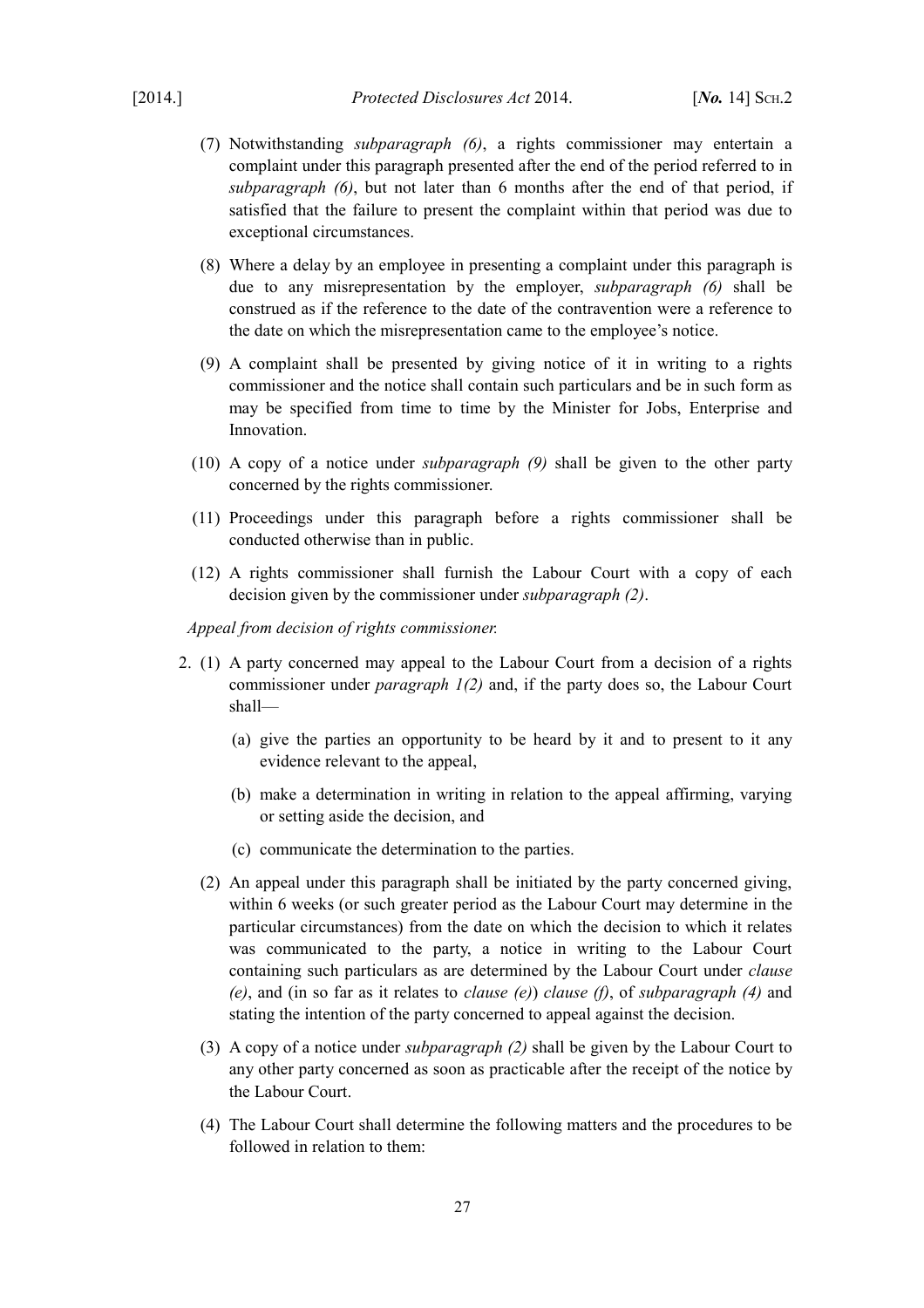- <span id="page-29-5"></span>(a) the procedure in relation to all matters concerning the initiation and the hearing by the Labour Court of appeals under this paragraph;
- (b) the times and places of hearings of such appeals;
- (c) the representation of the parties to such appeals;
- (d) the publication and notification of determinations of the Labour Court;
- <span id="page-29-4"></span>(e) the particulars to be contained in a notice under *subparagraph [\(2\)](#page-28-2)*;
- <span id="page-29-3"></span>(f) any matters consequential on, or incidental to, any of the matters referred to in *clauses [\(a\)](#page-29-5)* to *[\(e\)](#page-29-4)*.
- (5) The Labour Court may refer a question of law arising in proceedings before it under this paragraph to the High Court for its determination and the determination of the High Court shall be final and conclusive.
- (6) A party to proceedings before the Labour Court under this paragraph may appeal to the High Court from a determination of the Labour Court on a point of law and the determination of the High Court shall be final and conclusive.

*Paragraphs [1](#page-27-8) and [2:](#page-28-5) supplementary provisions.*

- <span id="page-29-2"></span><span id="page-29-1"></span><span id="page-29-0"></span>3. (1) The Labour Court shall, on the hearing of any appeal referred to it under *paragraph [2](#page-28-5)*, have power to take evidence on oath or on affirmation and for that purpose may cause persons attending as witnesses at that hearing to swear an oath or make an affirmation.
	- (2) The Labour Court may, by giving notice in that behalf in writing to any person, require such person to attend at such time and place as is specified in the notice and—
		- (a) to give evidence in relation to any matter appealed to the Labour Court under *paragraph [2](#page-28-5)*, or
		- (b) to produce any document specified in the notice relating to the matter in the person's possession or power.
	- (3) A witness at a hearing of an appeal before the Labour Court has the same privileges and immunities as a witness before the High Court.
	- (4) Where—
		- (a) a decision of a rights commissioner in relation to a complaint under this Schedule has not been carried out in accordance with its terms, and
		- (b) the time for bringing an appeal against the decision has expired and no such appeal has been brought or, if such an appeal has been brought, it has been abandoned,

<span id="page-29-8"></span><span id="page-29-7"></span><span id="page-29-6"></span>the employee concerned (or, in the case of an employee who has not reached the age of 18 years, the employee's parent or guardian with the consent of the employee) or, with the consent of the employee, any trade union of which the employee is a member, may bring the complaint before the Labour Court and the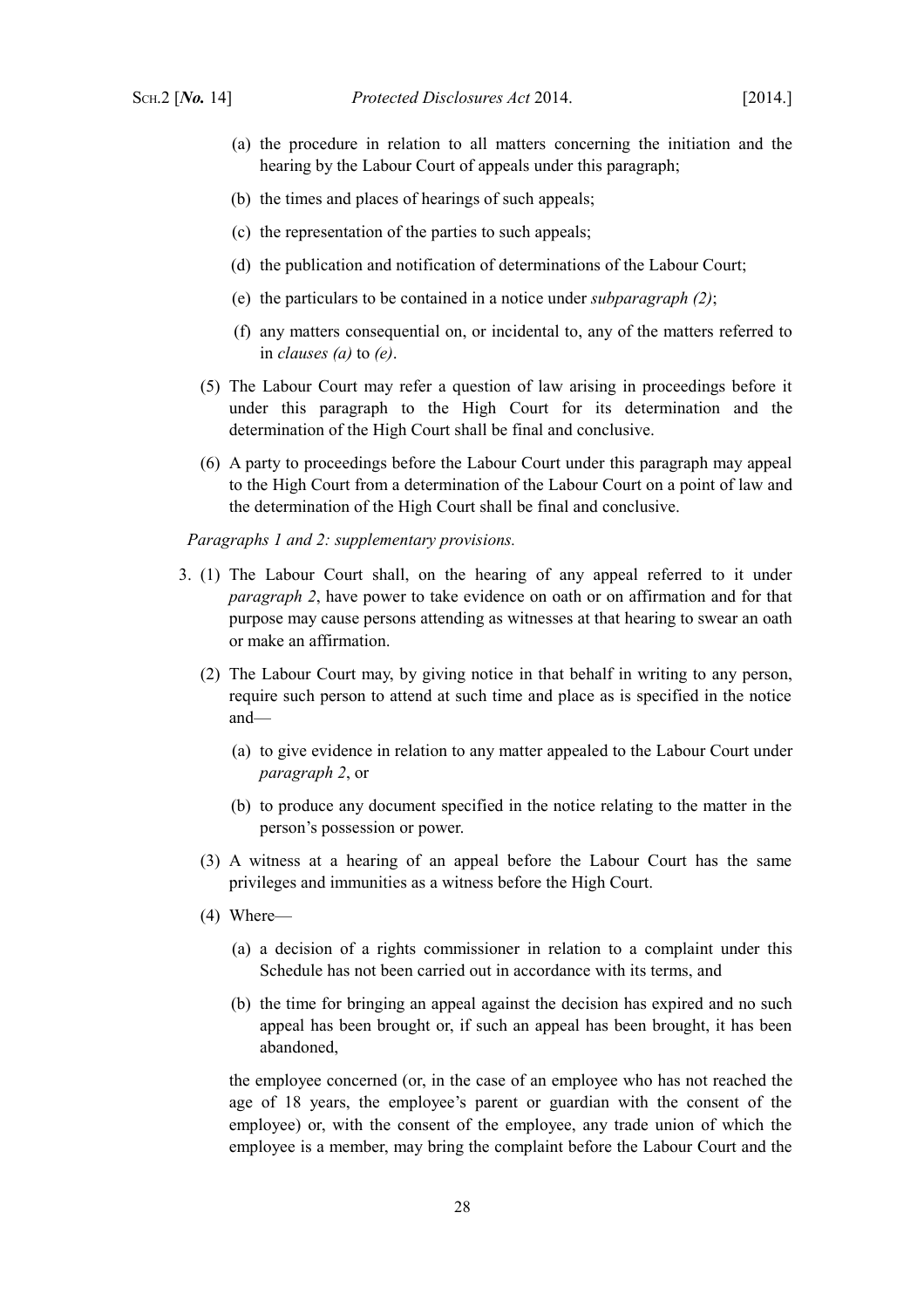[2014.] *Protected Disclosures Act* 2014. [*No.* 14] Sch.2

Labour Court shall, without hearing the employer concerned or any evidence (other than in relation to the matters mentioned in *clauses [\(a\)](#page-29-8)* and *[\(b\)](#page-29-7)*), make a determination to the same effect as the decision.

- <span id="page-30-1"></span>(5) The bringing of a complaint before the Labour Court under *subparagraph [\(4\)](#page-29-6)* shall be effected by giving to the Labour Court a written notice containing such particulars (if any) as may be determined by the Labour Court.
- (6) The Labour Court shall publish, in a manner it considers appropriate, particulars of any determination made by it under any of *clauses [\(a\)](#page-29-5)* to *[\(f\)](#page-29-3)* of *subparagraph [\(4\)](#page-29-6)* of *paragraph [2](#page-28-5)* (not being a determination as respects a particular appeal under that paragraph) and *subparagraph [\(5\)](#page-30-1)*.

### *Enforcement of determinations of Labour Court.*

- <span id="page-30-0"></span>4. (1) If an employer fails to carry out in accordance with its terms a determination of the Labour Court in relation to a complaint under *paragraph [1](#page-27-8)* within the period of 28 days beginning on the date on which the determination is communicated to the parties, the Circuit Court shall, on application made to it in that behalf by—
	- (a) the employee concerned (or, in the case of an employee who has not reached the age of 18 years, the employee's parent or guardian with the employee's consent), or
	- (b) with the consent of the employee, any trade union of which the employee is a member,

without hearing the employer or any evidence (other than in relation to the failure), make an order directing the employer to carry out the determination in accordance with its terms.

- (2) The reference in *subparagraph [\(1\)](#page-30-0)* to a determination of the Labour Court is a reference to a determination in relation to which, at the end of the period for bringing an appeal against it, no such appeal has been brought or, if such an appeal has been brought, it has been abandoned, and the reference in that subparagraph to the date on which the determination is communicated to the parties shall, in a case where an appeal is abandoned, be read as a reference to the date of the abandonment.
- (3) In an order under this paragraph providing for the payment of compensation, the Circuit Court may, if in all the circumstances it considers it appropriate to do so, direct the employer concerned to pay interest on the compensation (at the rate per annum standing specified for the time being in section 26 of the Debtors (Ireland) Act 1840) for each day or part of a day falling within the period beginning 28 days after the day on which the determination of the Labour Court is communicated to the parties and ending on the day immediately before the day on which the order of the Circuit Court is made.
- (4) An application under this paragraph to the Circuit Court shall be made to the judge of the Circuit Court for the circuit in which the employer concerned ordinarily resides or carries on any profession, trade, business or occupation.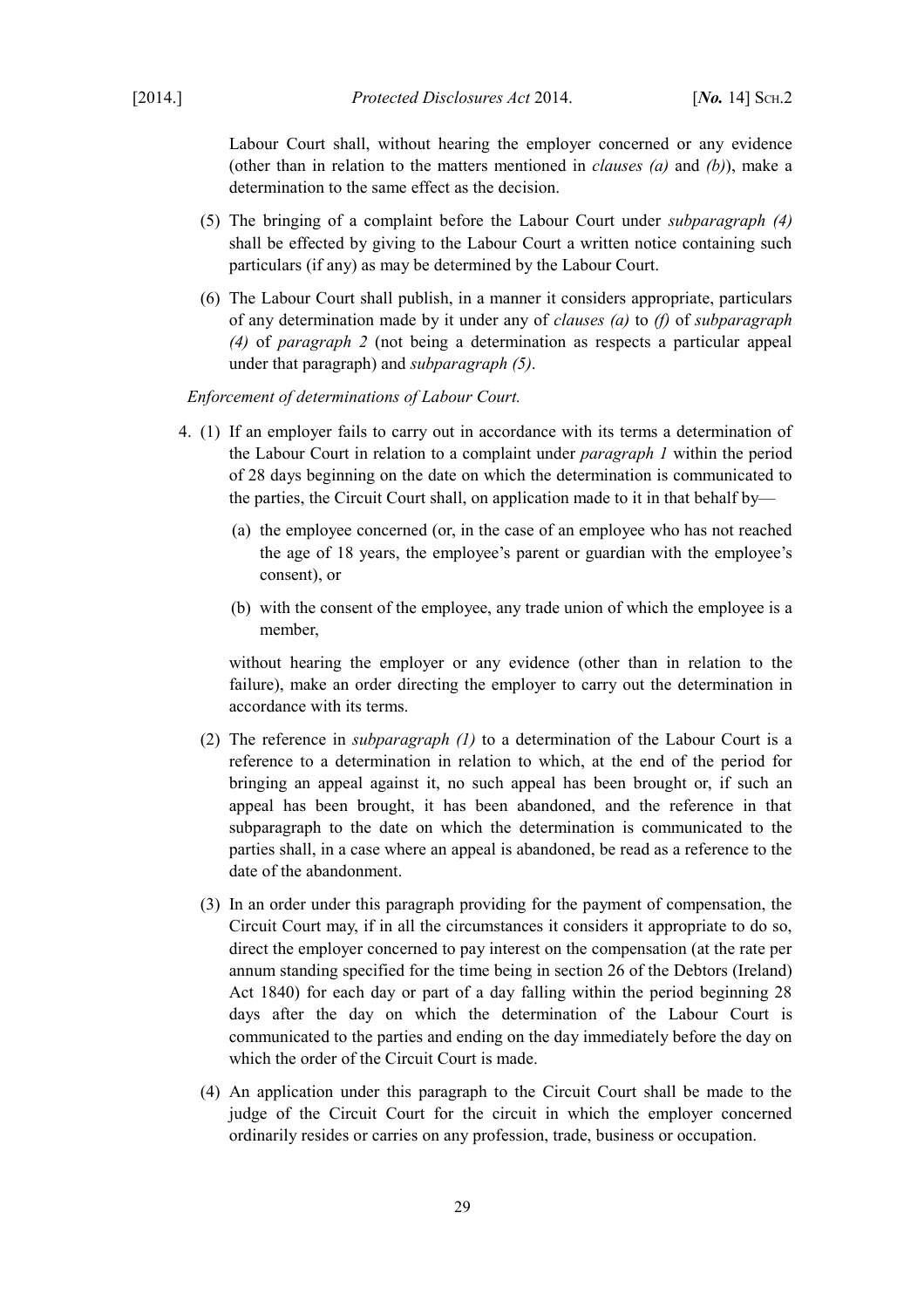*Provisions relating to winding up and bankruptcy.*

- <span id="page-31-1"></span><span id="page-31-0"></span>5. (1) There shall be included among the debts which, under section 285 of the [Companies Act 1963](http://www.irishstatutebook.ie/1963/en/act/pub/0033/index.html) are, in the distribution of the assets of a company being wound up, to be paid in priority to all other debts, all compensation payable by virtue of a decision under *paragraph [1](#page-27-8)[\(2\)](#page-27-6)[\(b\)](#page-27-10)* or a determination under *paragraph*  $2(1)$  $2(1)$ [\(b\)](#page-28-6) by the company to an employee, and that Act shall have effect accordingly.
	- (2) There shall be included among the debts which, under section 81 of the [Bankruptcy Act 1988](http://www.irishstatutebook.ie/1988/en/act/pub/0027/index.html) are, in the distribution of the property of a bankrupt or arranging debtor, to be paid in priority to all other debts, all compensation payable by virtue of a decision under *paragraph [1](#page-27-8)[\(2\)](#page-27-6)[\(b\)](#page-27-10)* or a determination under *paragraph [2](#page-28-5)[\(1\)](#page-28-7)[\(b\)](#page-28-6)* by the bankrupt or arranging debtor to an employee, and that Act shall have effect accordingly.
	- (3) Formal proof of the debts to which priority is given under *subparagraph [\(1\)](#page-31-1)* or *[\(2\)](#page-31-0)* shall not be required except in cases where it may otherwise be provided under the [Companies Act 1963](http://www.irishstatutebook.ie/1963/en/act/pub/0033/index.html) or the [Bankruptcy Act 1988.](http://www.irishstatutebook.ie/1988/en/act/pub/0027/index.html)

*Amendment of Protection of Employees (Employers' Insolvency) Act 1984.*

- 6. Section 6 of the Protection of Employees (Employers' Insolvency) Act 1984 is amended—
	- (a) in subsection  $(2)(a)$ 
		- (i) in subparagraph (xxix) by deleting "and" after "that Act,",
		- (ii) in subparagraph (xxx) by substituting "that Schedule, and" for "that Schedule.", and
		- (iii) by inserting the following subparagraph after subparagraph (xxx):
			- "(xxxi) any amount which an employer is required to pay by virtue of a decision of a rights commissioner under *paragraph [1](#page-27-8)[\(2\)](#page-27-6)[\(b\)](#page-27-10)* of *Schedule [2](#page-27-2)* to the *Protected Disclosures Act 2014* or a determination by the Labour Court under *paragraph [2](#page-28-5)[\(1\)](#page-28-7)[\(b\)](#page-28-6)* of that Schedule.",
	- (b) in subsection (2)(b) by substituting ",  $(xxx)$  or  $(xxxi)$ " for "or  $(xxx)$ ",
	- (c) in subsection  $(2)(c)$  by substituting ",  $(xxx)$  or  $(xxxi)$ " for "or  $(xxx)$ ", and
	- (d) in subsection (9), in the definition of "relevant date", by substituting ", (xxx) or  $(xxxi)$ " for "or  $(xxx)$ ".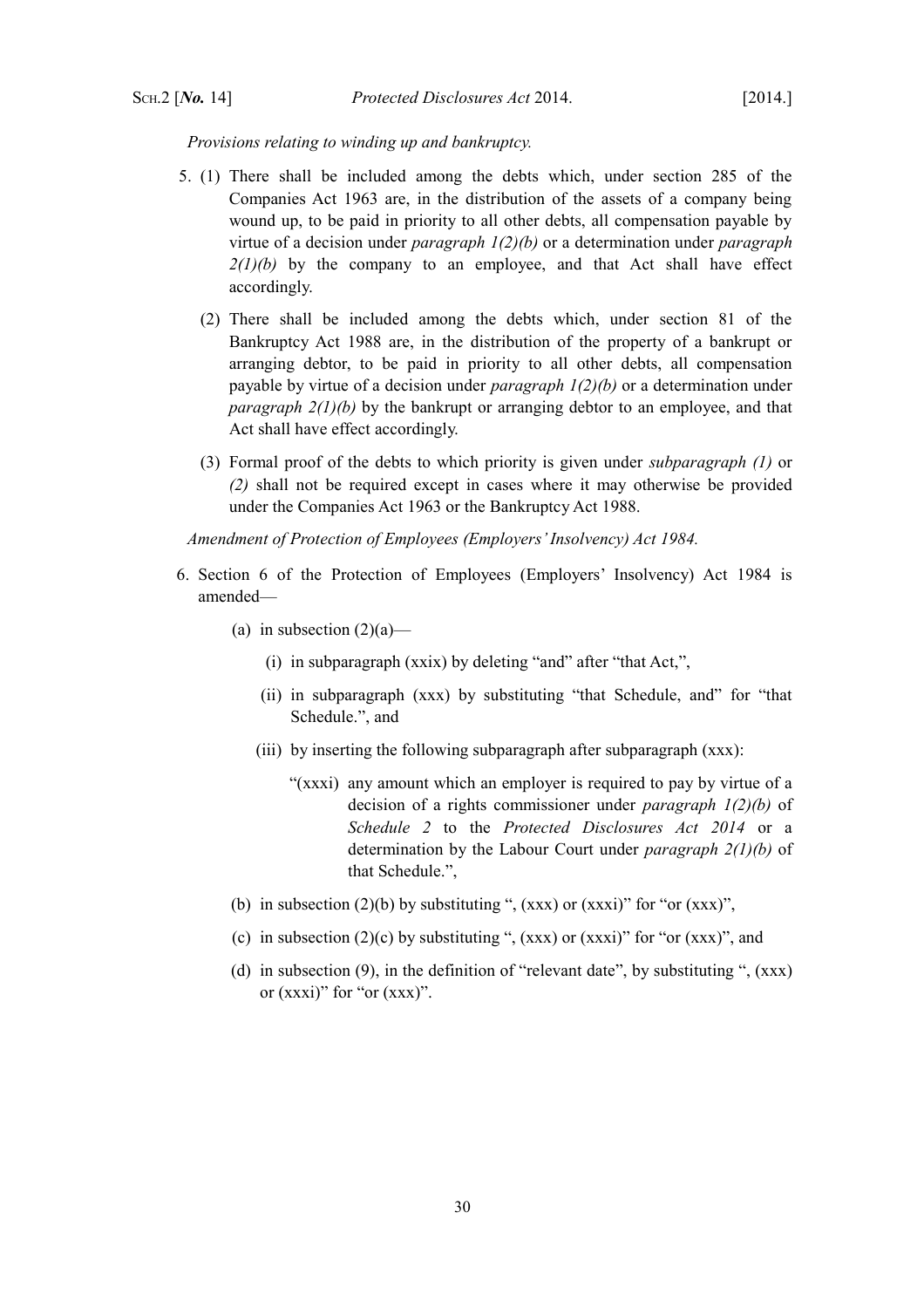### <span id="page-32-2"></span><span id="page-32-1"></span>SCHEDULE 3

*Section [18.](#page-18-1)*

#### <span id="page-32-0"></span>DISCLOSURES RECIPIENT

#### *Appointment.*

1. The Taoiseach shall appoint as the Disclosures Recipient a person who is a judge or retired judge of the High Court.

*Term of office.*

- 2. (1) The Disclosures Recipient shall hold office for an initial term of 5 years and is eligible for re-appointment for one further term of 5 years.
	- (2) The Disclosures Recipient may at any time resign by letter addressed to the Taoiseach, and the resignation takes effect on the date the Taoiseach receives the letter.
	- (3) The Taoiseach may remove the Disclosures Recipient from office, but only for stated misbehaviour or for incapacity.
	- (4) A person ceases to be the Disclosures Recipient on being—
		- (a) nominated as a member of Seanad Éireann,
		- (b) elected as a member of either House of the Oireachtas or of the European Parliament,
		- (c) regarded pursuant to Part XIII of the Second Schedule to the [European](http://www.irishstatutebook.ie/1997/en/act/pub/0002/index.html) [Parliament Elections Act 1997](http://www.irishstatutebook.ie/1997/en/act/pub/0002/index.html) as having been elected to the European Parliament to fill a vacancy, or
		- (d) becoming a member of a local authority.

*Terms and conditions.*

3. The terms and conditions (including terms relating to allowances for expenses and, in the case of a person who is a retired judge of the High Court, terms relating to remuneration) on which the Disclosures Recipient holds office are such as may be determined at the time of appointment (or re-appointment) by the Taoiseach after consultation with the Minister for Public Expenditure and Reform.

*Administration and support services.*

4. The Minister shall provide such administration and support services to the Disclosures Recipient as are necessary for the performance of his or her functions.

*Functions.*

- 5. Where a protected disclosure is made to the Disclosures Recipient under *section [18](#page-18-1)*, the Disclosures Recipient shall consider the relevant information and—
	- (a) if he or she considers that the disclosure of relevant information is not one to which *section [18](#page-18-1)* applies, shall give notice to the person by whom the disclosure was made stating that, and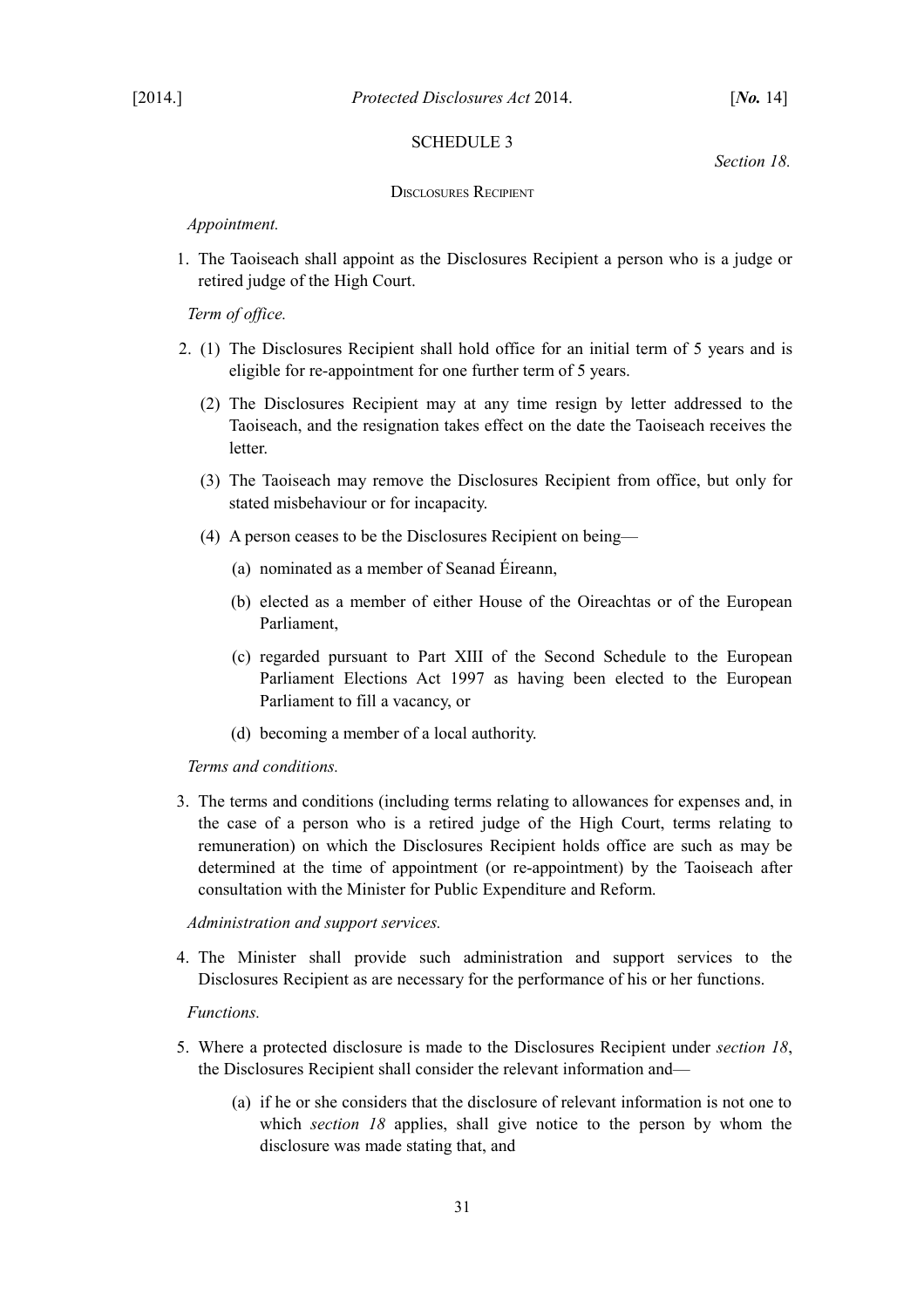- (b) otherwise, shall make a report—
	- (i) referring the relevant information for consideration by the holder of such public office, or such public body, as appears to the Disclosures Recipient to be the most appropriate to consider the relevant information, and
	- (ii) including any such recommendations for the taking of action in relation to the relevant information as the Disclosures Recipient may consider appropriate.

## *Reports.*

6. No later than 31 March in each year the Disclosures Recipient shall submit to the Taoiseach a report on his or her activities in the immediately preceding year.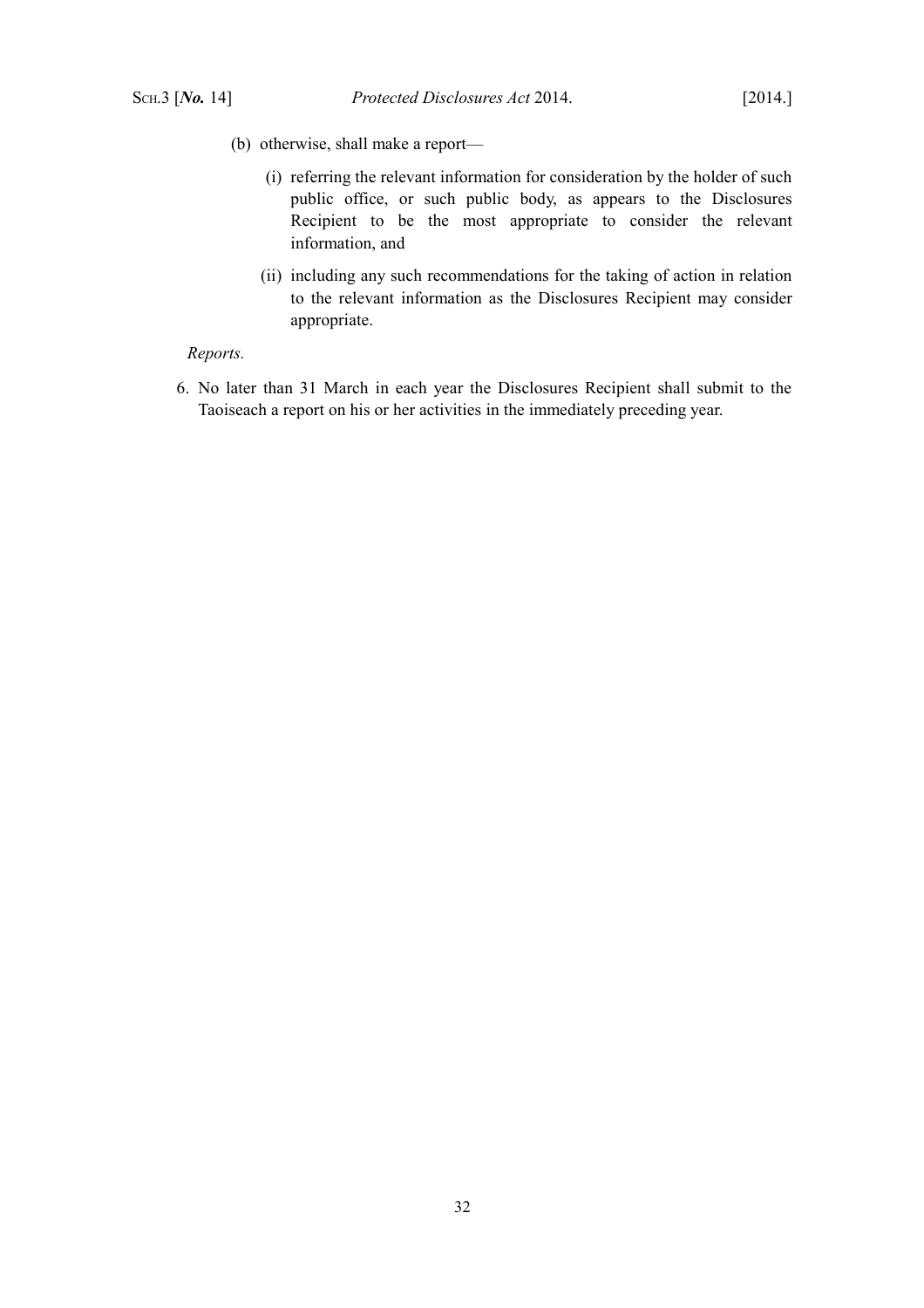## <span id="page-34-4"></span><span id="page-34-3"></span>SCHEDULE 4

*Section [24.](#page-21-9)*

### <span id="page-34-2"></span>**AMENDMENTS**

## <span id="page-34-1"></span>PART 1

*Section [24](#page-21-9)[\(1\).](#page-21-8)*

<span id="page-34-0"></span>AMENDMENT OF ACTS

| year                                                                    | affected   |                                                                                                                                                                                                                                                                                                                    |
|-------------------------------------------------------------------------|------------|--------------------------------------------------------------------------------------------------------------------------------------------------------------------------------------------------------------------------------------------------------------------------------------------------------------------|
|                                                                         |            |                                                                                                                                                                                                                                                                                                                    |
| (2)                                                                     | (3)        | (4)                                                                                                                                                                                                                                                                                                                |
| <b>Reporting Child Abuse</b><br>Act 1998 (No. 49 of<br>1998)            | Section 3  | After subsection (2) insert-<br>"(3) This section does not apply to a<br>communication<br>that<br>is<br>a<br>protected disclosure within the<br>of<br>the<br>meaning<br>Protected<br>Disclosures Act 2014.".                                                                                                       |
|                                                                         | Section 4  | After subsection (1) insert-<br>"(1A) Subsection $(1)$ does not apply to<br>communication<br>that is<br>a.<br>protected disclosure within the<br>of<br>the<br>meaning<br>Protected<br>Disclosures Act 2014.".                                                                                                      |
|                                                                         | Section 5  | After subsection (1) insert-<br>"(1A) This section does not apply to the<br>making of a statement that is a<br>protected disclosure within the<br>meaning<br>of<br>the<br>Protected<br>Disclosures Act 2014.".                                                                                                     |
| Prevention of<br>Corruption<br>(Amendment) Act 2001<br>(No. 27 of 2001) | Section 8A | (a) After subsection $(2)$ insert-<br>"(2A) Subsection<br>(1)<br>does not apply to<br>a communication,<br>or furnishing of<br>information, that<br>protected<br>is<br>a<br>disclosure within<br>the meaning of<br>Protected<br>the<br><b>Disclosures</b><br>Act<br>$2014$ ."<br>(b) After subsection $(5)$ insert- |
|                                                                         |            | Protections for Persons                                                                                                                                                                                                                                                                                            |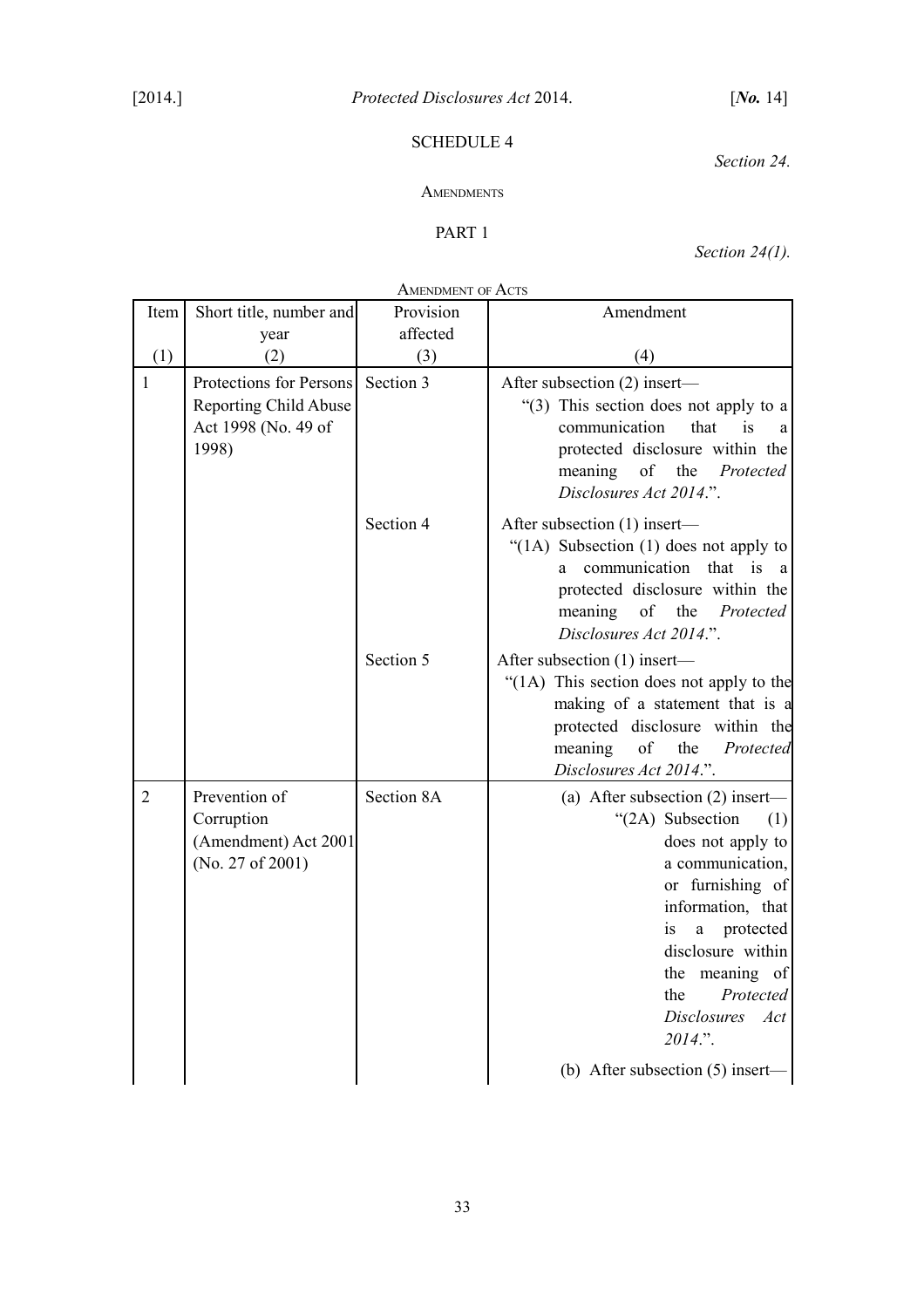| Item           | Short title, number and                                           | Provision  | Amendment                                                                                                                                                                                                                                                             |
|----------------|-------------------------------------------------------------------|------------|-----------------------------------------------------------------------------------------------------------------------------------------------------------------------------------------------------------------------------------------------------------------------|
|                | year                                                              | affected   |                                                                                                                                                                                                                                                                       |
| (1)            | (2)                                                               | (3)        | (4)                                                                                                                                                                                                                                                                   |
|                |                                                                   |            | "(5A) Subsection<br>(5)<br>does not apply to<br>a communication,<br>or furnishing of<br>information, that<br>protected<br><i>is</i><br>$\mathbf{a}$<br>disclosure within<br>the meaning of<br>Protected<br>the<br><b>Disclosures</b><br>Act<br>2014.".                |
| 3              | <b>Standards in Public</b><br>Office Act 2001 (No.<br>31 of 2001) | Section 5  | After subsection (2) insert-<br>" $(2A)$ Subsection $(1)$ does not apply to<br>the making of a complaint, or the<br>furnishing of information, that is<br>a protected disclosure within the<br>meaning<br>the<br>of<br>Protected<br>Disclosures Act 2014.".           |
| $\overline{4}$ | Competition Act 2002<br>(No. 14 of 2002)                          | Section 50 | (a) After subsection (2) insert—<br>"(2A) Subsection<br>(1)<br>does not apply to<br>a communication<br>that is a protected<br>disclosure within<br>meaning of<br>the<br>Protected<br>the<br><b>Disclosures</b><br>Act<br>2014."                                       |
|                |                                                                   |            | (b) After subsection $(3)$ insert—<br>"(3A) Subsection<br>(3)<br>does not apply to<br>a communication<br>that is a protected<br>disclosure within<br>the meaning of<br>the<br>Protected<br><b>Disclosures</b><br>Act<br>2014.".<br>(c) After subsection $(5)$ insert- |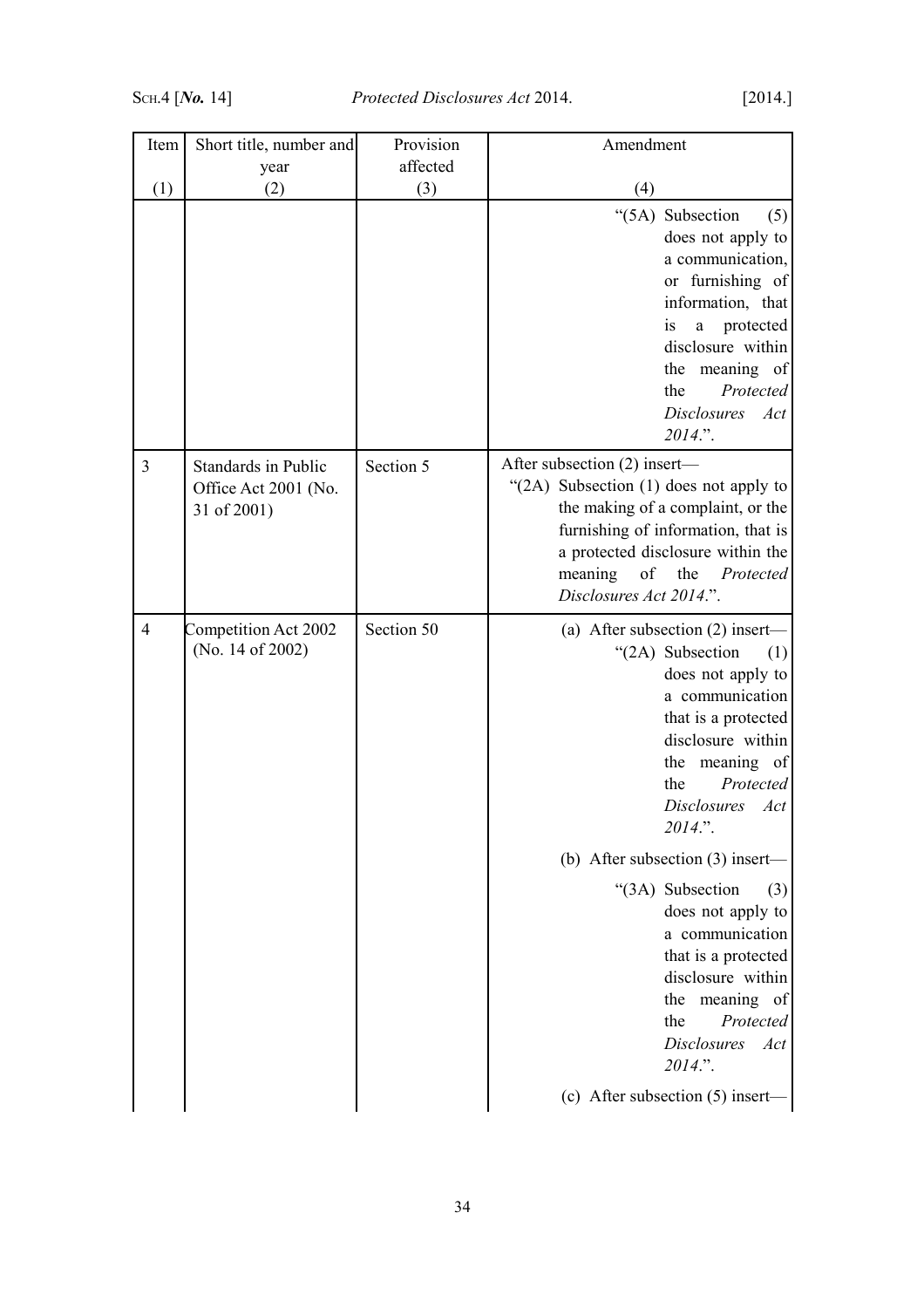| Item | Short title, number and                                          | Provision   | Amendment                                                                                                                                                                                                      |
|------|------------------------------------------------------------------|-------------|----------------------------------------------------------------------------------------------------------------------------------------------------------------------------------------------------------------|
|      | year                                                             | affected    |                                                                                                                                                                                                                |
| (1)  | (2)                                                              | (3)         | (4)                                                                                                                                                                                                            |
|      |                                                                  |             | "(5A) Subsection<br>(5)<br>does not apply to<br>the making of a<br>statement that is<br>protected<br>a<br>disclosure within<br>the meaning of<br>Protected<br>the<br>Disclosures Act<br>2014.".                |
| 5    | Communications<br><b>Regulation Act 2002</b><br>(No. 20 of 2002) | Section 24A | After subsection (2) insert-<br>" $(2A)$ Subsection $(1)$ does not apply<br>the disclosure<br>is a<br>where<br>protected disclosure within the<br>of<br>meaning<br>the<br>Protected<br>Disclosures Act 2014.". |
|      |                                                                  | Section 24B | After subsection (1) insert-                                                                                                                                                                                   |
|      |                                                                  |             | " $(1A)$ Subsection $(1)$ does not apply<br>the disclosure<br>where<br>is a<br>protected disclosure within the<br>meaning<br>of the <i>Protected</i><br>Disclosures Act 2014.".                                |
|      |                                                                  | Section 24C | Renumber as subsection (1) and after<br>that subsection insert-                                                                                                                                                |
|      |                                                                  |             | " $(2)$ Subsection $(1)$ does not apply<br>where<br>the<br>disclosure<br>is a<br>protected disclosure within the<br>of<br>meaning<br>the<br>Protected<br>Disclosures Act 2014.".                               |
| 6    | Health Act 2004 (No.<br>42 of 2004)                              | Section 55L | After subsection (3) insert-<br>"(4) This section does not apply<br>where the protected disclosure is<br>a protected disclosure within the<br>meaning<br>of the <i>Protected</i><br>Disclosures Act 2014.".    |
|      |                                                                  | Section 55M | After subsection (1) insert-                                                                                                                                                                                   |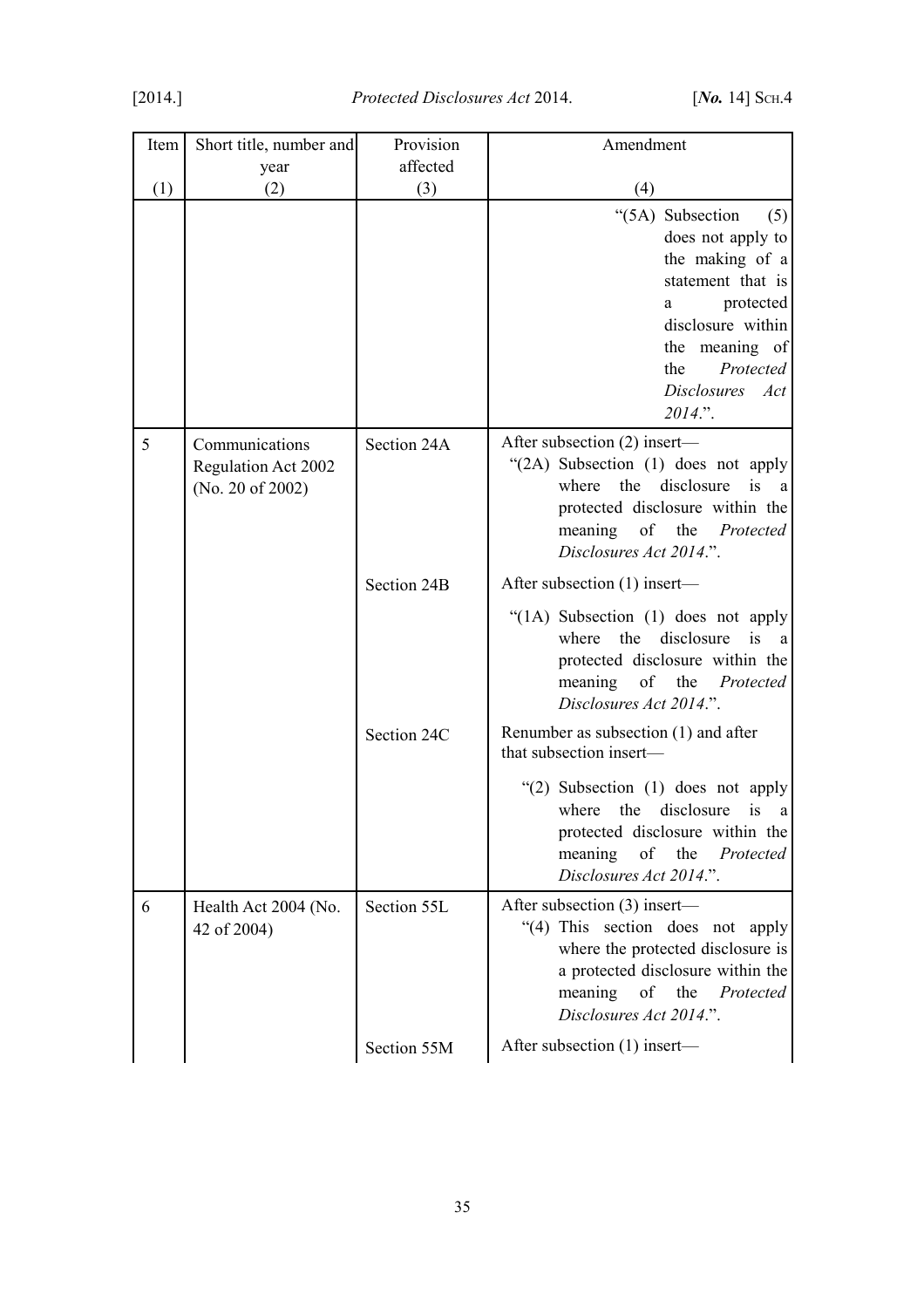| Item   | Short title, number and                                    | Provision   | Amendment                                                                                                                                                                                                                                                                                                                                                                                                                                                                                         |
|--------|------------------------------------------------------------|-------------|---------------------------------------------------------------------------------------------------------------------------------------------------------------------------------------------------------------------------------------------------------------------------------------------------------------------------------------------------------------------------------------------------------------------------------------------------------------------------------------------------|
|        | year                                                       | affected    |                                                                                                                                                                                                                                                                                                                                                                                                                                                                                                   |
| (1)    | (2)                                                        | (3)         | (4)                                                                                                                                                                                                                                                                                                                                                                                                                                                                                               |
|        |                                                            |             | " $(1A)$ Subsection $(1)$ does not apply<br>where the protected disclosure is<br>a protected disclosure within the<br>meaning of the Protected<br>Disclosures Act 2014.".                                                                                                                                                                                                                                                                                                                         |
|        |                                                            | Section 55S | After subsection (1) insert—                                                                                                                                                                                                                                                                                                                                                                                                                                                                      |
|        |                                                            |             | "(1A) This section does not apply<br>the<br>disclosure<br>where<br>is a<br>protected disclosure within the<br>meaning of the Protected<br>Disclosures Act 2014.".                                                                                                                                                                                                                                                                                                                                 |
| $\tau$ | <b>Employment Permits</b><br>Act 2006 (No. 16 of<br>2006)  | Section 26  | After subsection (3) insert—<br>"(3A) Subsection (3) does not apply<br>the complaint<br>where<br>is a<br>protected disclosure within the<br>meaning of the Protected<br>Disclosures Act 2014.".                                                                                                                                                                                                                                                                                                   |
| 8      | <b>Consumer Protection</b><br>Act 2007 (No. 19 of<br>2007) | Section 87  | (a) After subsection $(2)$ insert—<br>"(2A) Subsection<br>(1)<br>does not apply to<br>a communication<br>that is a protected<br>disclosure within<br>the meaning of<br>Protected<br>the<br>Disclosures Act<br>2014.".<br>(b) After subsection $(3)$ insert-<br>"(3A) Subsection<br>(3)<br>does not apply to<br>a communication<br>that is a protected<br>disclosure within<br>meaning of<br>the<br>the<br>Protected<br><b>Disclosures</b><br>Act<br>2014.".<br>(c) After subsection $(5)$ insert- |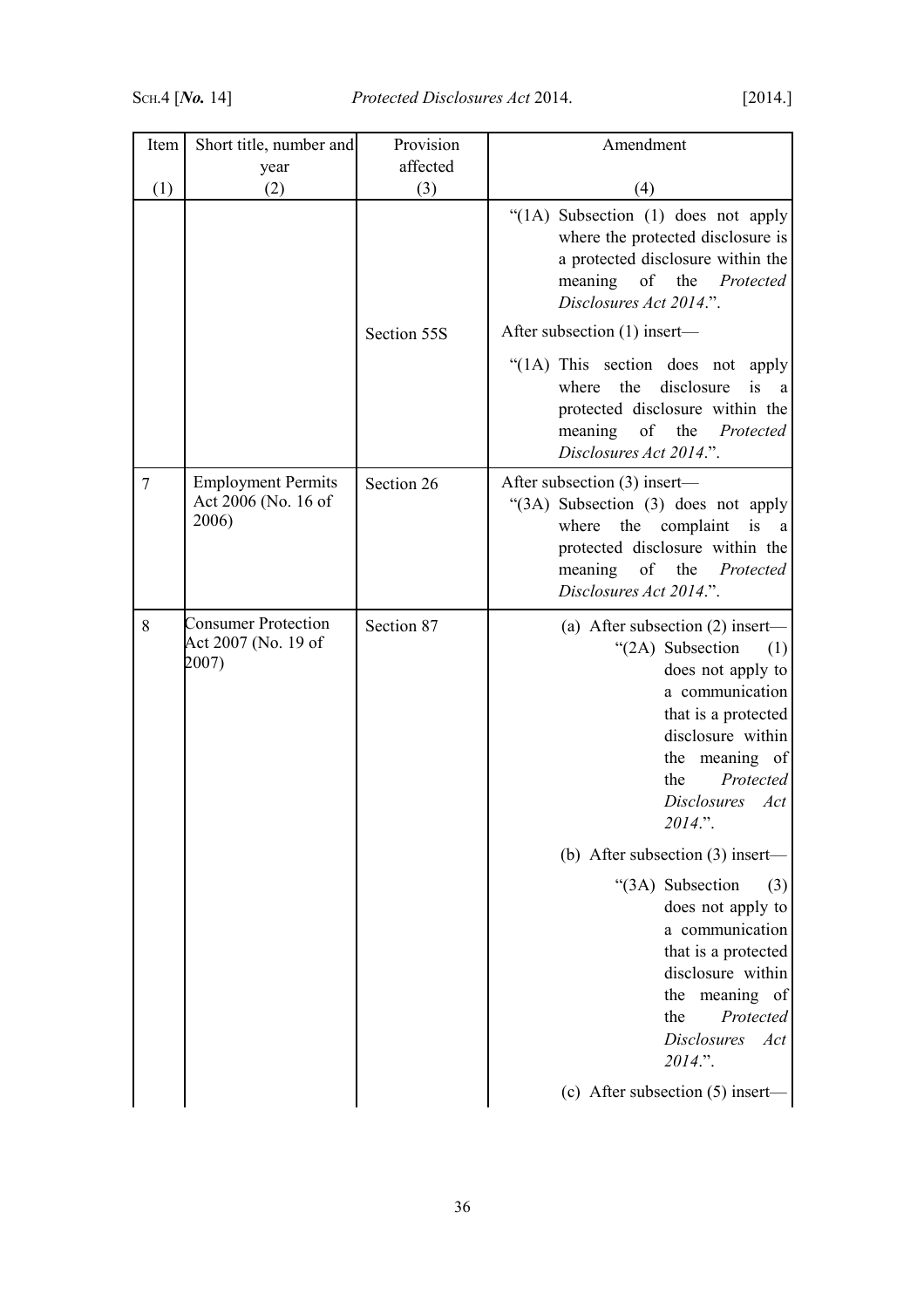| Item | Short title, number and                      | Provision  | Amendment                                                                                                                                                                                          |
|------|----------------------------------------------|------------|----------------------------------------------------------------------------------------------------------------------------------------------------------------------------------------------------|
|      | year                                         | affected   |                                                                                                                                                                                                    |
| (1)  | (2)                                          | (3)        | (4)                                                                                                                                                                                                |
|      |                                              |            | "(5A) Subsection<br>(5)<br>does not apply to<br>the making of a<br>statement that is<br>protected<br>a<br>disclosure within<br>the meaning of<br>Protected<br>the<br>Disclosures Act<br>$2014$ .". |
| 9    | Chemicals Act 2008<br>(No. 13 of 2008)       | Section 25 | Renumber as subsection (1) and after<br>that subsection insert-                                                                                                                                    |
|      |                                              |            | "(2) Subsection $(1)$ does not apply to<br>communication that is a<br>a<br>protected disclosure within the<br>meaning<br>of the <i>Protected</i><br>Disclosures Act 2014.".                        |
|      |                                              | Section 26 | After subsection (1) insert-                                                                                                                                                                       |
|      |                                              |            | " $(1A)$ Subsection $(1)$ does not apply to<br>communication that is a<br>a<br>protected disclosure within the<br>meaning<br>of<br>the<br>Protected<br>Disclosures Act 2014.".                     |
| 10   | <b>Charities Act 2009</b><br>(No. 6 of 2009) | Section 61 | Renumber as subsection (1) and after<br>that subsection insert-                                                                                                                                    |
|      |                                              |            | "(2) Subsection (1) does not apply to<br>that<br>communication<br>is<br><sub>a</sub><br>a<br>protected disclosure within the<br>meaning of the Protected<br>Disclosures Act 2014.".                |
|      |                                              | Section 62 | After subsection (1) insert—                                                                                                                                                                       |
|      |                                              |            | "(1A) Subsection $(1)$ does not apply to<br>communication that is a<br>a<br>protected disclosure within the<br>meaning of the <i>Protected</i><br>Disclosures Act 2014.".                          |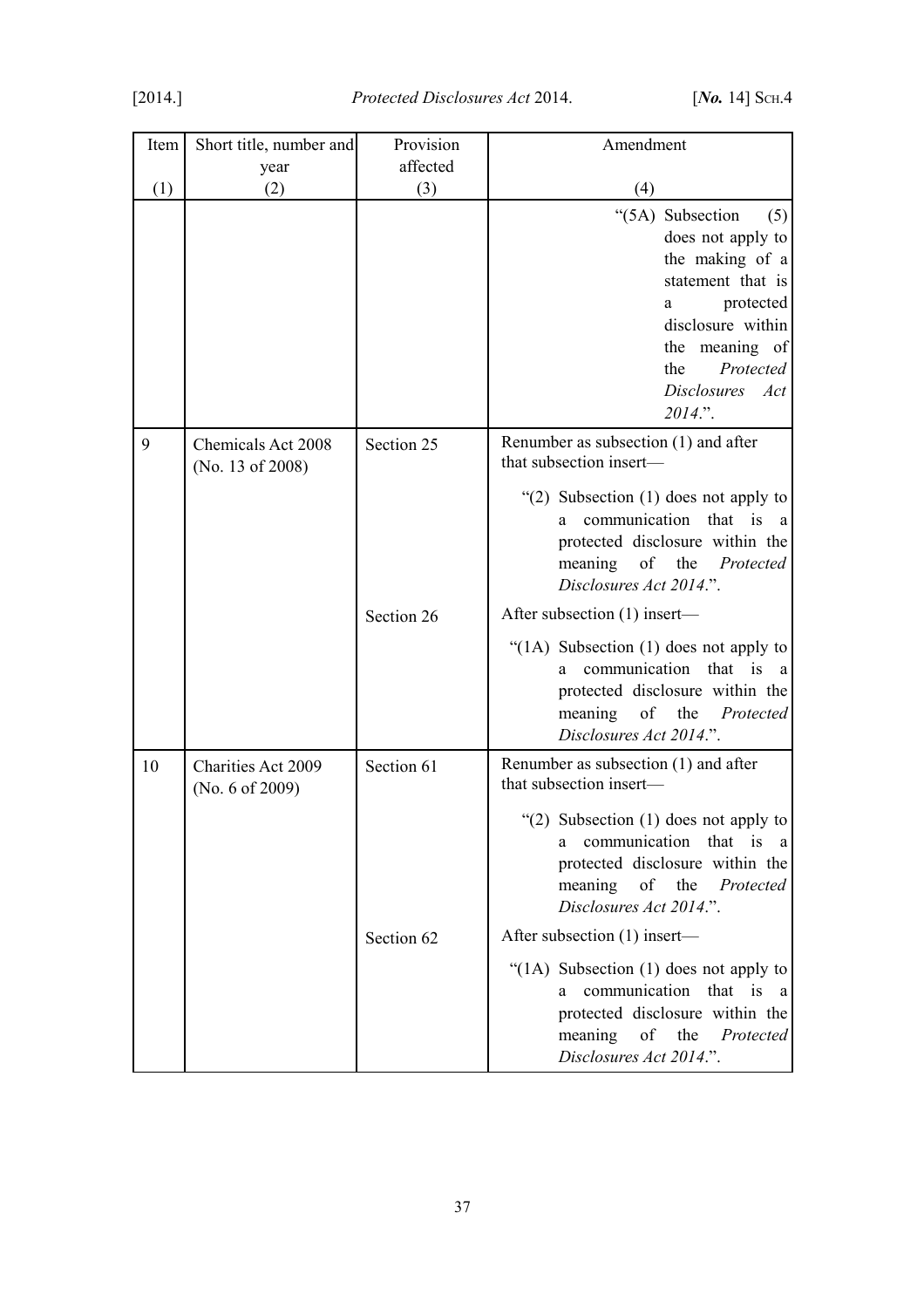| Item | Short title, number and                                                    | Provision   | Amendment                                                                                                                                                                                                       |
|------|----------------------------------------------------------------------------|-------------|-----------------------------------------------------------------------------------------------------------------------------------------------------------------------------------------------------------------|
|      | year                                                                       | affected    |                                                                                                                                                                                                                 |
| (1)  | (2)                                                                        | (3)         | (4)                                                                                                                                                                                                             |
| 11   | National Asset<br><b>Management Agency</b><br>Act 2009 (No. 34 of<br>2009) | Section 222 | After subsection (3) insert-<br>"(4) This section does not apply to a<br>communication<br>that<br>is<br>a<br>protected disclosure within the<br>meaning<br>of<br>the<br>Protected<br>Disclosures Act 2014.".    |
|      |                                                                            | Section 223 | After subsection (3) insert—                                                                                                                                                                                    |
|      |                                                                            |             | " $(3A)$ Subsection $(3)$ does not apply to<br>the making of a complaint that is<br>a protected disclosure within the<br>of<br>the<br>meaning<br>Protected<br>Disclosures Act 2014.".                           |
|      |                                                                            | Section 224 | After subsection (1) insert—                                                                                                                                                                                    |
|      |                                                                            |             | "(1A) Subsection $(1)$ does not apply to<br>the making of a statement that is<br>a protected disclosure within the<br>of<br>the<br>meaning<br>Protected<br>Disclosures Act 2014.".                              |
| 12   | <b>Inland Fisheries Act</b><br>2010 (No. 10 of 2010)                       | Section 37  | After subsection (3) insert—<br>"(4) This section does not apply to a<br>communication<br>that<br><i>is</i><br>a l<br>protected disclosure within the<br>of the Protected<br>meaning<br>Disclosures Act 2014.". |
|      |                                                                            | Section 38  | After subsection (1) insert—                                                                                                                                                                                    |
|      |                                                                            |             | "(1A) Subsection $(1)$ does not apply to<br>the making of a complaint that is<br>a protected disclosure within the<br>of the Protected<br>meaning<br>Disclosures Act 2014.".                                    |
|      |                                                                            | Section 39  | After subsection (1) insert—                                                                                                                                                                                    |
|      |                                                                            |             | "(1A) This section does not apply to<br>the making of a statement that is<br>a protected disclosure within the<br>meaning<br>of the Protected<br>Disclosures Act 2014.".                                        |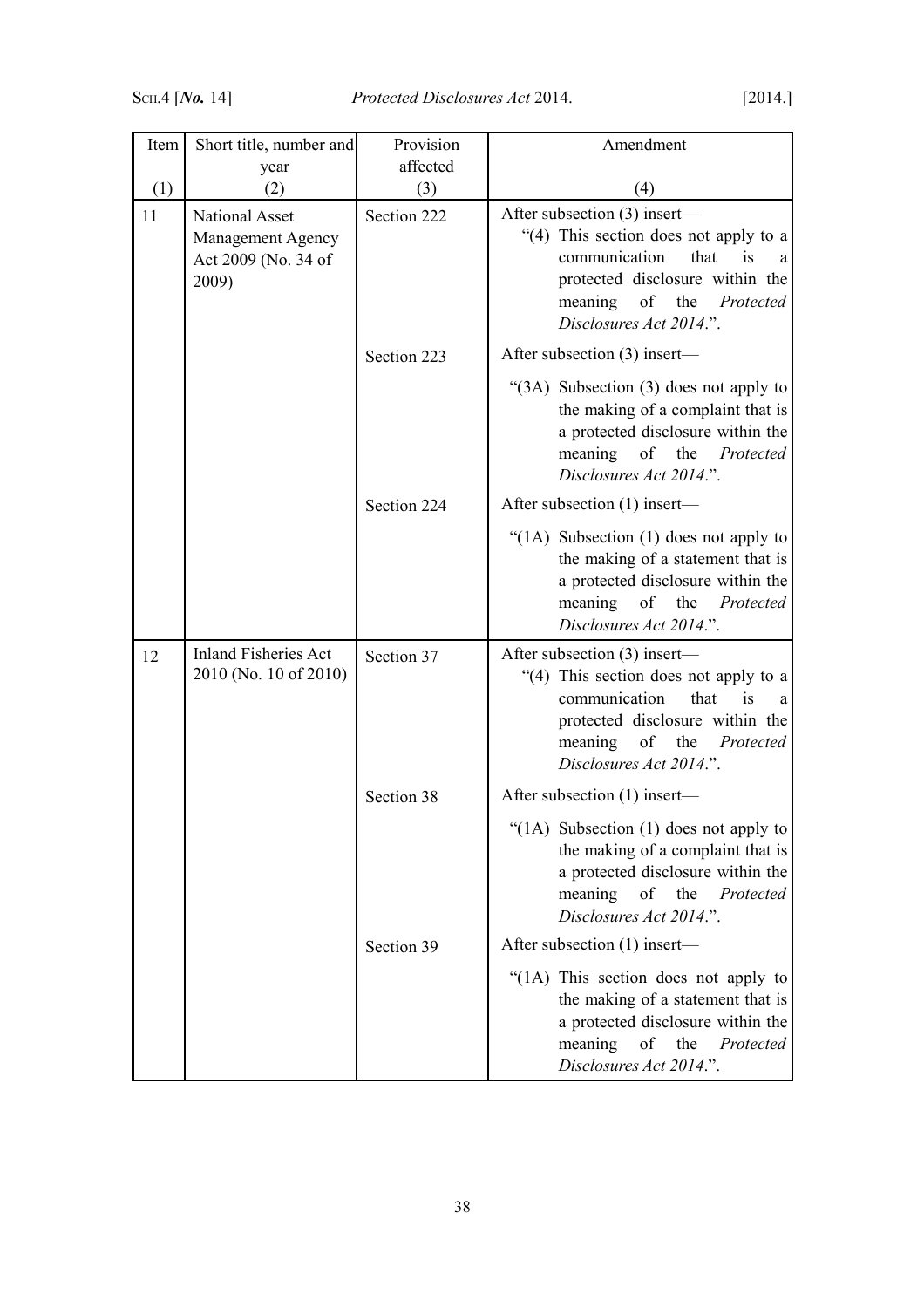| Item | Short title, number and                                               | Provision  | Amendment                                                                                                                                                                                                                                                                                                                                                                                                                                                                                                                                         |
|------|-----------------------------------------------------------------------|------------|---------------------------------------------------------------------------------------------------------------------------------------------------------------------------------------------------------------------------------------------------------------------------------------------------------------------------------------------------------------------------------------------------------------------------------------------------------------------------------------------------------------------------------------------------|
|      | year                                                                  | affected   |                                                                                                                                                                                                                                                                                                                                                                                                                                                                                                                                                   |
| (1)  | (2)                                                                   | (3)        | (4)                                                                                                                                                                                                                                                                                                                                                                                                                                                                                                                                               |
| 13   | Criminal Justice Act<br>2011 (No. 22 of 2011)                         | Section 20 | After subsection (1) insert—<br>" $(1A)$ Subsection $(1)$ does not apply to<br>the making of a disclosure that is<br>a protected disclosure within the<br>meaning<br>of the Protected<br>Disclosures Act 2014.".                                                                                                                                                                                                                                                                                                                                  |
|      |                                                                       | Section 21 | After subsection (1) insert—                                                                                                                                                                                                                                                                                                                                                                                                                                                                                                                      |
|      |                                                                       |            | "(1A) Subsection $(1)$ does not apply to<br>the making of a disclosure that is<br>a protected disclosure within the<br>meaning<br>of<br>the<br>Protected<br>Disclosures Act 2014.".                                                                                                                                                                                                                                                                                                                                                               |
| 14   | <b>Property Services</b><br>(Regulation) Act 2011<br>(No. 40 of 2011) | Section 67 | (a) After subsection $(2)$ insert—<br>"(2A) Subsection<br>(1)<br>does not apply to<br>a communication,<br>or furnishing of<br>information, that<br>protected<br>is<br>a<br>disclosure within<br>meaning of<br>the<br>the<br>Protected<br>Disclosures Act<br>2014.".<br>(b) After subsection $(3)$ insert—<br>"(3A) Subsection<br>(3)<br>does not apply to<br>a communication<br>that is a protected<br>disclosure within<br>meaning of<br>the<br>the<br>Protected<br><b>Disclosures</b><br>Act<br>2014.".<br>$(c)$ After subsection $(5)$ insert- |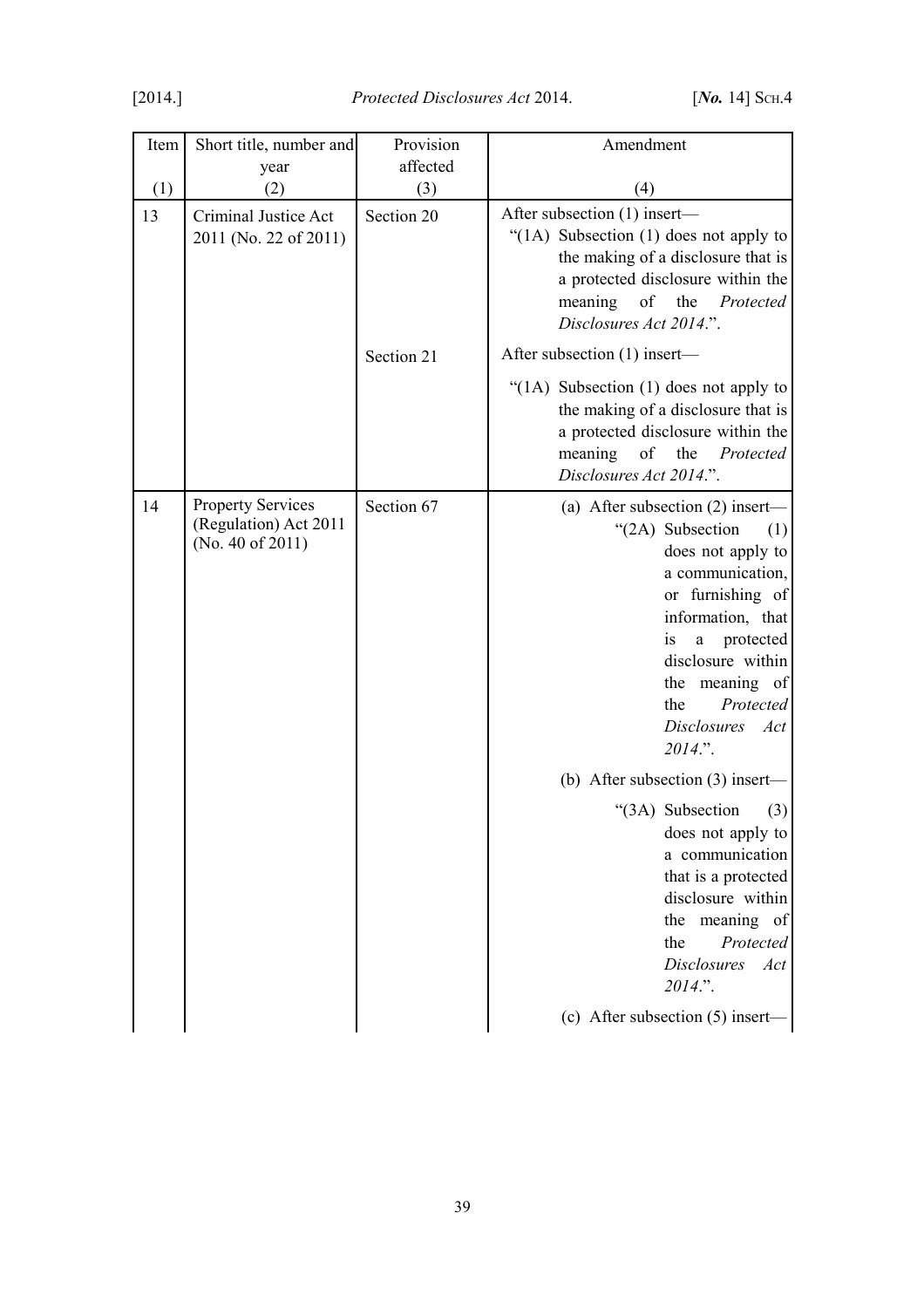| Item | Short title, number and                                                            | Provision  | Amendment                                                                                                                                                                                                                                             |
|------|------------------------------------------------------------------------------------|------------|-------------------------------------------------------------------------------------------------------------------------------------------------------------------------------------------------------------------------------------------------------|
|      | year                                                                               | affected   |                                                                                                                                                                                                                                                       |
| (1)  | (2)                                                                                | (3)        | (4)                                                                                                                                                                                                                                                   |
|      |                                                                                    |            | "(5A) Subsection<br>(5)<br>does not apply to<br>a communication,<br>or furnishing of<br>information, that<br>protected<br><i>is</i><br>a<br>disclosure within<br>the meaning of<br>the<br>Protected<br>Disclosures Act<br>$2014$ .".                  |
| 15   | Protection of<br>Employees (Temporary<br>Agency Work) Act<br>2012 (No. 13 of 2012) | Section 21 | Renumber as subsection (1) and after<br>that subsection insert-<br>"(2) Subsection $(1)$ does not apply to<br>communication that is<br><sub>a</sub><br>a<br>protected disclosure within the<br>meaning<br>of the Protected<br>Disclosures Act 2014.". |
|      |                                                                                    | Section 22 | After subsection (1) insert—                                                                                                                                                                                                                          |
|      |                                                                                    |            | "(1A) This section does not apply to<br>the making of a statement that is<br>a protected disclosure within the<br>of the Protected<br>meaning<br>Disclosures Act 2014.".                                                                              |
|      |                                                                                    | Section 23 | After subsection (1) insert—                                                                                                                                                                                                                          |
|      |                                                                                    |            | "(1A) Subsection $(1)$ does not apply to<br>the making of a complaint that is<br>a protected disclosure within the<br>the<br>meaning<br>of<br>Protected<br>Disclosures Act 2014.".                                                                    |
|      |                                                                                    | Section 24 | After subsection (1) insert—                                                                                                                                                                                                                          |
|      |                                                                                    |            | "(1A) Subsection $(1)$ does not apply to<br>the making of a complaint that is<br>a protected disclosure within the<br>of<br>the<br>meaning<br>Protected<br>Disclosures Act 2014.".                                                                    |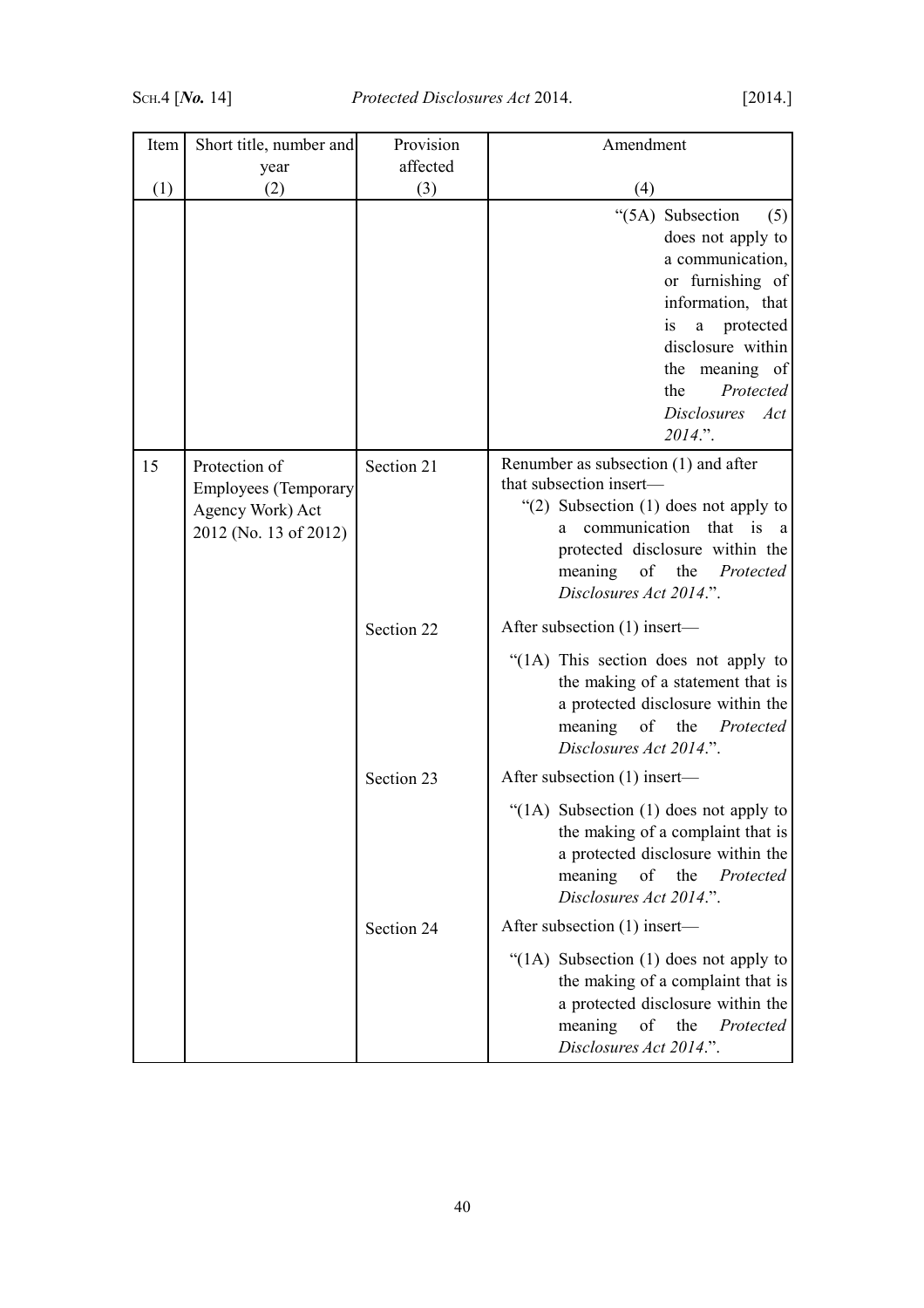| Item | Short title, number and                                                       | Provision  | Amendment                                                                                                                                                                                                                                                                                                                                                                                   |
|------|-------------------------------------------------------------------------------|------------|---------------------------------------------------------------------------------------------------------------------------------------------------------------------------------------------------------------------------------------------------------------------------------------------------------------------------------------------------------------------------------------------|
|      | year                                                                          | affected   |                                                                                                                                                                                                                                                                                                                                                                                             |
| (1)  | (2)                                                                           | (3)        | (4)                                                                                                                                                                                                                                                                                                                                                                                         |
| 16   | Further Education and<br>Training Act 2013 (No.<br>25 of 2013)                | Section 34 | After subsection (3) insert—<br>"(4) This section does not apply to a<br>communication<br>that<br><i>is</i><br>a<br>protected disclosure within the<br>of the Protected<br>meaning<br>Disclosures Act 2014.".                                                                                                                                                                               |
| 17   | Central Bank<br>(Supervision and<br>Enforcement) Act 2013<br>(No. 26 of 2013) | Section 38 | (a) After subsection $(1)$ insert—<br>"(1A) Subsection<br>(1)<br>does not apply to<br>a disclosure that<br>a protected<br>1S<br>disclosure within<br>the meaning of<br>Protected<br>the<br><b>Disclosures</b><br>Act<br>$2014$ ."<br>(b) In subsection $(4)(a)$ , after<br>"disclosures" insert "and<br>disclosures which would be<br>protected disclosures but for<br>subsection $(1A)$ ". |

## <span id="page-42-1"></span>PART 2

*Section [24](#page-21-9)[\(2\).](#page-22-0)*

| Item             | Citation, number   | Provision affected | Amendment                        |
|------------------|--------------------|--------------------|----------------------------------|
|                  | and year           |                    |                                  |
| $\left(1\right)$ |                    | (3)                | (4)                              |
|                  | European           | Regulation 5       | After paragraph $(3)$ insert—    |
|                  | Communities        |                    | "(4) Paragraph $(3)(b)$ does not |
|                  | (Occurrence)       |                    | apply where the making of the    |
|                  | Reporting in Civil |                    | report or the giving of the      |
|                  | Aviation)          |                    | information is a protected       |
|                  | Regulations 2007   |                    | disclosure within the meaning    |
|                  | (S.I. No. 285 of   |                    | of the Protected Disclosures     |
|                  | 2007)              |                    | Act $2014$ ."                    |
|                  |                    | Regulation 6       | After paragraph $(3)$ insert—    |

# <span id="page-42-0"></span>AMENDMENT OF STATUTORY INSTRUMENT